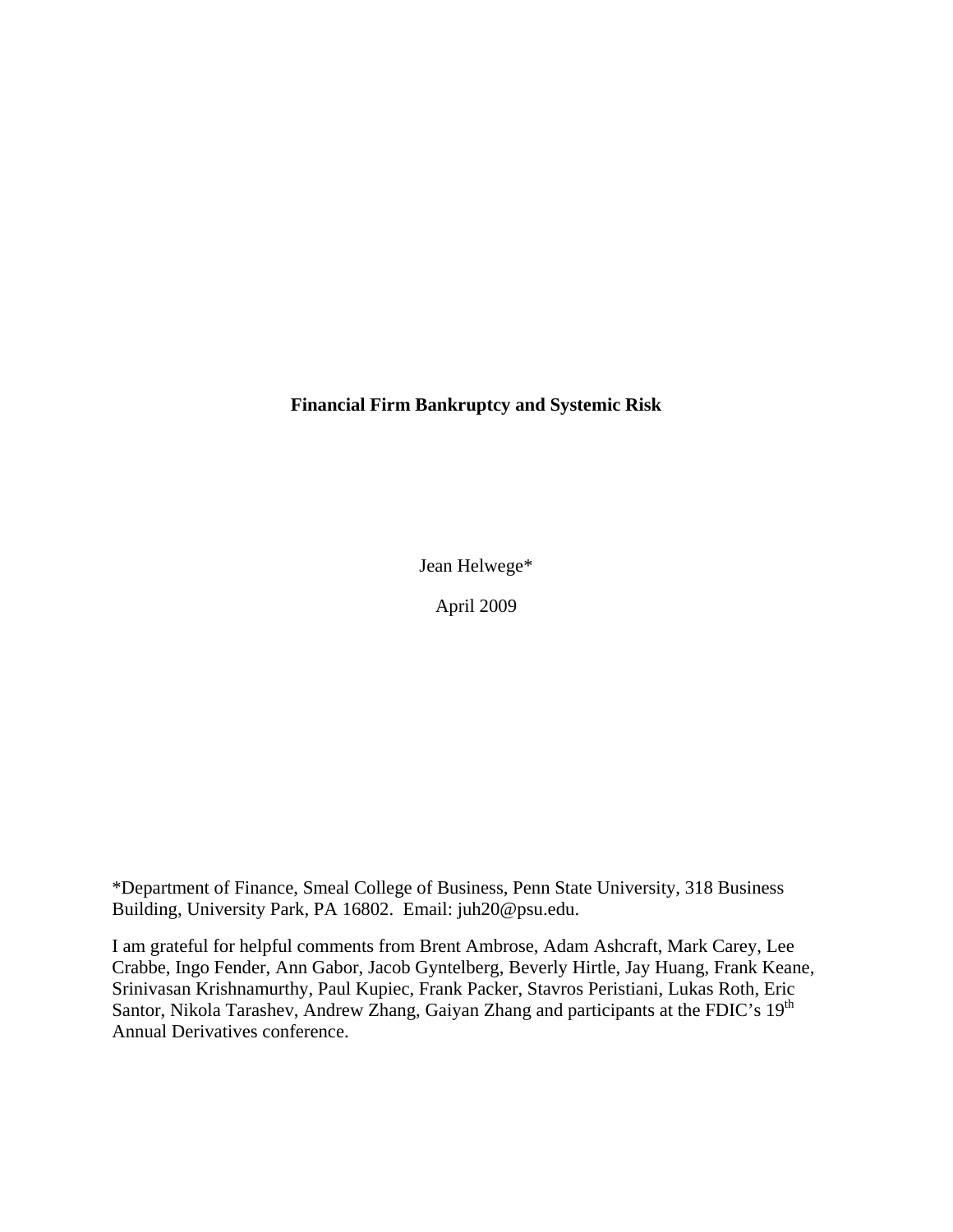### **Financial Firm Bankruptcy and Systemic Risk**

 Financial firm distress often leads to regulatory intervention, along the lines of "too big to fail" (TBTF) policies. Despite the moral hazard implications of such actions, regulators often fear that the collapse of a financial firm will lead to negative spillovers into the real side of the economy. The mechanism by which financial crises connect these firms to the economy is not well understood, but two oft-cited channels are domino effects (counterparty risk) and the effects of fire sales on markets, which may transmit to the economy through a financial accelerator. In this paper we analyze the policy responses for avoiding systemic risk while considering the role of these two factors. Evidence from past bankruptcies suggests that cascades caused by counterparty risk do not occur, as most firms diversify their exposures. Instead, crises tend to be symptomatic of common factors in financial firms' portfolios, which lead to widespread instances of declining asset values. These low asset values are often misinterpreted as resulting from fire sales by distressed firms, but are more likely to represent massive losses from poor investment choices. Fire sales in the U.S. are less likely because bankruptcy laws allow substantial time for the disposal of impaired assets. In sum, the two main reasons for TBTF policy, counterparty risk and fire sales, are unlikely to pose major risks to the system should failed financial firms be permitted to file for bankruptcy protection. Instead, regulators focus should be on broad approaches, such as fiscal stimuli, that will mitigate wealth effects for a large group of consumers who have all suffered from exposure to common risk factors in their investment portfolios.

Key words: Financial institutions, systemic risk, Too big to fail, fire sales, counterparty risk JEL codes: G28, G33, E44, E58, E61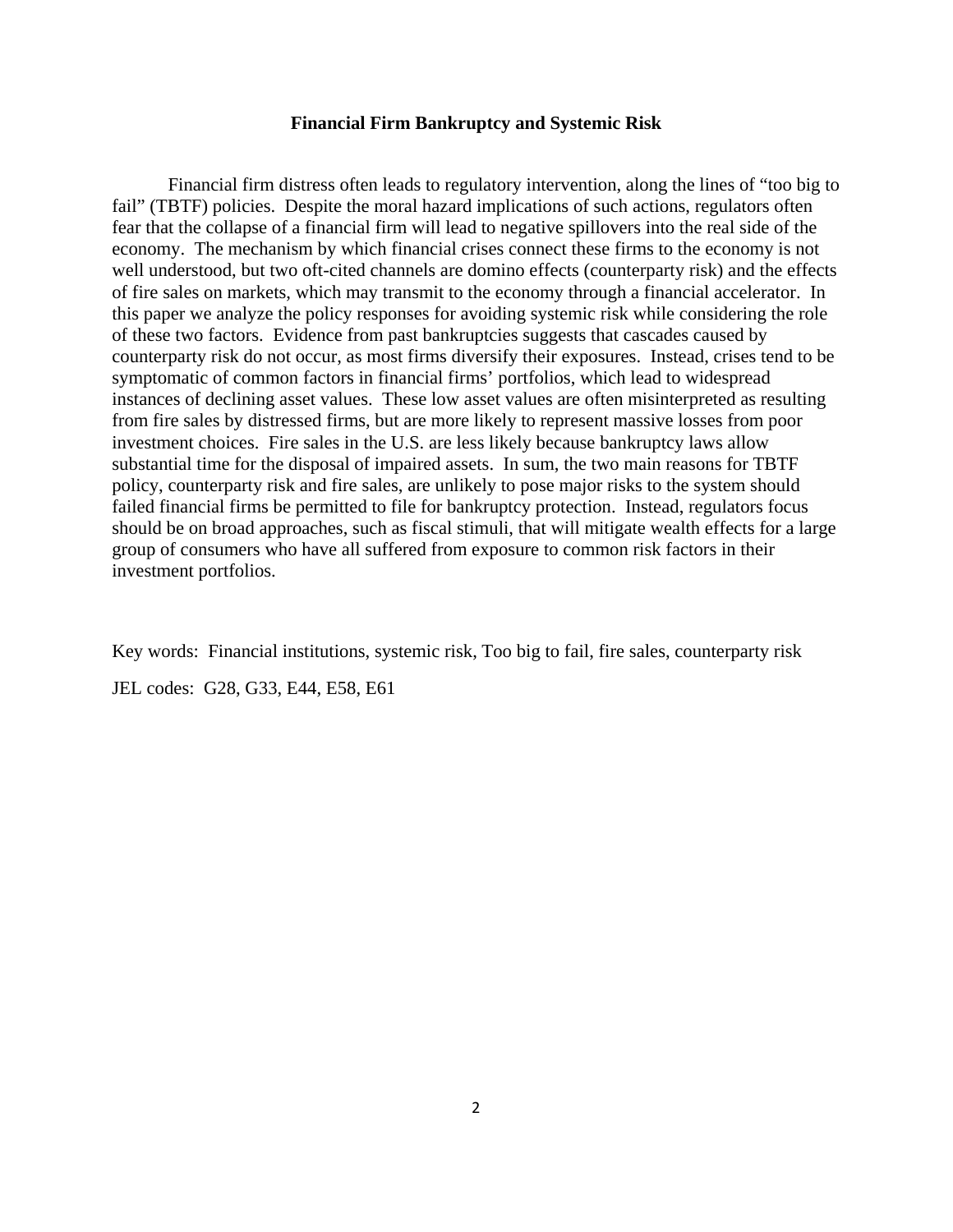Systemic risk is the risk that the financial system will fail to function properly because of widespread distress. Failure of the system implies that capital will not be properly allocated: That is, positive net present value projects will not be undertaken because the collapse of the system leads to a shortage of credit, possibly due to an inability or unwillingness on the part of investors to fund risky projects that they might have pursued prior to the crisis. Such pervasive financial fragility may occur because the failure of one firm leads to the failure of other firms which cascades through the system (e.g., Davis and Lo (1999) and Jarrow and Yu (2001)). Or systemic risk may wreak havoc when a number of financial firms fail simultaneously, as in the Great Depression when more than  $9,000$  banks failed.<sup>1</sup> The conventional wisdom is that systemic risk should be prevented, or at least mitigated, in order to avoid the risk of a deep economic downturn.

Much of the evidence supporting the need for strong regulatory action vis-a-vis systemic risk comes from the Great Depression, which provides overwhelming proof that failure to prevent systemic risk episodes can be extraordinarily costly to the real economy. Friedman and Schwartz (1971) argue that the Great Depression would likely never have been as deep and painful as it was had the Federal Reserve (the Fed) increased the money supply in the face of a declining money multiplier (owing to a reduction in the amount of money passing through the banking system as thousands of banks failed). Bernanke (1983) further posits that the financial firm crisis of the Great Depression exacerbated the money supply problems with severe disruptions in the credit allocation process. Japan's Lost Decade provides further evidence that a weak financial system can lead to disastrous effects on the real side of the economy. Despite the fact that depositors in Japan were highly unlikely to lose any money from bank failures, and

 $<sup>1</sup>$  See Benston (1986).</sup>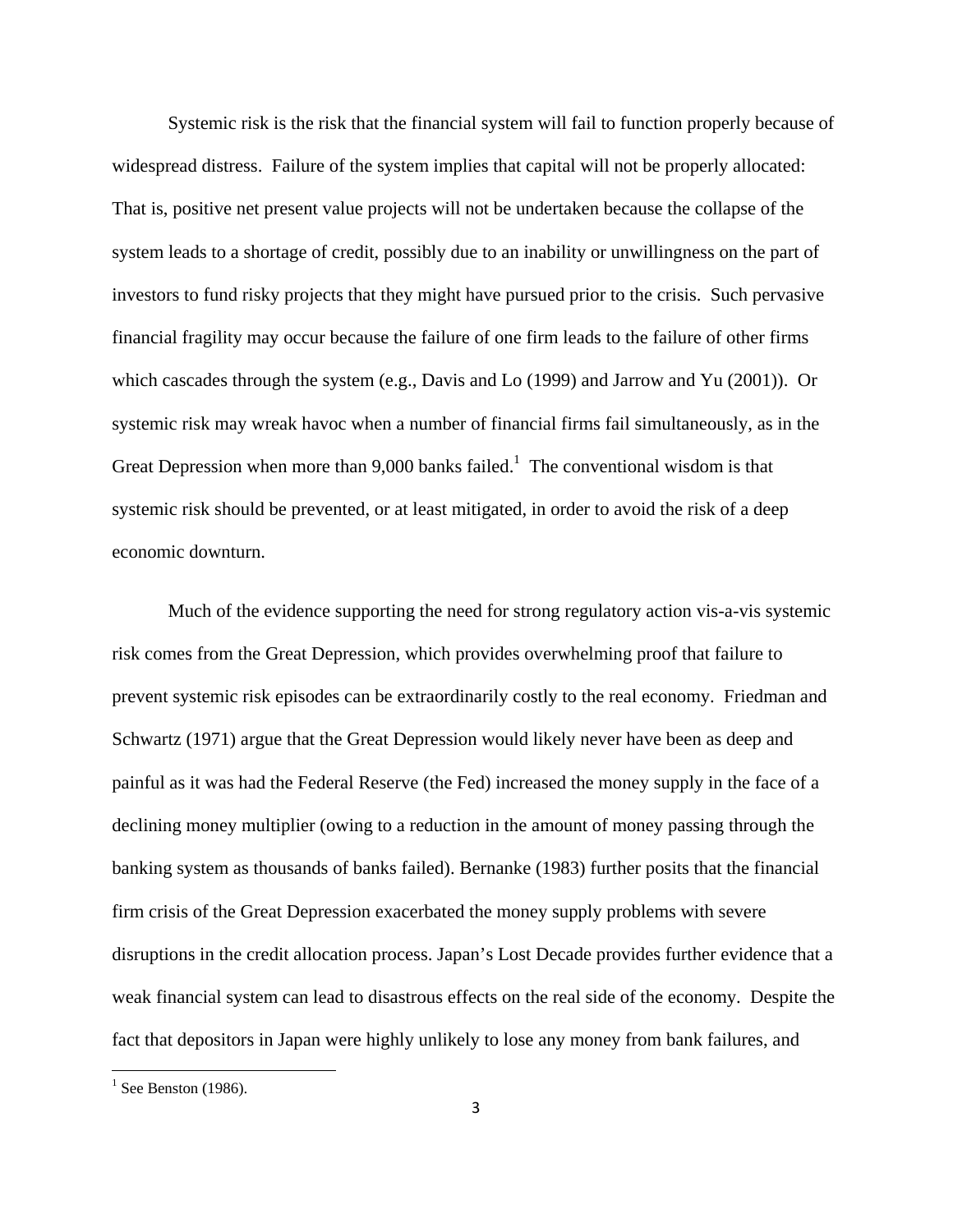despite the tacit willingness of Japanese regulators to let economically insolvent banks continue to operate, the weak banking system sharply raised the cost of uninsured funding for Japanese banks (see Covrig, Low and Melvin (2004)) and simultaneously reduced the availability of new bank credit.

Such extreme real effects that appear to be the result of financial firm fragility have led to a large emphasis on the prevention of systemic risk problems by regulators. Foremost among these policies is "too big to fail" (TBTF), the logic of which is that the failure of a large bank or financial institution will have ramifications for other financial institutions and therefore the risk to the economy would be enormous. TBTF was behind the Fed's decisions to orchestrate the merger of Bear Stearns (henceforth, "Bear") and J.P. Morgan Chase (henceforth "JP") in 2008, its leadership in the restructuring of bank loans owed by Long Term Capital Management (LTCM), and its decision in Fall 2008 to prop up the insurer American International Group (AIG). TBTF may be justified if the outcome is prevention of a major downswing in the economy. However, if the systemic risks in these episodes have been exaggerated or the salutary effects of these actions overestimated, then the cost to the efficiency of the capital allocation system may far outweigh any potential benefits from attempting to avoid another Great Depression.

Considering that much of the fear of systemic risk appears to be the fear of creating another Great Depression, we should consider how the financial system in the U.S. today might respond to similar crises if the Fed were to let the events play out without interceding. Many differences exist between that episode and any crises that might occur in the U.S. today. First, the Great Depression occurred at a time before deposit insurance so the real decline in consumer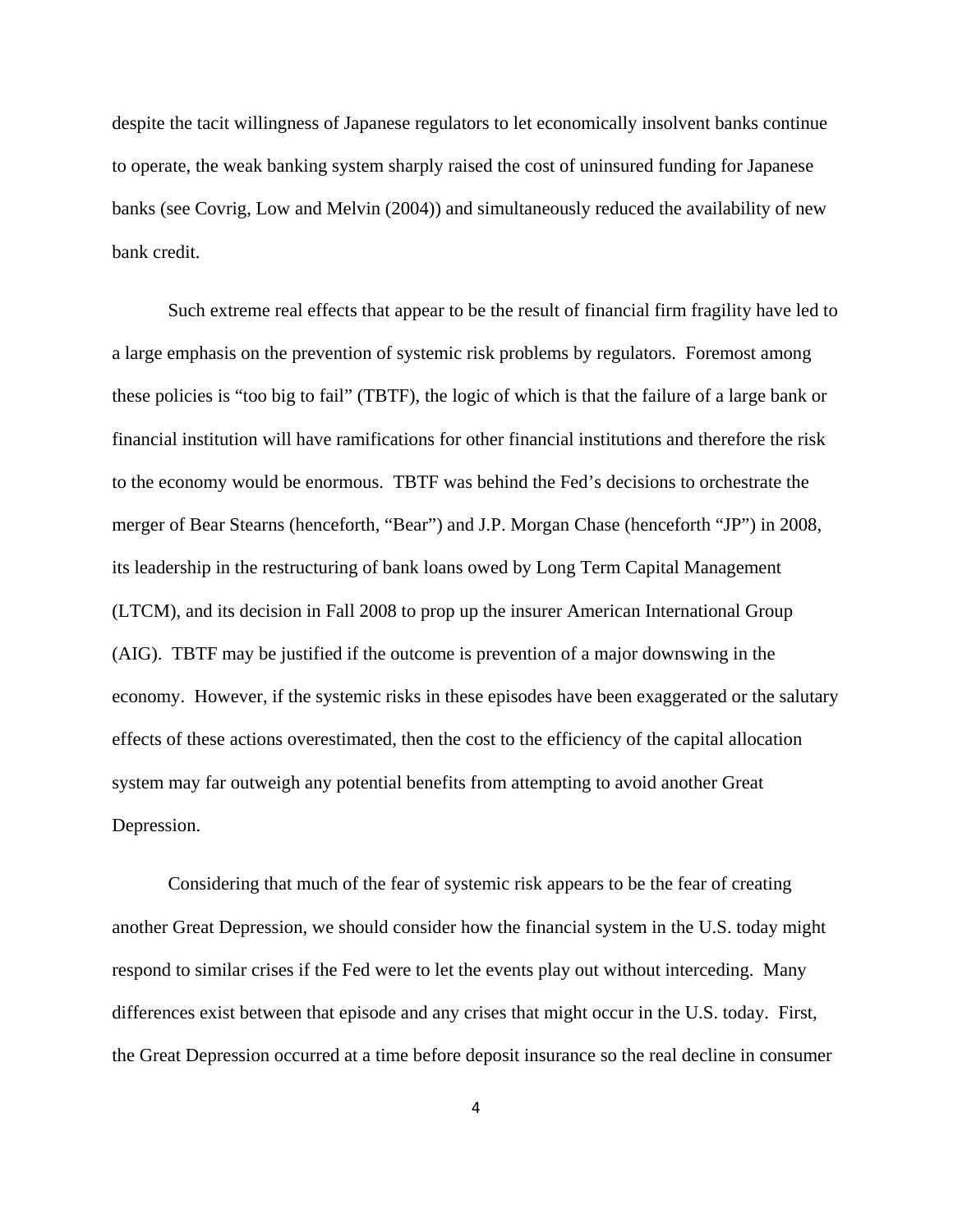wealth as a result of bank insolvencies was substantial for a large number of ordinary Americans. Moreover, even such large shocks to the system might have been relatively minor (i.e., a recession instead of a deep depression) had the Fed followed a more expansive monetary policy in the face of these failures. Given the Fed's recent track record, it is inconceivable that a multitude of bank failures could again be accompanied by such restrictive monetary policy. Considering these differences, one could easily argue that regulator's interventions in recent financial crises are misguided.

No doubt, no regulator wants to take the chance of standing down while watching over another systemic risk crisis, so we do not have the ability to examine empirically what happens to the economy when regulators back off. There are very few instances in the modern history of the U.S. where regulators allowed the bankruptcy of a major financial firm. Most recently, we can point to the bankruptcy of Lehman, which the Fed pointedly allowed to file for bankruptcy. However, with only one obvious case where TBTF policies were overturned, we have only an inkling of how abandoning TBTF policy might affect systemic risk. Moreover, at the same time that Lehman failed, the Fed chose to bail out other financial firms – money market mutual funds (MMMFs), commercial paper issuers like GE Capital, and AIG. These bailouts had followed only six months after the Fed arranged for the merger of Bear and JP, so expectations of a bailout were running high at the time. All in all, observing one bankruptcy in the midst of several TBTF bailouts makes it very difficult to draw conclusions about empirical patterns in the data. Furthermore, at the time of the AIG bailout the Federal Reserve and the Treasury were campaigning for Congress to allocate TARP funds and engaged in scaremongering about the prospects of a second Great Depression to make the passage of TARP more likely. We will never know if the market's reaction following the Lehman bankruptcy reflected fear of contagion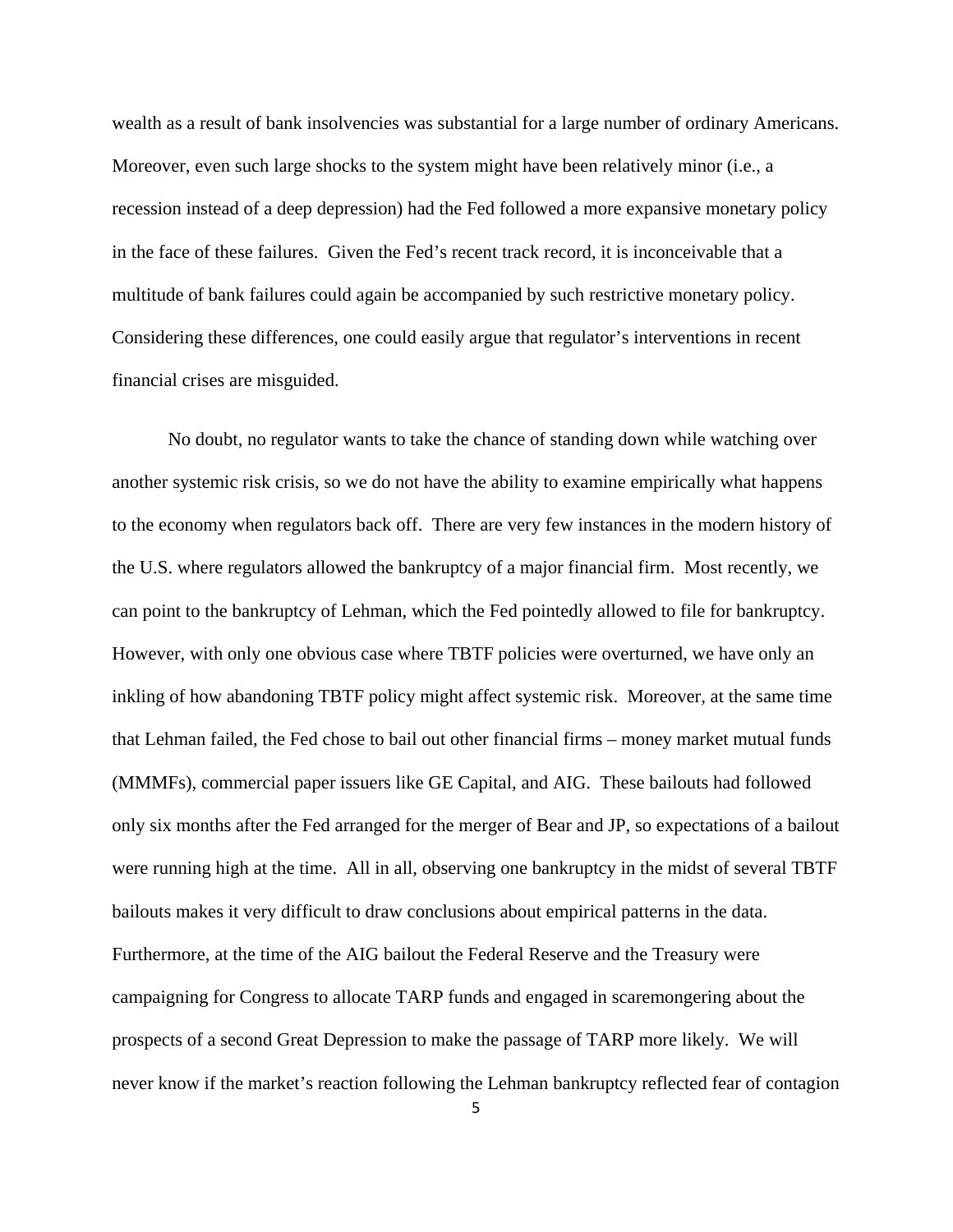from Lehman to the real economy or fear of the depths of existing problems in the real economy that were highlighted so dramatically by Mssrs. Bernanke and Paulson.

Besides Lehman, a few other large financial firms such as Drexel and Finova, have also been allowed to fail, but one can argue that they were not large enough to deserve TBTF status or that they involved fraud, making it much less likely that investors would extrapolate the experiences with those firms to the rest of the financial services industry. Nonetheless, these cases and a few others in the sparse history of financial firm failures in post-Great Depression U.S. allow us to analyze the mechanisms by which such risk could cause an economy-wide collapse. We focus on two types of contagion that might lead to systemic risk problems: (1) *information contagion*, where the information that one financial firm is troubled is associated with negative shocks at other financial institutions largely because the firms share common risk factors; or (2) *counterparty contagion*, where one important financial institution's collapse leads directly to troubles at other creditor firms whose troubles snowball and drive other firms into distress. The efficacy of TBTF policies depends crucially on which of these two types of systemic risk mechanisms dominates. Counterparty contagion may warrant intervention in individual bank failures while information contagion likely does not.

If regulators do not step in to bail out an individual firm, the alternative is to let it go bankrupt. In the case of a failed commercial bank or other depository institution, the process involves the FDIC as receiver and the insured liabilities of the firm are very quickly repaid. For example, in the recent failure of IndyMac Bank, the FDIC allowed depositors to withdraw their insured funds through automatic teller machines, suggesting minimal disruptions for these depositors. Other creditors may or may not receive partial repayment of their funds in a timely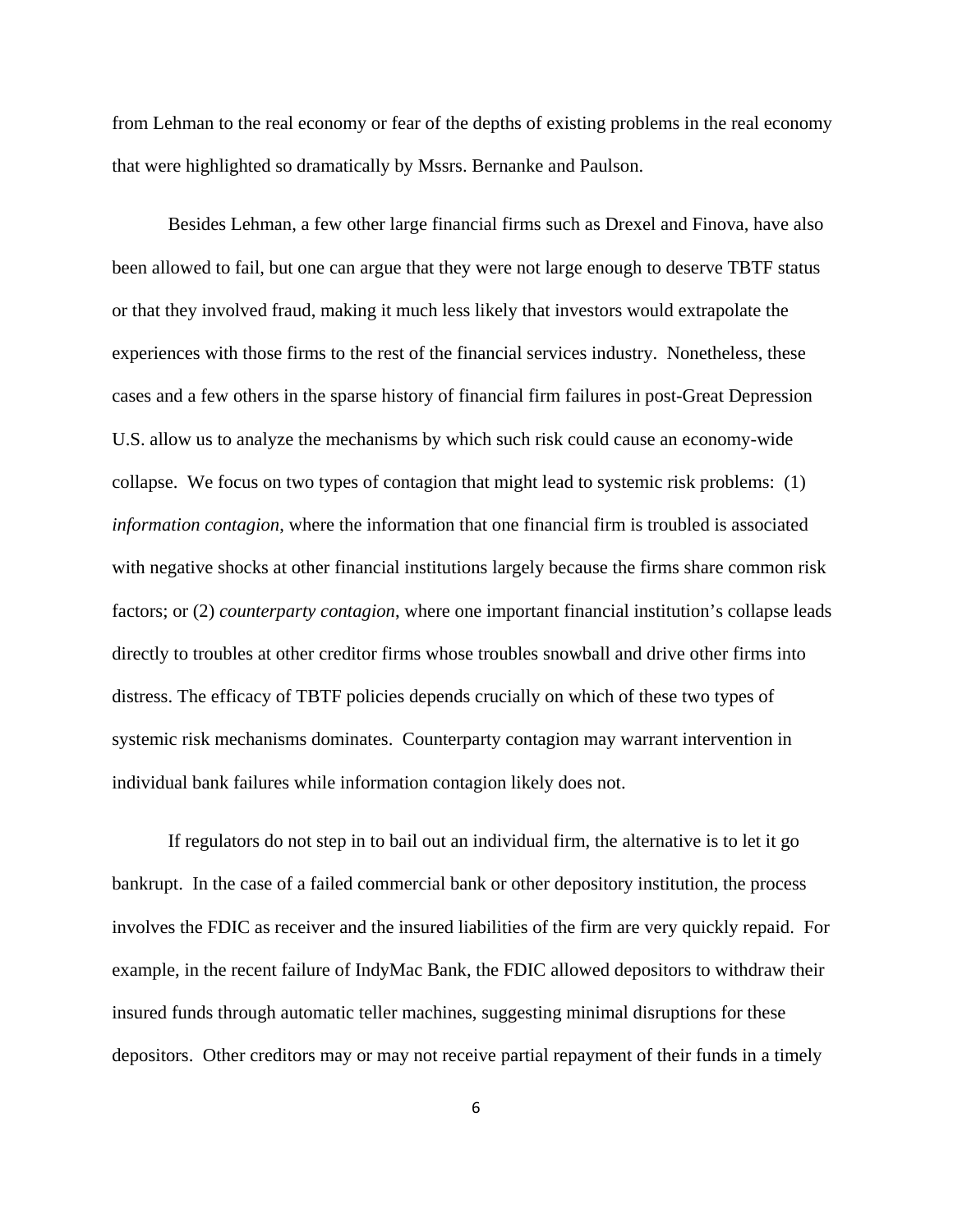fashion (see Flannery and Sorescu (1996) and DeYoung and Reidhill (2008)). In contrast, the failure of an investment bank or hedge fund does not involve the FDIC and may closely resemble a Chapter 11 or Chapter 7 filing of a nonfinancial firm. However, if the nonbank financial firm in question has liabilities that are covered by the Securities Industry Protection Corporation (SIPC), the firm is required by law under the Securities Industry Protection Act (SIPA) to liquidate under Chapter  $7<sup>2</sup>$  This explains in large part why only the holding company of Lehman filed for bankruptcy in 2008 and its broker-dealer subsidiaries were not part of the Chapter 11 filing.

A major fear of a financial firm liquidation, whether done through the FDIC or as required by SIPA, is that fire sales will depress recoveries for the creditors of the failed financial firm and that these fire sales will have ramifications for other firms in related businesses, even if these businesses do not have direct ties to the failed firm (Shleifer and Vishny (1992)). This fear was behind the Fed's decision to extend liquidity to primary dealers in March 2008 - Fed Chairman Bernanke explained in a speech on financial system stability that

"the risk developed that liquidity pressures might force dealers to sell assets into already illiquid markets. This might have resulted in …[a] fire sale scenario…, in which a cascade of failures and liquidations sharply depresses asset prices, with adverse financial and economic implications."3

The fear of potential for fire sales is expressed in further detail in the same speech as a reason for the merger of Bear and JP. The idea is that without the merger, Bear would have been forced into bankruptcy and the dire consequences of fire sales would have ensued:

 $2^2$  See Don and Wang (1991).

<sup>&</sup>lt;sup>3</sup> Bernanke's May 13, 2008 speech at the Federal Reserve Bank of Atlanta financial conference at Sea Island, Georgia. The identical speech was presented again to the Risk Transfer Mechanisms and Financial Stability Workshop, Basel, Switzerland (the BIS) on May 29, 2008.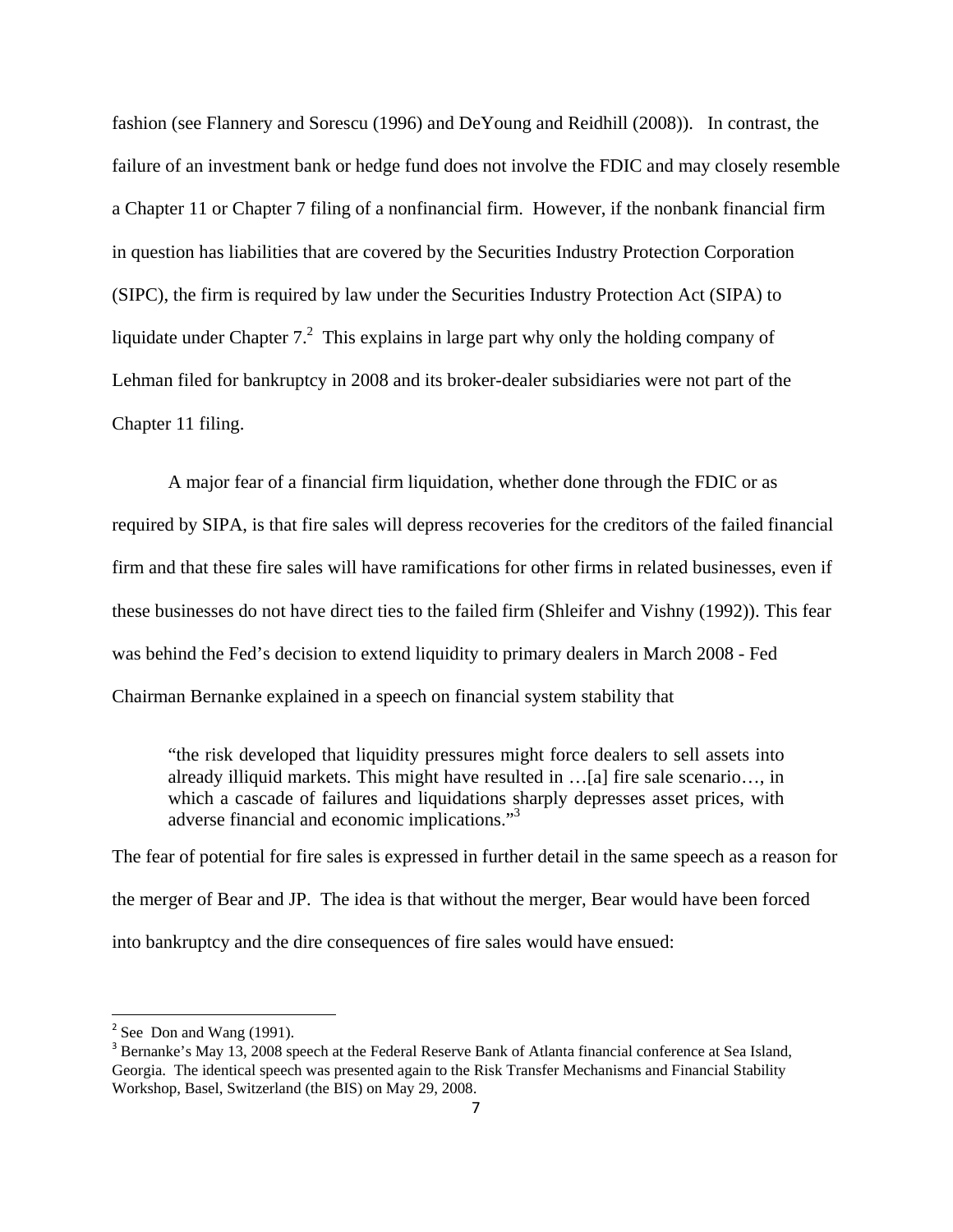"Bear advised the Federal Reserve…that it would be forced to file for bankruptcy the next day unless alternative sources of funds became available. A bankruptcy filing would have forced Bear's secured creditors and counterparties to liquidate the underlying collateral and, given the illiquidity of markets, those creditors and counterparties might well have sustained losses. If they responded to losses or the unexpected illiquidity of their holdings by pulling back from providing secured financing to other firms, a much broader liquidity crisis would have ensued….the Federal Reserve Board judged that it was appropriate to use its emergency lending authorities …to avoid a disorderly closure of Bear."

Bernanke's description of the bankruptcy process highlights the idea that creditors of a failed firm are forced to liquidate assets, and to do so with haste. However, U.S. bankruptcy laws are set up with the idea that creditors should be allowed to maximize the value of the assets now under their control. If that value is maximized by continuing to operate, the laws allow such a reorganization of the firm. Admittedly, there is a prejudice against reorganization of financial firms, due to concerns about allowing fraudulent securities sales to continue unhampered, but there is certainly no prejudice against selling assets in an orderly procedure to maximize the value to creditors, be they secured or unsecured.

Bankruptcy actually reduces the likelihood of fire sales because assets are not sold quickly once a bankruptcy filing occurs. Upon filing for bankruptcy, cash does not leave the firm without the approval of a judge. Without pressure to pay debts, the firm can remain in bankruptcy for months as it tries to decide on the best course of action. Indeed, a major complaint about the U.S. code is that firms can easily delay reorganizing and slow down the process (Bradley and Rosenzweig (1992), Weiss and Wruck (1998), Bebchuk and Chang (1992), Wruck (1990) and Weiss (1990)). If, however, creditors and management believe that speedy assets sales are in their best interest, then they can press the bankruptcy judge to approve quick action. This occurred in the case of Lehman's assets involving workers, who might have given up on the firm and left haphazardly were their divisions not sold quickly with the judge's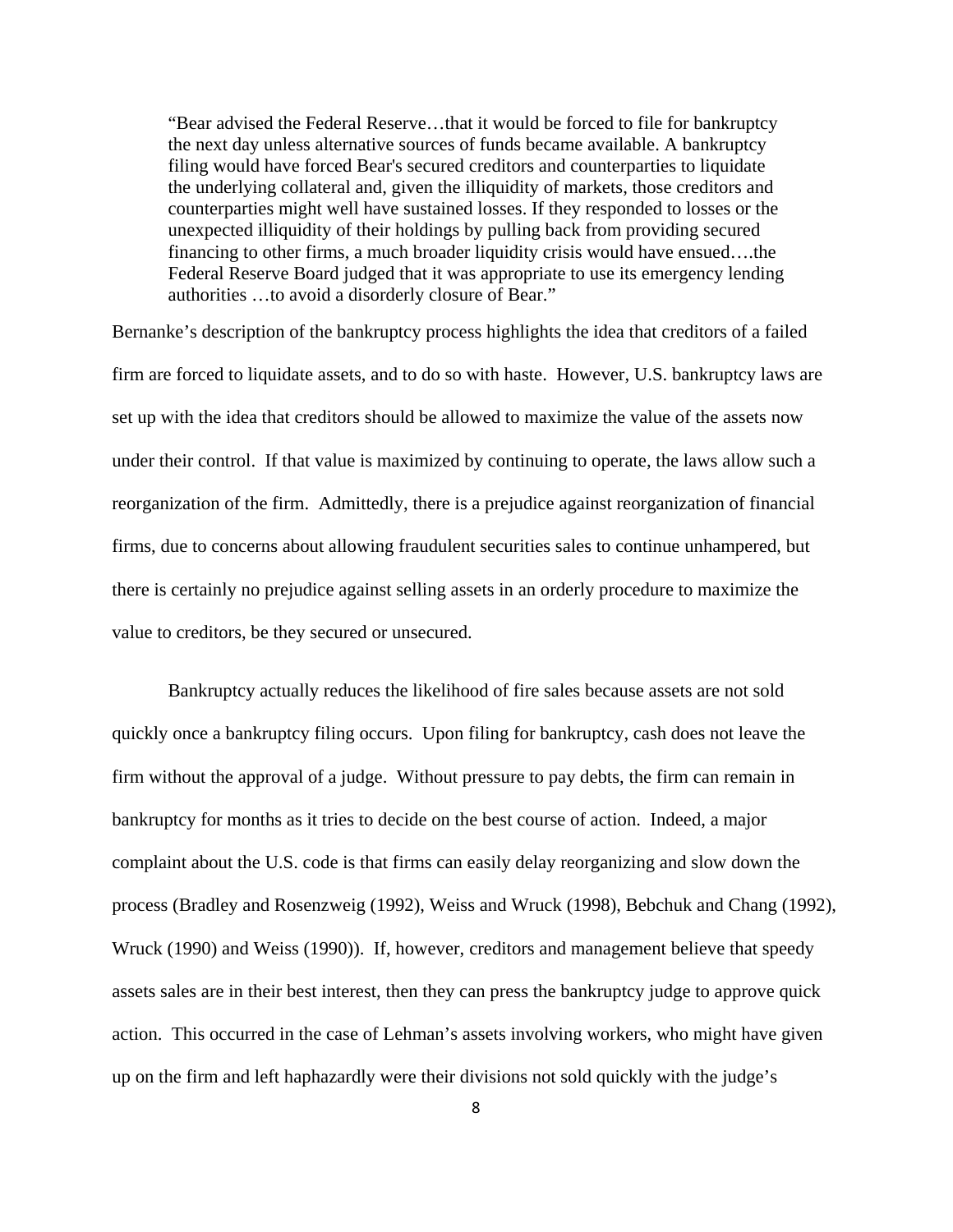approval. Concerns that a bankruptcy filing will force the firm to engage in fire sales are unwarranted given that bankruptcy laws are set up to allow time for an orderly process of dealing with the distressed firm's assets.

Not all countries have the same bankruptcy rules, and even within the U.S., the rules differ for financial firms with SIPC or FDIC coverage. Bankruptcy may be viewed as a harsher outcome for some firms compared to others. In particular, a tendency toward liquidation that destroys value may drive firms to restructure out of court to reduce this inefficiency (Haugen and Senbet (1978)). If so, then fire sales might occur *before* the firm files for bankruptcy as a last chance attempt to stave off liquidation. Nonetheless, the extent to which fire sales occur outside of bankruptcy is a function of the stringency of the bankruptcy code: The more lenient the code toward debtors, the less likely a firm will find it optimal to engage in a fire sale out of court to avoid bankruptcy. In the U.S., bankruptcy cases that are not automatically receiverships are not harsh in the sense that debtors have time to consider their alternatives (Smith and Stromberg (2004)). In the bankruptcy court supervised sale of a fraction of Lehman assets to Barclays Global, the pace was extraordinarily quick (although considerably slower than the sale of Bear to JP) but the sale only involved assets that were considered likely to deteriorate in value if not sold quickly (i.e., assets involving employees). The remaining assets are likely to be sold off in a much slower fashion as investors struggle to determine the true value of credit losses. As a result, neither creditors nor shareholders are taken advantage of by bottom-fishing merger partners.

In order to see the potential benefits of various regulatory responses to a financial crisis, including that of bankruptcy, we must first consider the causes of financial firm distress. These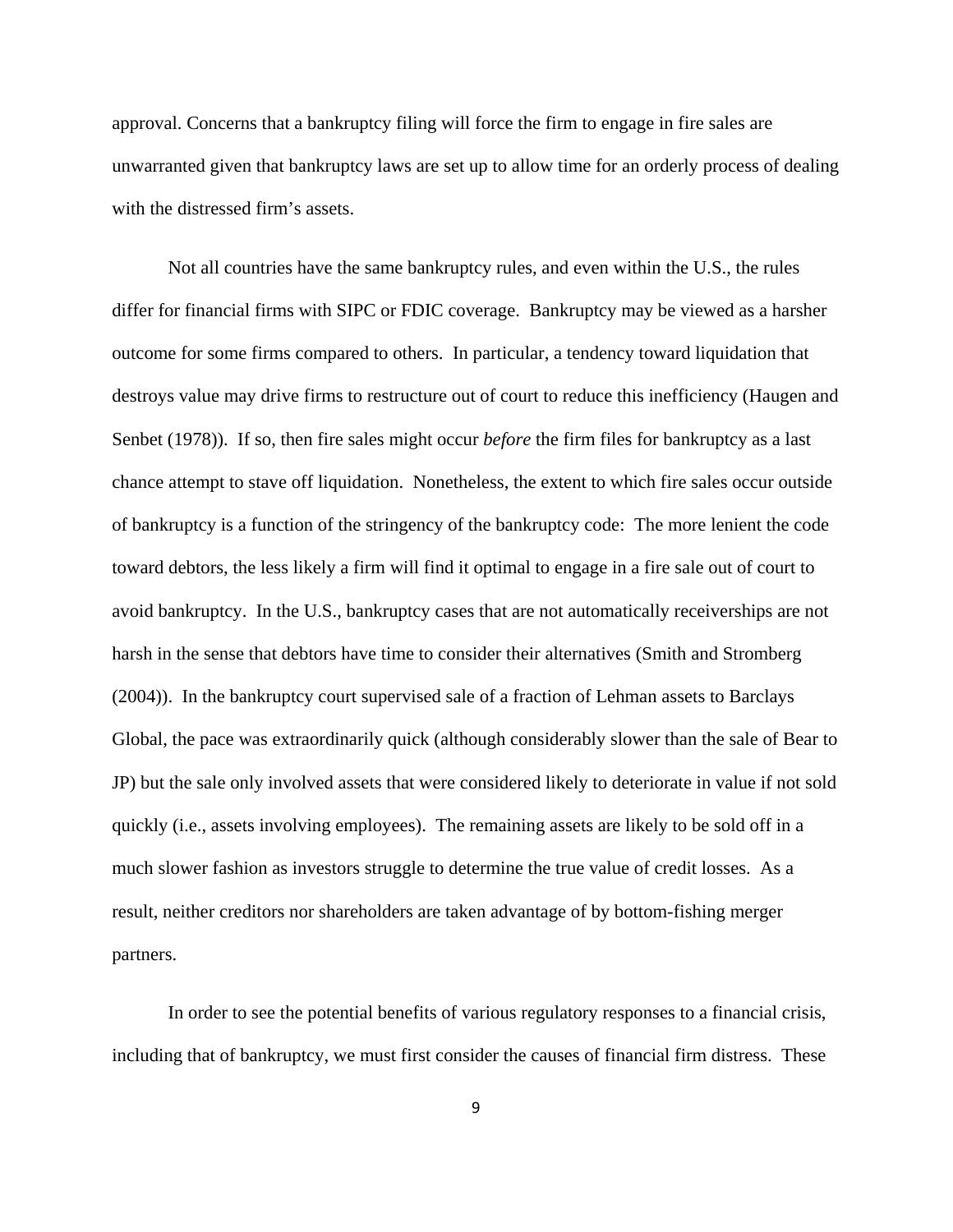are discussed in section 2. The cost of bankruptcy and other responses that aim at minimizing moral hazard issues depend on the extent to which formal bankruptcy risks systemic effects on the economy. While we cannot know with certainty the potential for an outcome such as the Great Depression, we can examine the impacts of previous financial firm failures. This is the topic of section 3, which discusses the cases of Finova, Drexel and the Bank of New England. Section 4 considers various regulatory responses to the distress of financial firms. Section 5 concludes.

# **II. The Causes of Financial Crises**

The appropriate policy response to a large financial firm failure depends crucially on the nature of the collapse. Society might benefit if regulators salvage assets in the failed firm and keep the entity as a going concern, regardless of how the firm value landed at so low a level. However, one must also consider the signal sent to investors if firms receive aid despite having made poor choices that caused the drop in firm value. Essentially, the appropriate policy response weighs the trade-off between preventing systemic risk and preventing an atmosphere of reliance on government handouts (the so-called moral hazard problem). That trade-off depends critically on the effectiveness of the measures intended to prevent systemic risk, which in turn depends on the nature of the crisis: counterparty risk or information contagion. In the former case, the collapse of one bank leads directly to the collapse of another and so forth (e.g., Jarrow and Yu (1999), Davis and Lo (1999), Giesecke (2002)). For example, if we observe ten failed banks that suffered only from counterparty risk, we can draw a line connecting each one's liabilities to the failure of another in the set of ten. With information effects, there is no such line. Instead, all ten banks share a set of risks in their portfolios. Even if none is a creditor in the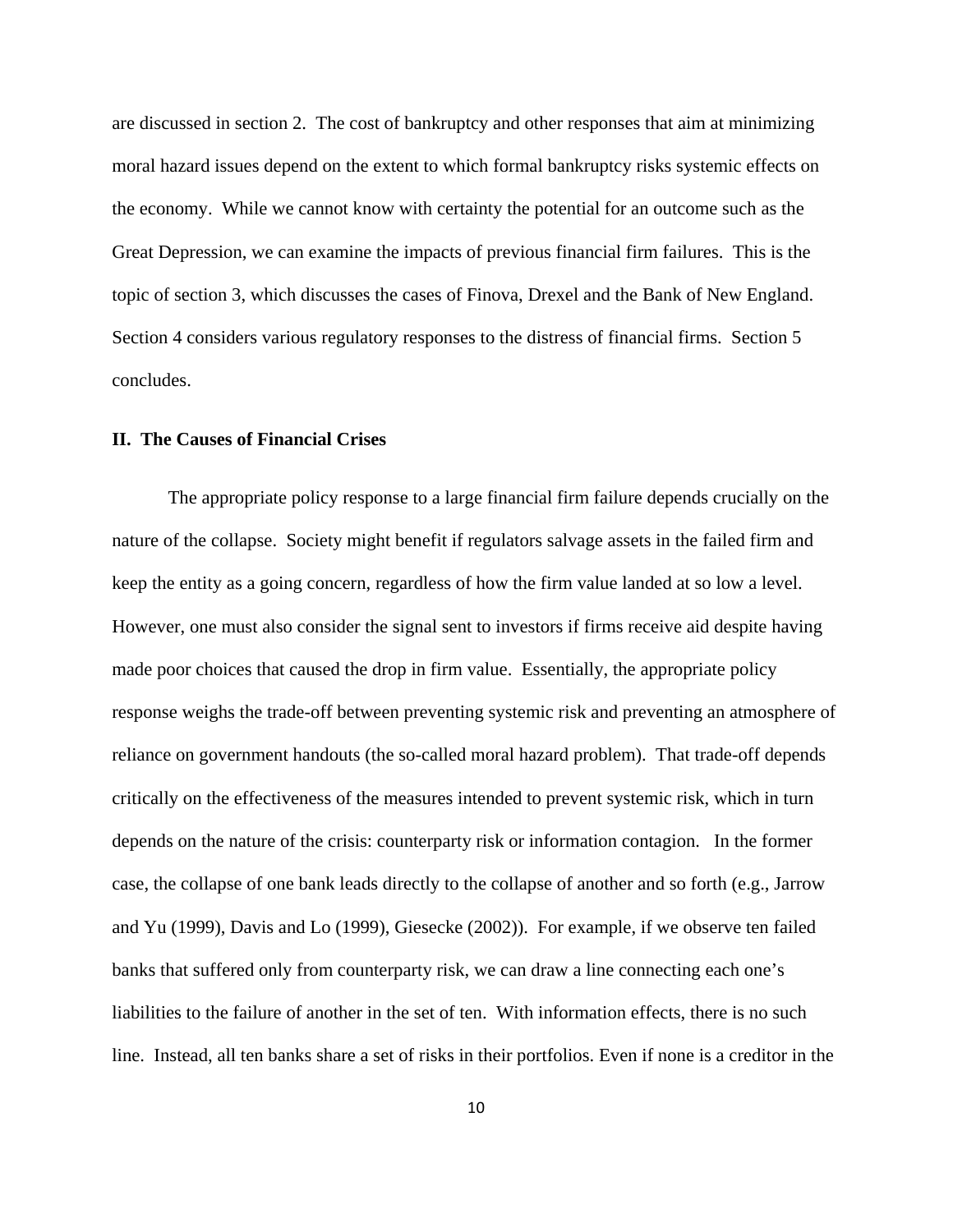other's bankruptcy, all ten will experience distress simultaneously (or at least within the same short time period), because all ten invested in the same types of assets which now have substantially lower values. We refer to this as information contagion because frequently the ten banks do not fail exactly simultaneously. Rather, one bank fails first and investors in the other nine banks correctly infer that their banks are also in trouble and act accordingly.

Rochet and Tirole (1996) argue that regulators can intervene in two ways: they can help out the bankrupt bank or they can help out the creditors of the bankrupt bank. Implicitly, they are assuming counterparty is the main source of financial firm distress. If regulators help out the creditors, rather than the initial bank, the initial distressed bank is allowed to go under, imposing a penalty on the financial firm for failing to control the credit risk of its portfolio. This sends a signal to investors to carefully monitor their assets and choose investments wisely. At the same time, the choice to help out the creditors prevents a widespread crisis. This is because the regulators would also involve inject capital into creditor firms of the failed bank if they are at risk of failing themselves as a result of the bankruptcy.

## *A. Counterparty Contagion*

 In a case of counterparty contagion, the initial bank gets into trouble and the other banks become distressed as a result (e.g., Davis and Lo (1999)). Commercial banks make loans to each other (Rochet and Tirole (1996)) and investment banks make loans to and/or invest in other financial firms. Thus, the financial sector is at risk for systemic problems because many firms have exposure to the failed firm. Implicitly, this scenario assumes that whatever caused the first bank to lose its capital did not cause other firms to lose their capital at the same time. For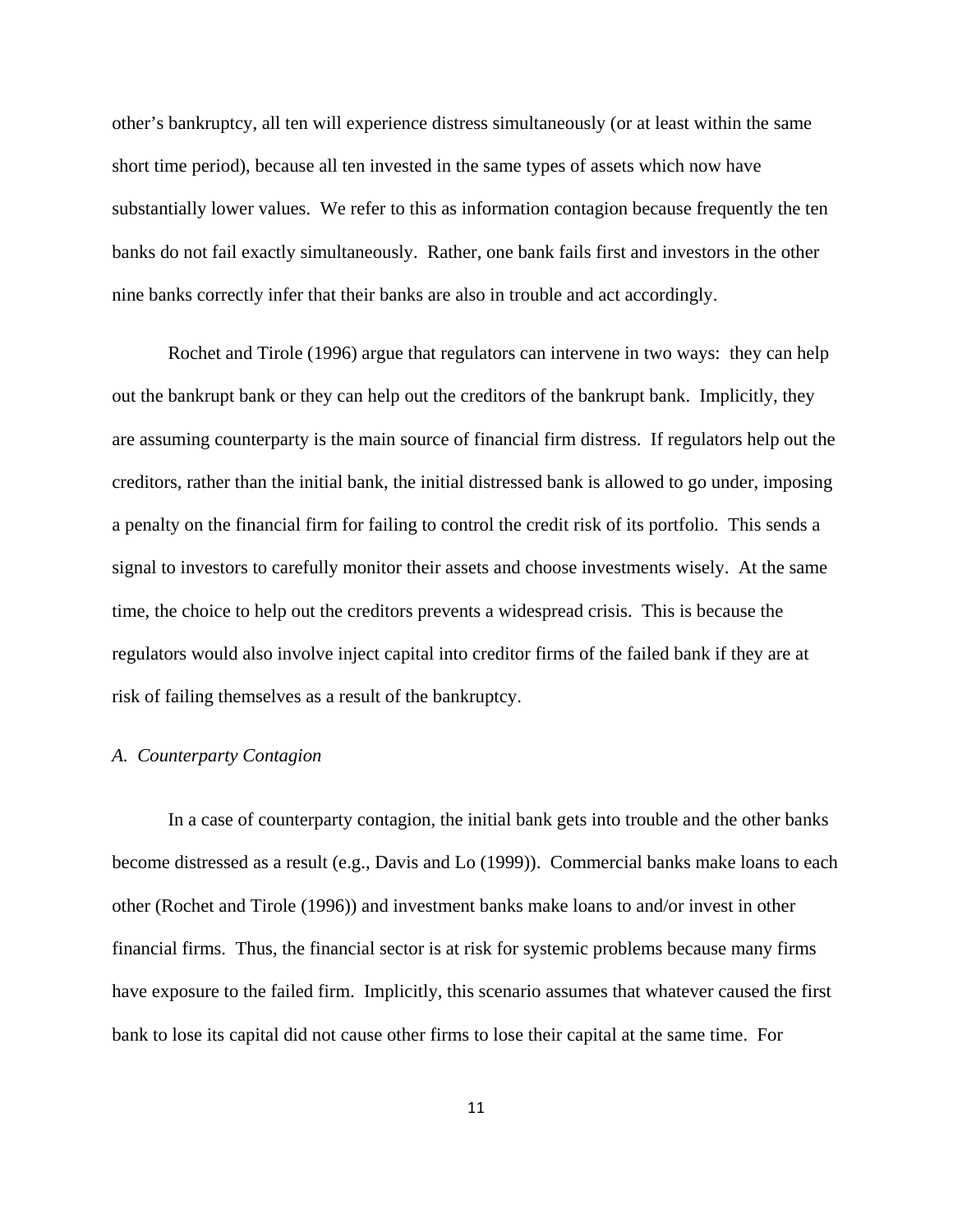example, in the case of Bear, Fed Chairman Bernanke described the situation to Congress<sup>4</sup> as

"extremely complex and interconnected." He further declared:

"Bear Stearns participated extensively in a range of critical markets. The sudden failure of Bear Stearns likely would have led to a chaotic unwinding of positions in those markets and could have severely shaken confidence. The company's failure could also have cast doubt on the financial positions of some of Bear Stearns' thousands of counterparties and perhaps of companies with similar businesses. Given the exceptional pressures on the global economy and financial system, the damage caused by a default by Bear Stearns could have been severe and extremely difficult to contain. Moreover, the adverse impact of a default would not have been confined to the financial system but would have been felt broadly in the real economy through its effects on asset values and credit availability. To prevent a disorderly failure of Bear Stearns and the unpredictable but likely severe consequences for market functioning and the broader economy, the Federal Reserve, in close consultation with the Treasury Department, agreed to provide funding to Bear Stearns through JPMorgan Chase."

Similarly, in testifying to Congress<sup>5</sup> about the bailout of AIG, Bernanke implied that the firm's

counterparties may have defaulted had the insurer been allowed to fail:

"....it was well known in the market that many major financial institutions had large exposures to AIG. Its failure would likely have led financial market participants to pull back even more from commercial and investment banks, and those institutions perceived as weaker would have faced escalating pressure. Recall that these events took place before the passage of the Emergency Economic Stabilization Act, which provided funds that the Treasury used to help stem a global banking panic in October. Consequently, it is unlikely that the failure of additional major firms could have been prevented in the wake of the failure of AIG. At best, the consequences of AIG's failure would have been a significant intensification of an already severe financial crisis and a further worsening of global economic conditions. Conceivably, its failure could have resulted in a 1930s-style global financial and economic meltdown, with catastrophic implications for production, income, and jobs."

 4 Testimony on April 3, 2008 to Committee on Banking, Housing, and Urban Affairs, U.S. Senate.

<sup>&</sup>lt;sup>5</sup> Testimony on March 24, 2009 to Committee on Financial Services, U.S. House of Representatives.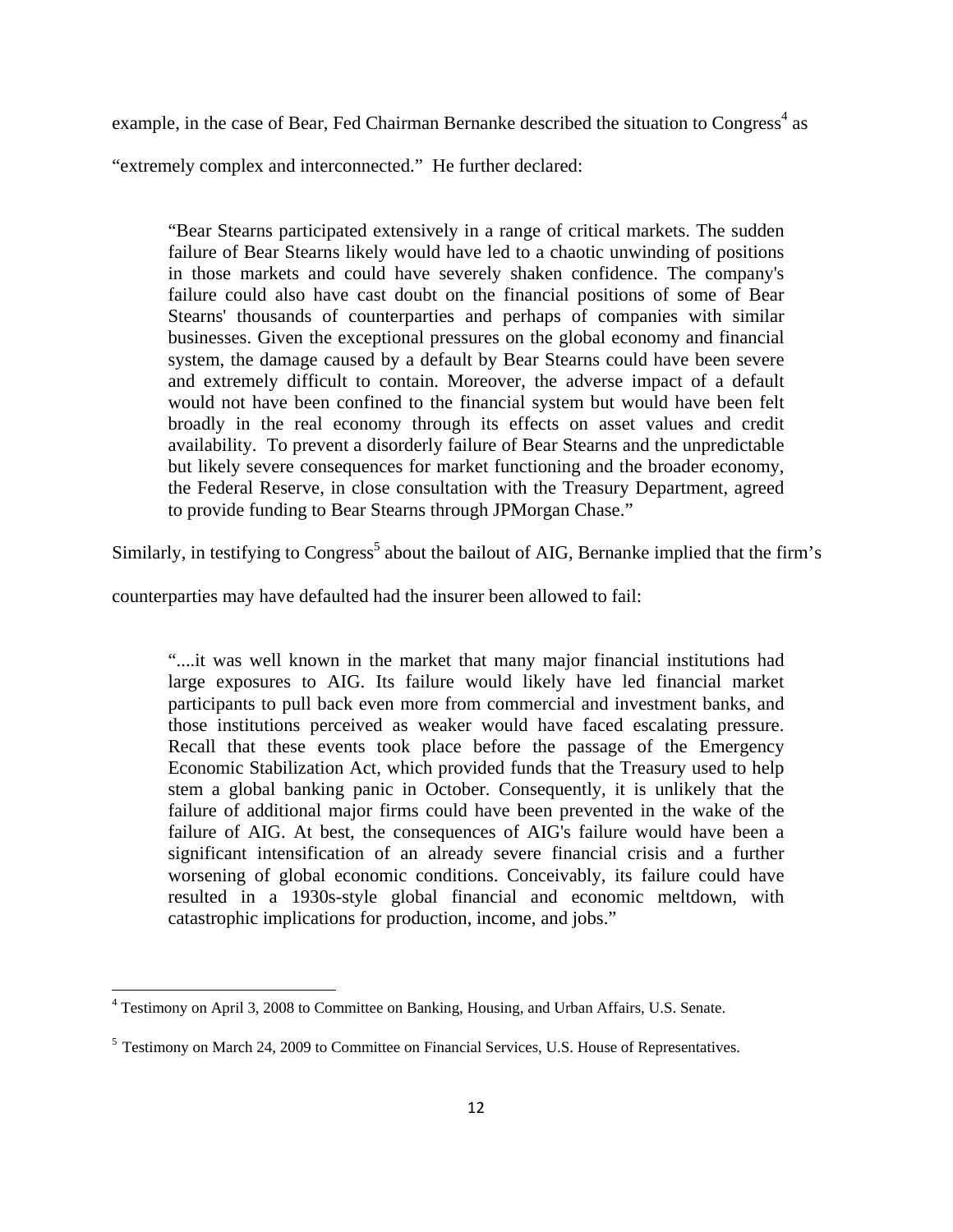In such cases of counterparty risk, the interconnectedness of the financial firms makes it highly unlikely that a second financial firm could withstand losses induced by the first firm. While the idea of a domino effect of one firm failing and starting a cascade of additional failures seems eminently plausible, empirically such a failure of one bank could only cause the financial distress of other banks and therefore a systemic crisis if a number of conditions were to hold. First, the initial bank must be large (hence the TBTF policy). Second, it must have experienced a large decline in the value of its assets (so the losses imposed on other firms are substantial). In addition, for such a cascade to continue throughout the system, the losses imposed on these creditors must be a large fraction of their assets, which is to say that the creditors of this large bank must be quite undiversified. Otherwise, the losses at the first bank will not be great enough to cause a crisis in the second bank. It is an empirical question as to whether this "perfect storm" combination of events is likely to occur in nature and be a representative example of the cause of financial crises.

In order to conclude that counterparty risk is a major cause of financial crises, we must be able to conclude that the crisis originates at the initial bank. This suggests that the shock that drove the initial bank into distress was idiosyncratic in nature – otherwise, if other banks also suffered major shocks, it would not be appropriate to describe the initial bank as *causing* distress in other firms. In the setting of Rochet and Tirole (1996), the problem at the initial bank is poor credit analysis and monitoring. Had the initial bank done its job correctly, it would not be the subject of discussion of a bailout to prevent systemic risk. Idiosyncratic shocks related to poor banking practices are often related to fraud or at least a business plan that was especially reckless, perhaps because of the overzealous or pernicious actions of one person or people at one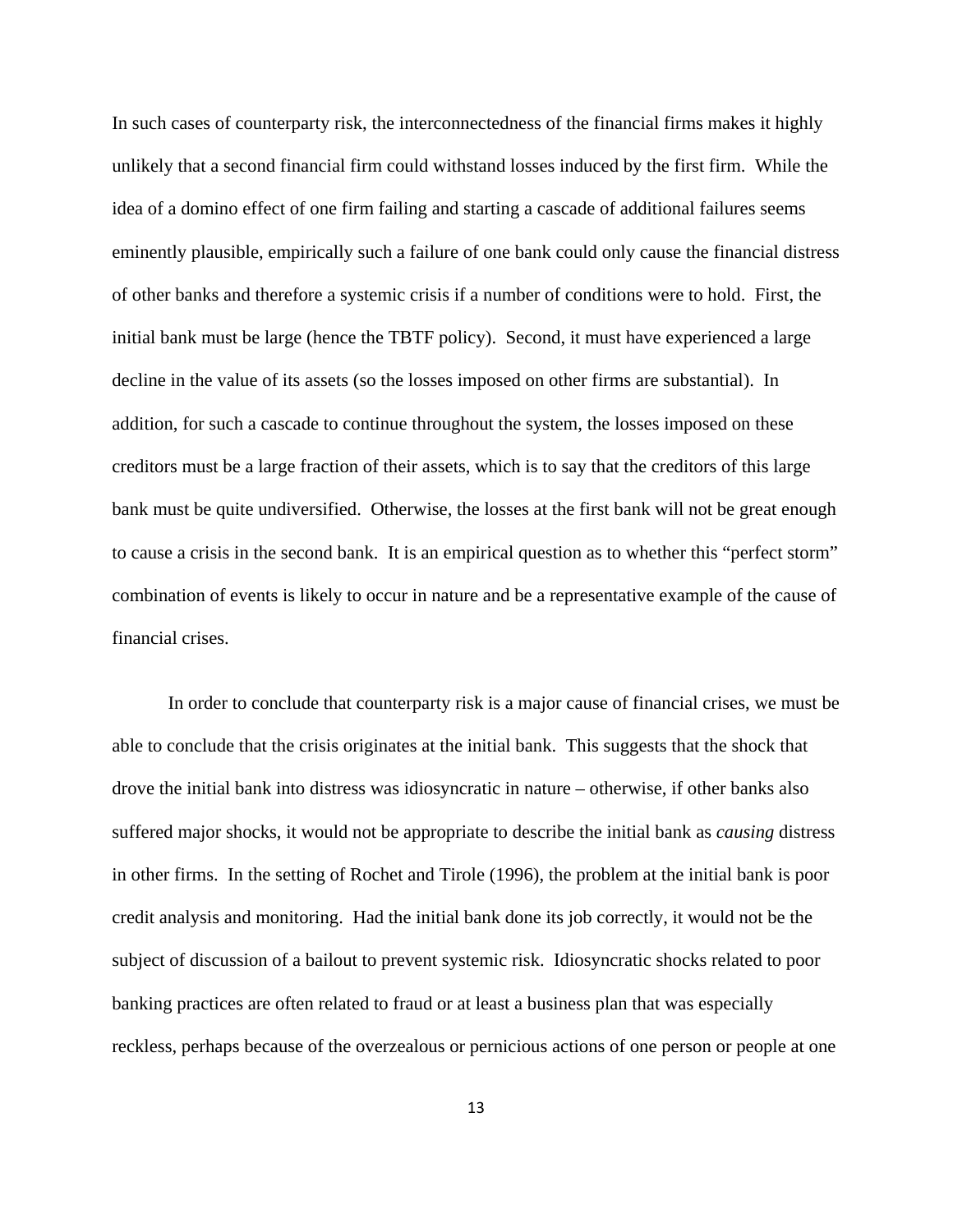firm. One can point to Drexel, Barings and Franklin National Bank as instances where criminal activity was charged and the public viewed it as the dominant reason for the firm's collapse. Not surprisingly, the policy responses in these cases were not cases of TBTF – the desire to punish poor investment choices far outweighed concerns over the potential loss of confidence in the system or counterparty risk. Nonetheless these failures did not lead to systemic risk. While it is possible these firms did not have much impact on the system as a whole because they were too small to qualify as TBTF firms, the fact that they had little in the way of ripple effects casts serious doubts on the potential for counterparty risk and the cascade mechanism by which it affects the real economy.

If the cause of distress at the first institution is idiosyncratic, the subsequent losses are less likely to be very large compared to a scenario where many assets systematically lose value. For counterparty risk to be a major concern, idiosyncratic losses at the initial bank would have to be widespread losses on the portfolio that stem from a credit policy that differs sharply from those of other financial institutions. Moreover, in a setting such as that of Rochet and Tirole's (1996) and David and Lo (1999) and other contagion models, the second, third and other banks only follow into distress because they have ties to the initial bank. If a bank is not a creditor of the initial bank, it will not require assistance. Systemic risk then requires strong ties to the initial bank and strong ties among the remaining banks.

Whether or not this situation is of major concern to regulators is an empirical question, and, unfortunately, one for which data are quite limited. Nonetheless, the empirical evidence to date suggests that no such domino effect would take place were regulators to abandon TBTF policies. Of course, the situation could be more extreme for the very largest financial institutions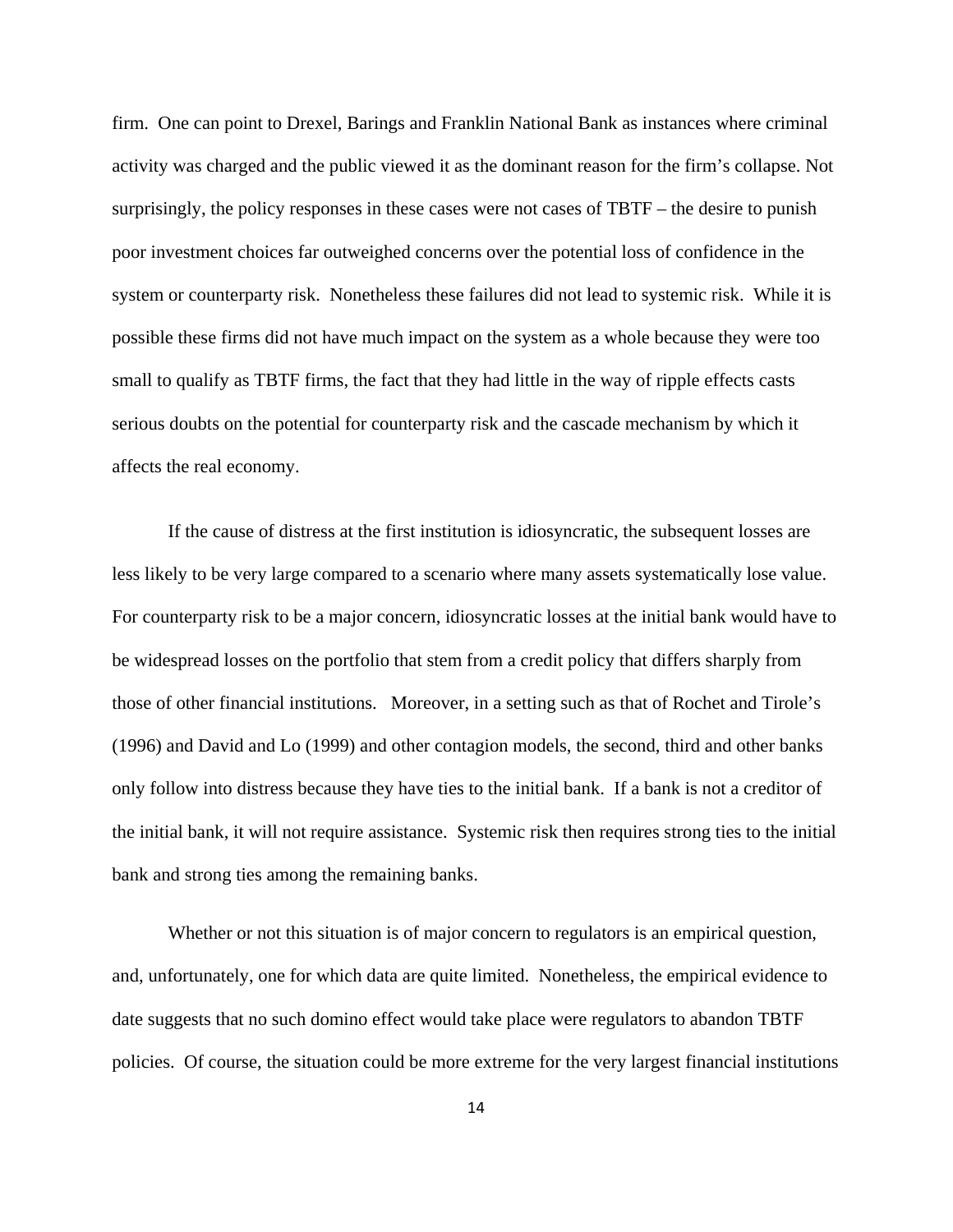that have not been allowed to fail, but studies of bankrupt companies to date point to very limited counterparty effects on other firms. Lang and Stulz (1992), Theocharides (2008) and Jorion and Zhang (2007) study the effects on stock prices, bonds, and credit default swap (CDS) rates, respectively, of other firms in the industry when a bankruptcy occurs. If counterparty effects on suppliers are very large, the other securities in the industry should experience a severe drop in value upon the announcement of the initial bankrupt firm. While these studies find statistically significant effects, the relatively small impact suggests that suppliers in the bankrupt firms' industries do not collapse in a cascading fashion. Hertzel, Li, Officer and Rodgers (2008) examine suppliers and customers of the distressed firms that list the bankrupt firms in their 10- Ks. The SEC requires publicly traded firms to list such financial relationships if sales to one firm account for at least 10 percent of the total. Hertzel et al. find that customers are not affected by the filing but that suppliers are. However, the average effect for suppliers is less than 2% of the market value of equity, hardly enough to force the average supplier into distress.

A study that is more specifically focused on the issue of counterparty risk is that of Jorion and Zhang (2008), henceforth JZ, who show that the effects on counterparties are remarkably small.<sup>6</sup> Their data cover bankruptcies that were filed during1999-2005 and include the claims owed to the top twenty unsecured creditors in each filing.<sup>7</sup> Because these were Chapter 11 filings, most of the bankrupt firms are nonfinancial entities, with only a small fraction of the

<sup>&</sup>lt;sup>6</sup> Kabir and Hassan (2005) also focus specifically on counterparties in a case study of the failure of LTCM. They also find small impacts, as the decline in the market value of the equity of LTCM's 14 counterparties was only 6%, again hardly enough to cause a second bankruptcy.

<sup>&</sup>lt;sup>7</sup> Secured creditors would obviously experience even smaller counterparty losses given the collateral backing their loans.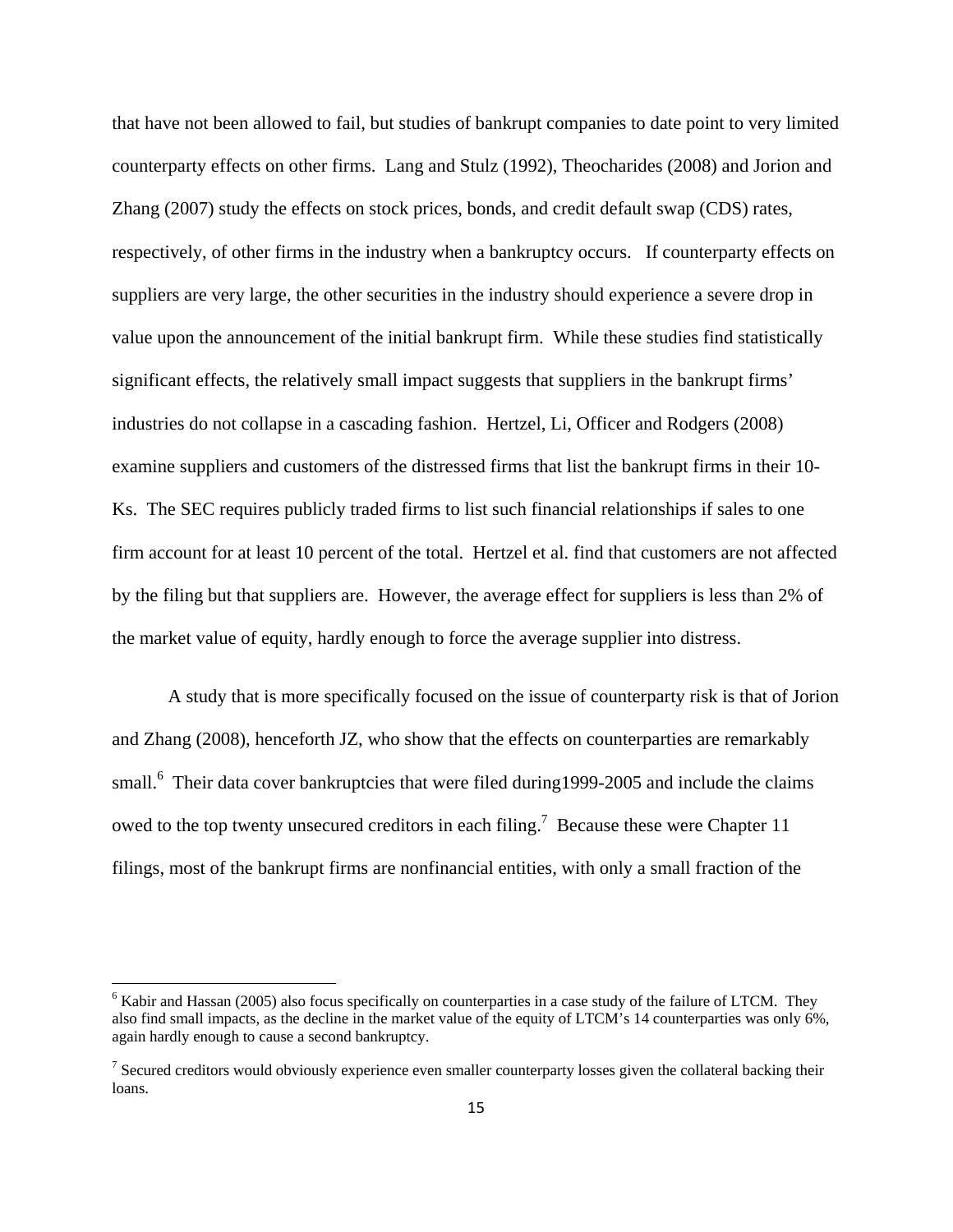cases involving financial firms.<sup>8</sup> However, one would expect the effects for nonfinancial firms to be stronger than for financial firms, as their suppliers are not required by regulators to have a diversified cash flow. For example, it would not be surprising to find that the collapse of an auto manufacturer leads to the collapse of an auto parts supplier because of firm specific investments made by the supplier. We expect the supplier to sells its auto parts to only one automaker. We also expect that the parts supplier will be fairly concentrated in its focus (i.e, to be small and only have one segment), so it will have few other sources of cash flow besides the sales of auto parts. Thus, the extremely undiversified asset base of this nonfinancial firm would be very susceptible to the collapse of its major customer. In contrast, we would not expect financial firms and their creditors, who are also financial firms, to involve such large exposures.

Financial firms rarely have such focused business plans, as they actively seek to diversify their assets. For example, a bank that lent money to the same auto manufacturer would have much less exposure than our hypothesized parts supplier because bank regulations limit the size of any one loan. Specifically, loans to one borrower may not exceed fifteen percent of the bank's capital. And few banks would lend to the point where they find that constraint binding, as the profitability of such a loan would be more than offset by its potential for causing bankruptcy. Instead, large loans that would unduly concentrate a bank's portfolio are typically underwritten by a syndicate. By the same logic, if a bank or insurance company or broker were to fail, it is unlikely that their top twenty creditors would have a very large portion of its assets tied up in this

 $8$  Many financial firms are not eligible to file for Chapter 11 because they have regulated businesses that would by law be required to liquidate (Chapter 11 is not intended for liquidations but reorganizations). If a stock broker goes bankrupt, its accounts will fall under the regulation of SIPC and SIPC will oversee its liquidation. Financial firms whose liabilities include deposits would also not enter Chapter 11, as bank regulators would put the entity into receivership. Likewise, state insurance commissioners would take control of insurers. Financial holding companies who own equity in bank, insurance or brokerage subsidiaries could enter Chapter 11 if they do so without their subsidiaries (e.g., Lehman in 2008).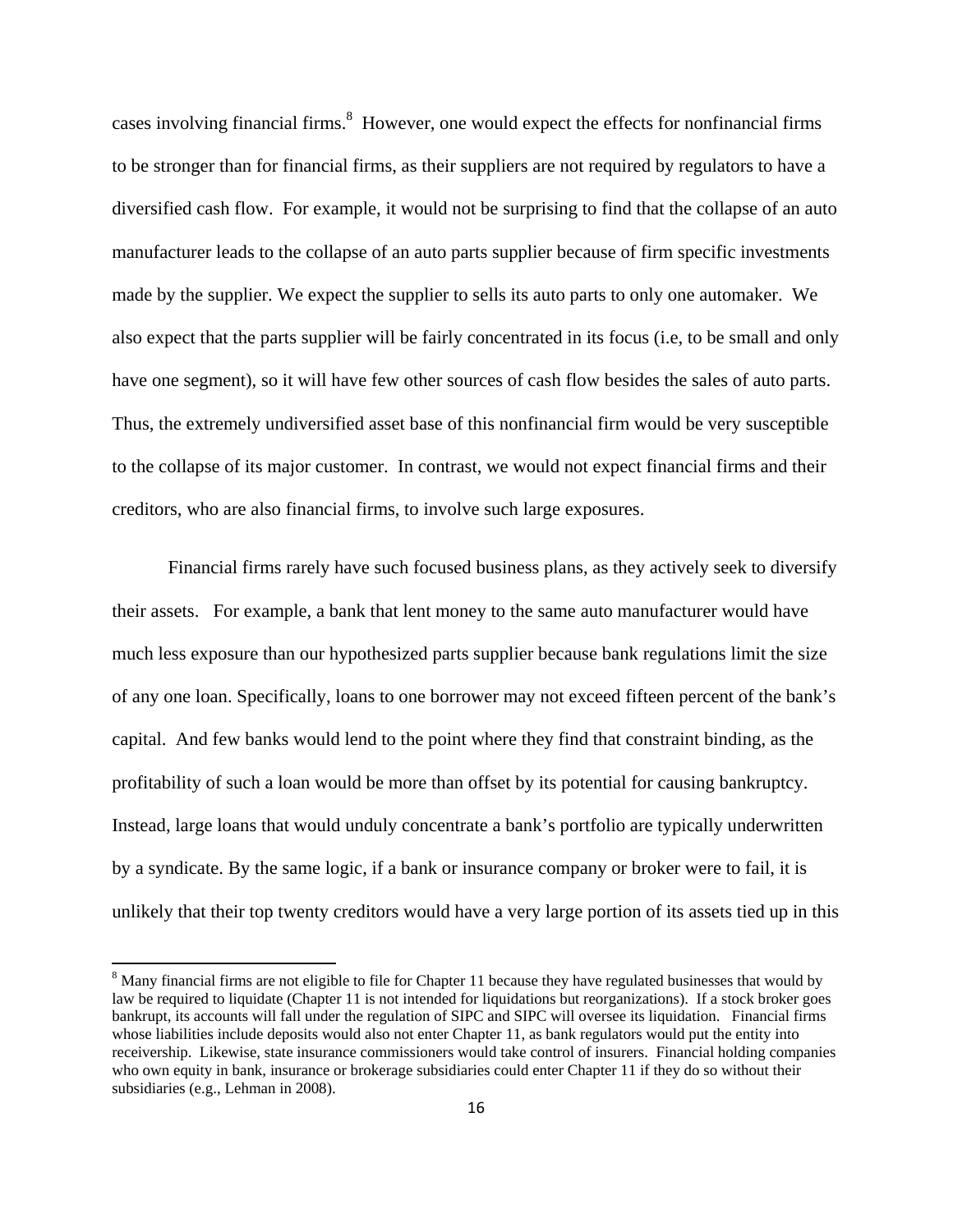firm. Furfine (2003) shows that counterparty exposures in the interbank loan market (the fed funds market) is quite small, and therefore are probably not large enough to present a systemwide threat to the banking system.

Anecdotally, we can point to the bankruptcy of Lehman in September 2008, which filed at the holding company level with \$600 billion in liabilities. The largest single creditor reported in the bankruptcy filing was Aozora Bank, based in Tokyo, which was owed a mere \$463 million, or less than one tenth of one percent of the claims in Lehman's filing.<sup>9</sup> While a figure that is only a tad under a half billion is not a trivial loss, Aozora made clear that it had offset much of the exposure, estimating its loss at only \$25 million (in part because it had purchased insurance on its Lehman claim with a credit default swap). Thus, the expected loss of the largest creditor is quite small, especially when compared to the \$7.4 billion capital base of Aozora.

The Lehman Aozora anecdote appears to be quite representative of the general situation, given the evidence in JZ's sample of 694 creditor-events. In their sample, a financial firm, Citibank, is owed the largest amount of any claim in the database (\$1.75 billion). Nonetheless, as with Aozora, that claim is small relative to the size of Citibank's portfolio. We can see from the exposure statistics in their Table V, the largest percentage exposure among the 111 claims owed to financial institutions is only 2.39 percent of market value. As a percentage of assets, this figure is many times smaller because banks are highly levered entities. Moreover, in the case of Citibank's \$1.75 billion claim, the bankrupt firm, Enron, did not lose so much value that

<sup>&</sup>lt;sup>9</sup> Bankruptcy regulations require the failed institution to list the top 20 unsecured creditors (presumably the creditors with the most to lose, as secured creditors have collateral to back their debts). Often, the largest creditor on the list is a trustee for unsecured bondholders. The trustee is not at risk of losing money, only his clients. As the clients are not listed separately it is difficult to determine who among the unsecured creditors is truly the single largest. However, as bankruptcies proceed the holdings of the bonds typically move into the hands of vultures, who rarely own more than a third of any one bond class, suggesting the original list of bond creditors had much lower holdings.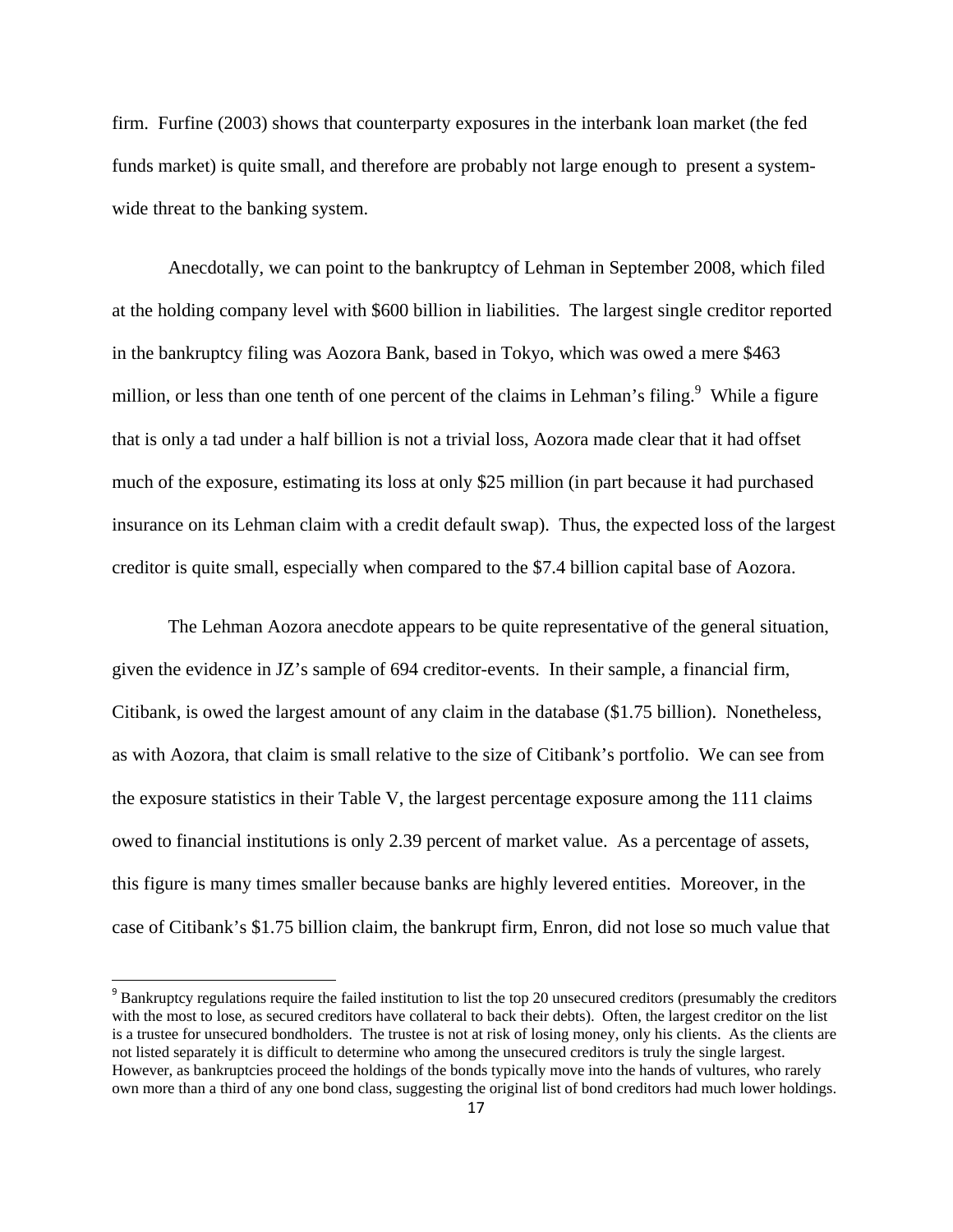Citibank had no recovery on the loan: they only wrote down the value by \$228 million, so their loss was only a fraction of the claim filed in the bankruptcy court. Most claims are substantially smaller, measured either by dollars or percent: the mean claim in the sample is \$11.5 million and the mean exposure as a percent of market value is 16 basis points. Many of these are trade credits, which are very small. However, even restricting the claims to those owed to financial sector specialists, bonds and loans, the average claims are \$17.1 million and \$163.6 million, respectively. Recall that these claims are among those owed to the top 20 unsecured creditors, so the *average* claim in the bankruptcy is much smaller.

More often, the largest claims in percentage terms arise with suppliers and not financial institutions. JZ investigate all creditors in the sample who have one or more customers that account for at least 10 percent of their revenue by examining 10-K filings. None of these firms with such strong reliance on one customer are financial firms. But even among the nonfinancial firms, the incidence of extreme concentration of sales is rare. Only six firms in the sample list the bankrupt firm as a major customer in their 10-Ks and the average exposure among these firms is only 11 percent.

JZ's sample supports our conjecture that most firms have diversified cash flows or at least are diversified across customers. Few firms suffer dramatically from the bankruptcy of a single firm with which they have business ties because few firms have such strong ties that a bankruptcy would throw them into distress. Not surprisingly, then, do we find that the 251 bankruptcies in JZ's sample rarely trigger a cascade of subsequent bankruptcies: only 22 creditors in the sample delist within two years of the 251 initial bankruptcies. Furthermore, inferring that 22 cases of distress occurred as a result of the 251 bankruptcies overstates the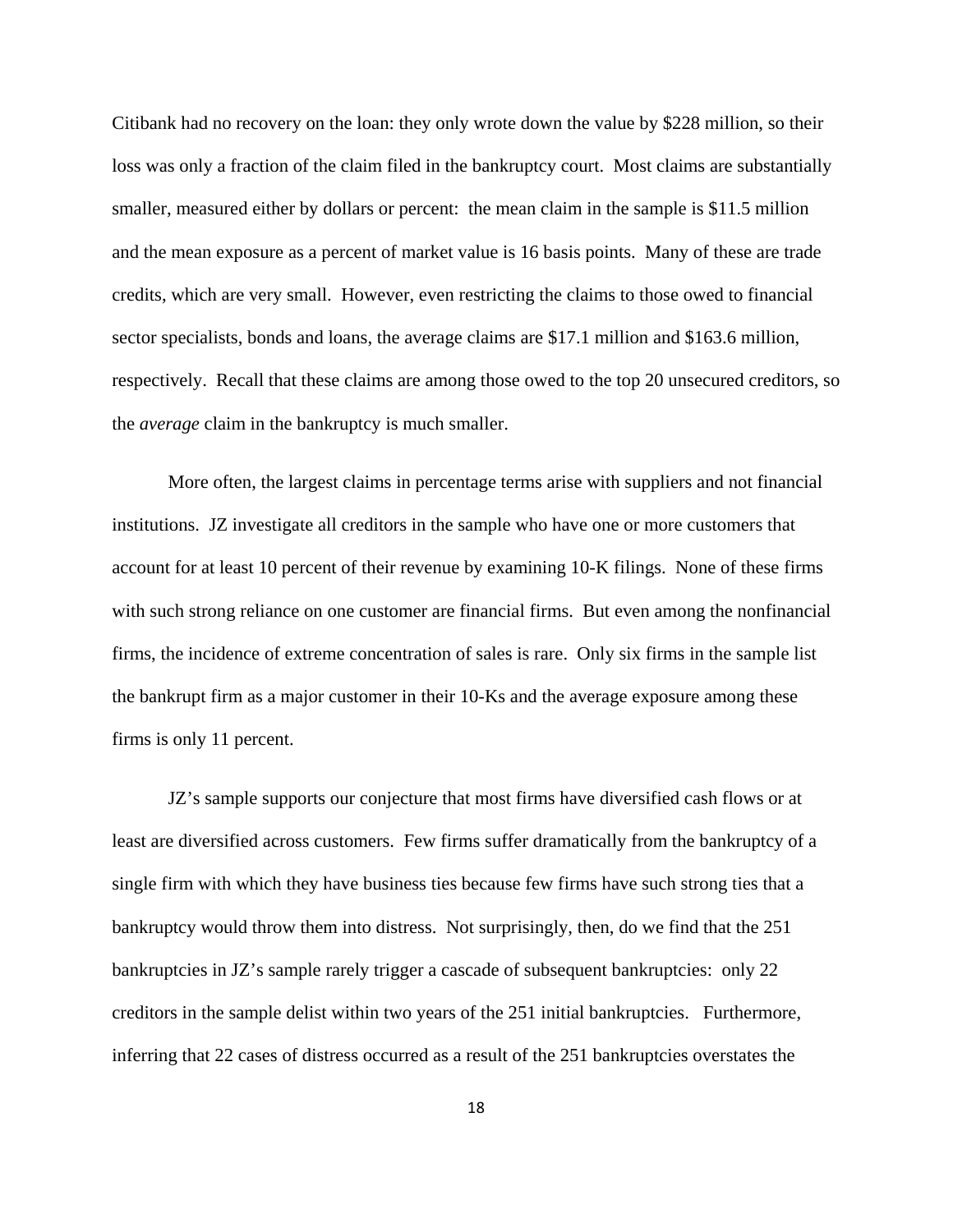incidence of counterparty-induced bankruptcy because not all of these delistings can be tied to the original 251 failures. Moreover, the problems at these 22 creditor firms can hardly be described as part of a cascade of failures, as no other firms failed as a result of problems at the 22 affected firms. A cascade set off by counterparty risk is a situation where one firm's failure causes another firm's failure which causes a third firm's failure on so on. If counterparty risk were to explain the event of ten firms failing in a short period of time, we would have to see that the first firm causes the second firm's problems, which in turn causes the third firm's distress, and so on up to ten. JZ's data indicate that there is never a third firm involved, let alone a fourth, fifth, sixth, seventh, eighth, ninth or tenth.

What if the evidence in JZ's sample is unrepresentative of what would happen in a serious disaster? After all, their sample includes seven years of which only two are recession years and the 2000-2001 recession was not considered especially severe. Perhaps the incidence of second and third defaults is understated in their data because they do not examine a period as disastrous as the Great Depression. Again the data are not available for such a study, but we can consider analytically the difference in bankruptcies that occur because of systematic risk and those that arise from idiosyncratic risk. Recall that the important issues are the severity of the shock and the degree of diversification of the counterparties. We have no reason to believe that counterparties would be more or less diversified in different economic settings, but we do know that the severity of the shock to the first firm is likely to be greater when the source is idiosyncratic. Idiosyncratic risk is substantially larger than systematic risk (marketwide volatility or industry volatility) for the typical listed firm (see Campbell, Lettau, Malkiel and Xu (2001)). A priori, then, the first firm's shock on average would be lower in times when the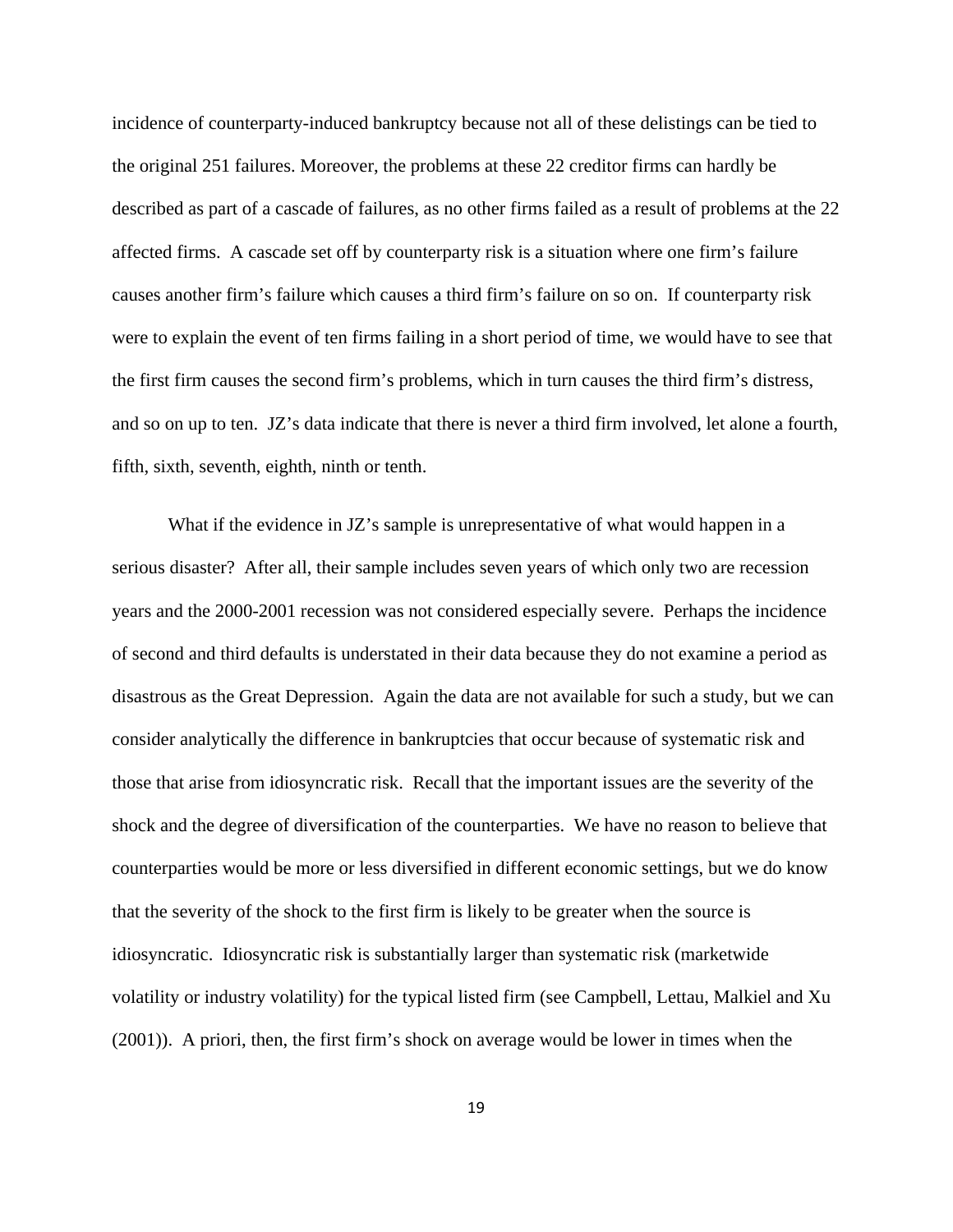shocks are macroeconomic in nature and therefore would decrease the potential for failure by a second firm relative to the events studied by JZ.

### *B. Information Contagion*

Rather than counterparty risk, financial crises are more often situations where we observe dozens of distressed firms in the same time period because the firms have a common factor causing simultaneous incidences of financial distress. For example, in the credit crisis starting in 2007, we observed major losses and/or failure at Merrill Lynch, UBS, Bear Stearns, Lehman, Washington Mutual, Countrywide, AIG, Fannie Mae, Freddie Mac, and Indy Mac. These ten firms rarely had strong business ties to each other- Lehman's bankruptcy filing did not list any of these troubled firms as major creditors. Rather, the ten firms share a common exposure to the mortgage market, specifically the subprime mortgage market. Thus, when Bear failed, the major effect on the market was to trigger a re-evaluation of other financial firm's health. Not surprisingly, once Bear got into trouble investors focused considerable attention on Lehman, the investment banking firm that most closely resembled Bear.

In times of financial upheaval, investors look into their portfolio with greater scrutiny and try to identify securities that have something in common with those of the first failed firm. The common factors in these episodes may be related to industry, such as the collapse of oil prices leading to widespread defaults by independent oil companies in the mid-1980s (see Helwege and Kleiman (1990)) or the extreme exposure to commercial real estate in the insurance industry around 1990 (see Fenn and Cole (1994)). Or, it may be a common problem regarding the degree to which investors understand the risk of the firm, either because of fraud or imperfect accounting information as in Enron or Worldcom (see Duffee and Lando (2001), Collin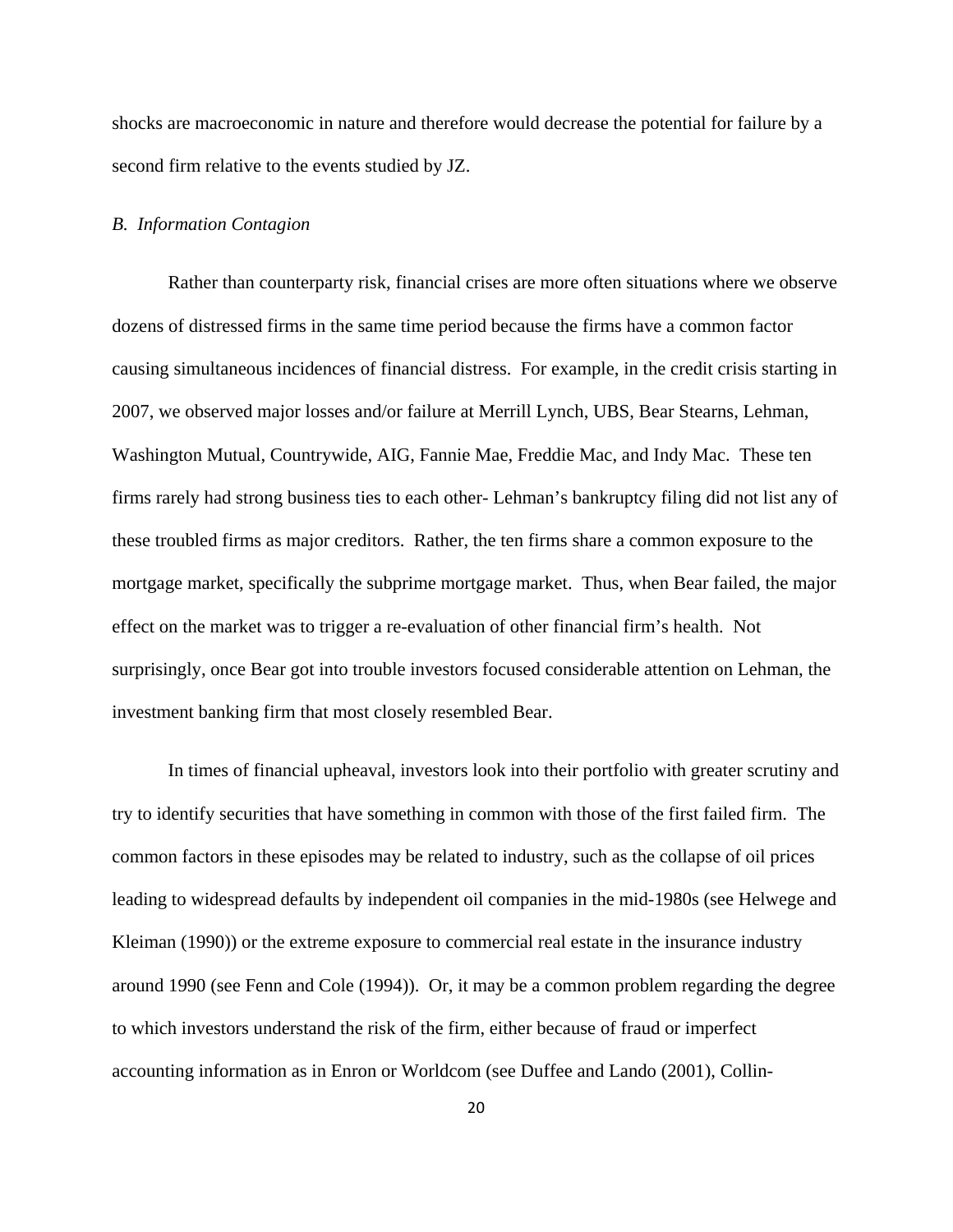Dufresne, Goldstein and Helwege (2004) and Yu (2005)). Or it may be a common factor related to a macroeconomic variable, such as the failures of S&Ls in the early 1980s due to interest rate risk (Helwege (1996)).

Each firm is exposed to a particular factor, and that factor moves in such a way as to cause a negative shock to security prices. One can think of these shocks as normally distributed, or at least drawn from a distribution that has more mass at the mean than at the extremes. Among all the financial firms that experience a negative shock associated with this factor, we expect that the ones with the most negative shocks will be among the first to become insolvent. Thus, when we observe ten firms enter distress because of an event like the subprime crisis of 2007, a reasonable conclusion is that the first firm to catch the attention of regulators is the one in the worst situation. Investors in the other nine firms watch how this firm is treated; they glean new information from the announcements regarding the problems as well as from the ways in which the regulators attempt to solve the problem; and they trade in the marketplace on this new information, leading to updated valuations of the securities associated with the other nine firms. The other nine firms' stocks are likely to fall as a result of this re-evaluation – it is highly unlikely that the first firm will attract the attention of regulators and those regulators will announce that the firm is fine and their opinion will carry weight for some length of time (the SEC did make such a statement regarding Bear but within a few days the Fed said they were on the verge of bankruptcy and likely to cause a financial meltdown of the entire system). As the market value of these firms approaches zero, they may seek capital to bolster their positions. That capital, if successfully raised, will be at a very low price.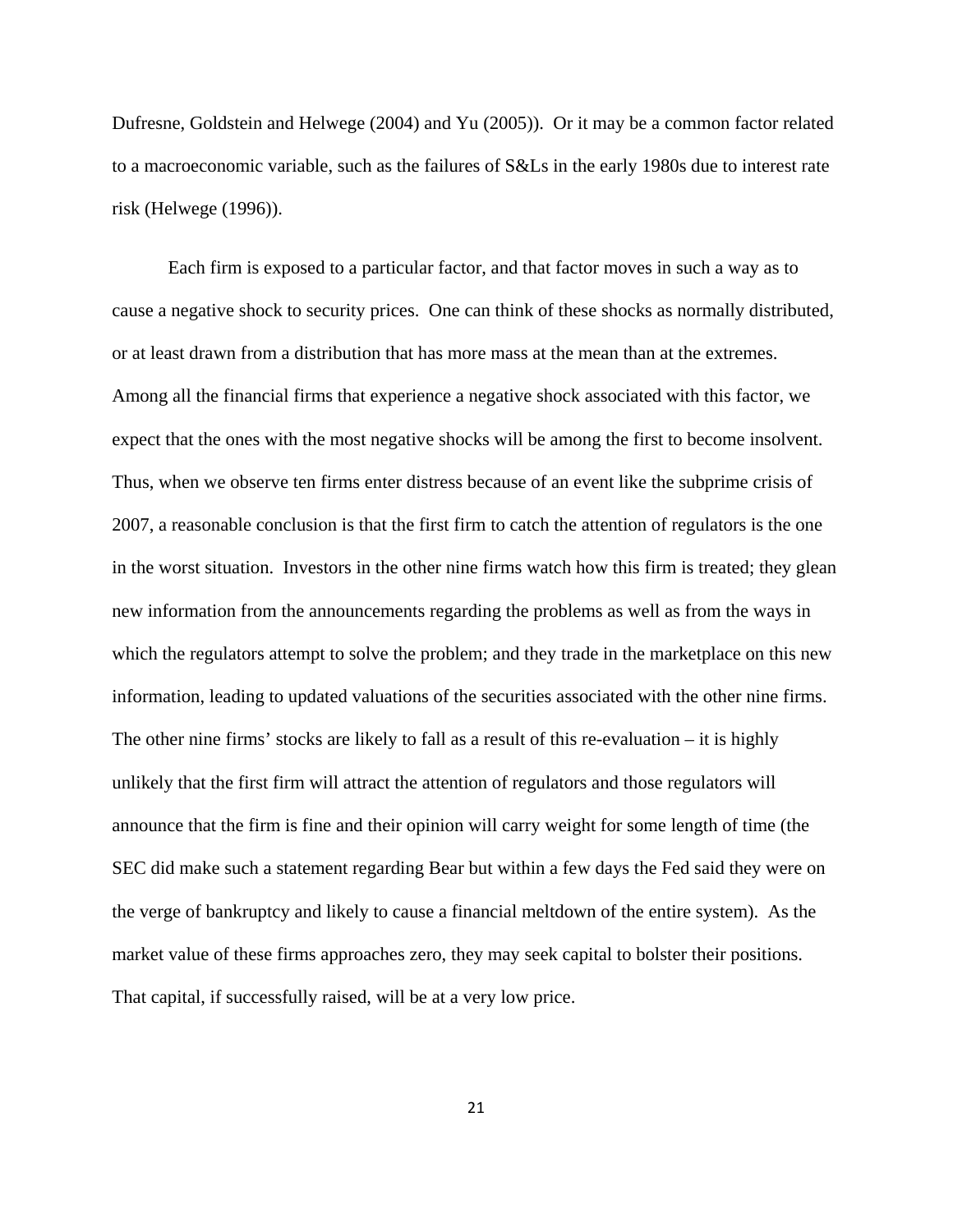Empirical studies of past failures suggest information effects are extremely important. Lang and Stulz (1992) find that stock market reactions to nonfinancial firm bankruptcies can be positive, reflecting the fact that a bankruptcy filing of one firm may give investors confidence that excess capacity in the industry will finally be taken off line and that the firm's competitors will gain market share going forward. Of course, not surprisingly, the information effects are often negative. Lang and Stulz also find that some bankruptcies lead to very negative stock market effects for other firms in the industry, reflecting investors' revaluations of assets in that industry. Similar results are found in Jorion and Zhang (2007, 2008) and Theocharides (2008). Collin-Dufresne et al. (2004) consider the impact of credit events that affect bondholders and find strong reactions in the rest of the bond market, even when no such event directly concerned the other bonds. Crabbe (1991) shows that credit events involving leverage buyouts (LBOs) led bond investors to charge higher premia on new bonds that might subsequently undergo an LBO, but which were currently unaffected by such leverage. Sovereign risk researchers have long argued that emerging market countries with no obvious economic ties to a failing country are affected by its crisis (e.g., Kamin and Von Kleist (1999), Eichengreen and Mody (2000)). Insurance company failures in the early 1990s, investigated by Fenn and Cole (1994) and DeAngelo, DeAngelo and Gilson (1994), suggest that investors revalued their insurance stocks to reflect the dire news that First Executive Corporation was likely to be insolvent.

Regardless of the nature of the common factor that causes these various negative shocks, in these situations it is quite ineffectual to apply TBTF policies to the first failed firm. Helping out this firm, which has no ties to the other firms that are affected, does nothing to improve their balance sheets. Indeed, one can argue that helping out the first firm brings extra attention to the other firms who might have muddled through the crisis were they not under such pressure to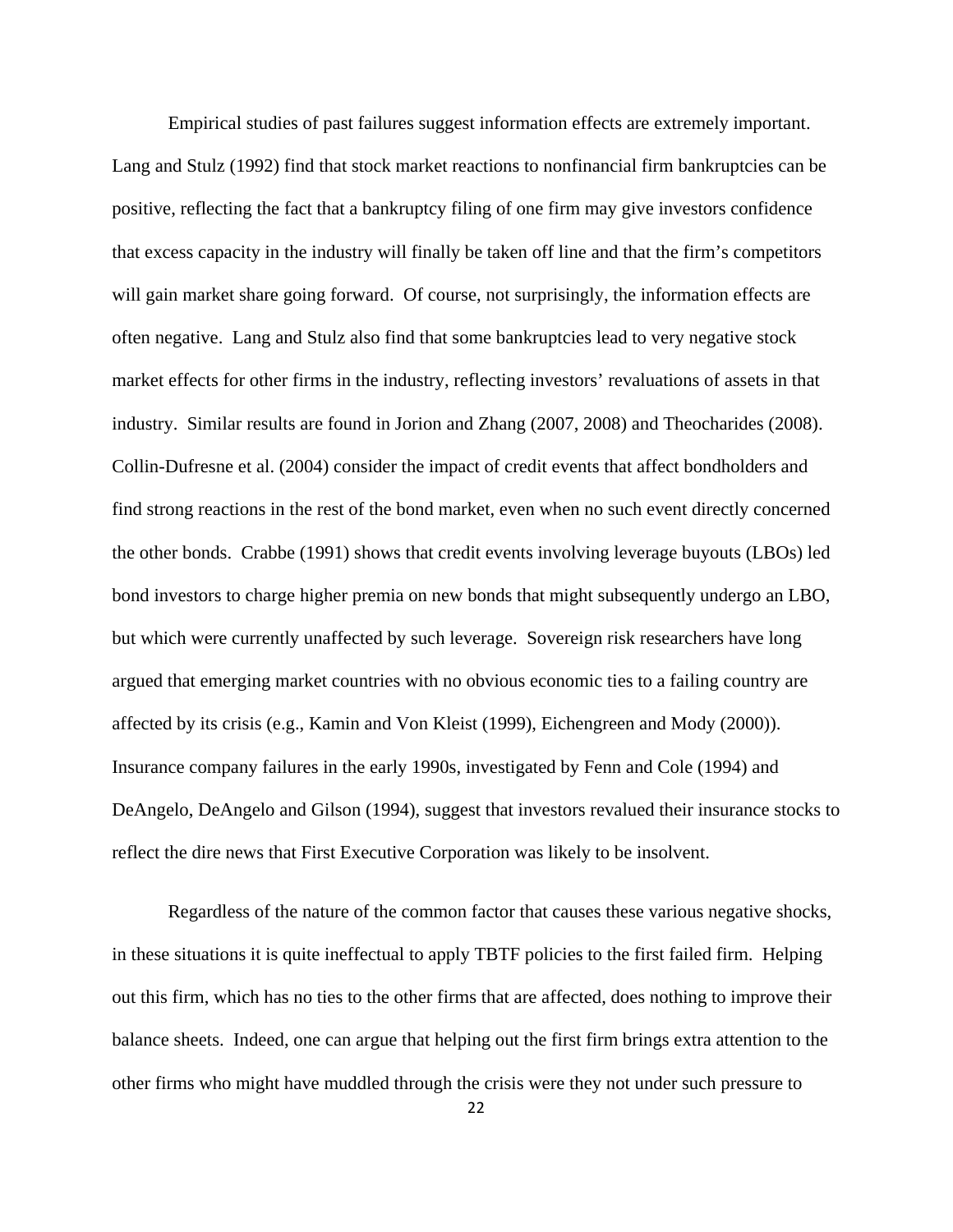improve their capital positions. In any case, money pumped into the first firm is unlikely to find its way to the other firms. Helping out the first defaulting firm will have no impact on the losses incurred by the second, third and fourth firms to default if the firms have no business ties to each other. In contrast, the government to spend the same aggregate amount and divvy it up among all the affected firms. In the latter case, all the firms would be impacted by the aid and the ones with smaller shocks would be more likely to survive as a result.

An important element of financial crisis analysis is the mechanism by which information contagion leads to systemic risk. If many financial firms are exposed to a risk factor that experiences a negative shock, a downturn in the financial sector of the economy may easily follow. But how does this turn into real effects on GDP? Without a complete understanding of the channel by which their troubles become the troubles of the entire economy, we cannot speak to the issue of how regulators should respond. A good starting place for thinking of the transmission of financial shocks to the real economy is Friedman and Schwartz (1976). They argue that financial crises lead to shrinkage of the financial system. In the case of the Great Depression, the shrinkage arose directly from the fact that bank depositors withdrew funds and did not put them into other institutions that might circulate the money, so the net effect was less money circulating through the financial system. Given that the financial system has a money multiplier effect that amplifies high powered money into the broader money supply, a decrease in deposits means a decrease in the money supply. Friedman and Schwartz argue that the decrease in the money supply was not offset by the Fed. Without a concomitant reduction in prices, MV=PQ implies that the quantity of goods produced in the economy will drop.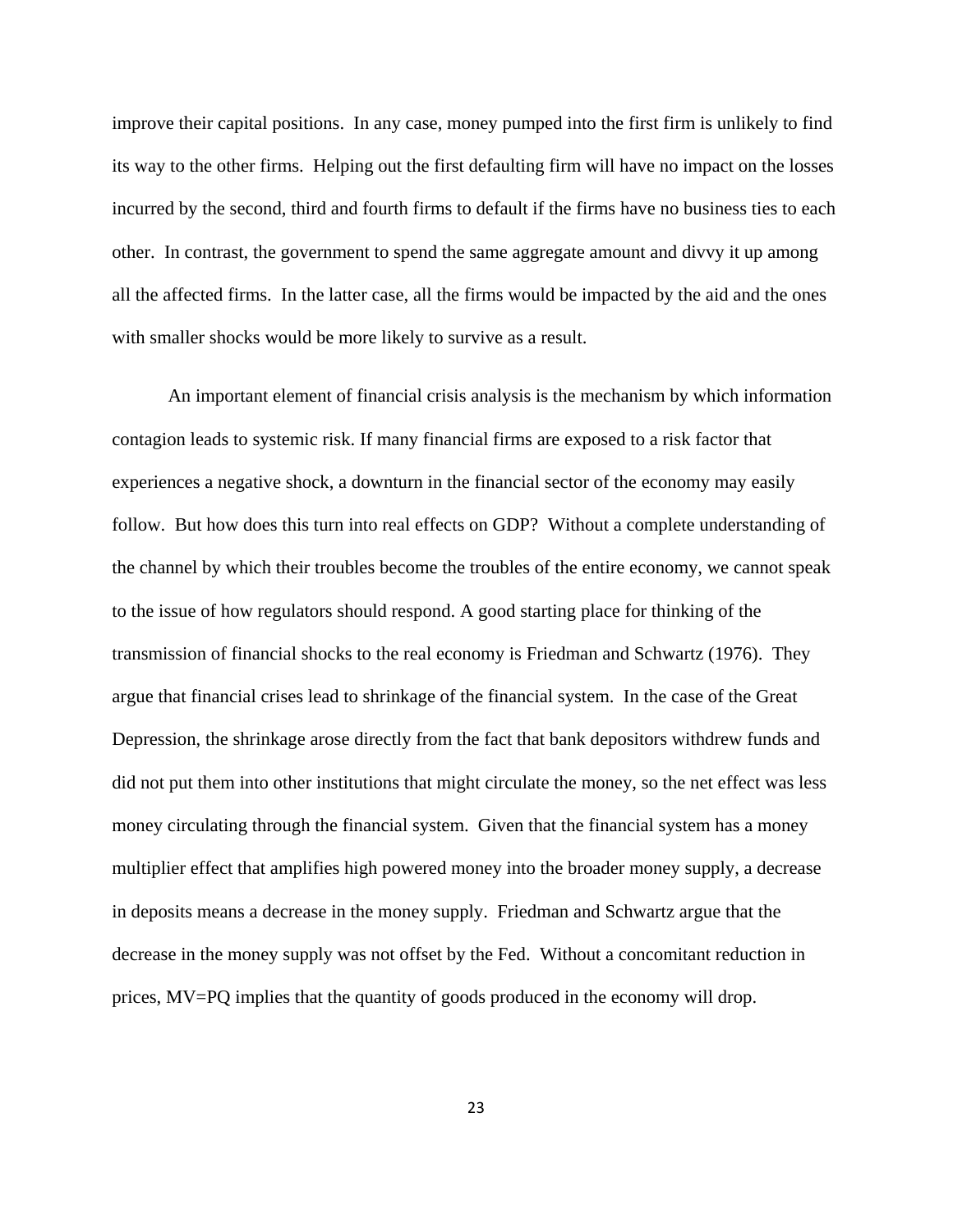Bernanke (1983) argues that these effects are unlikely to be the whole story because the magnitude of the decline in the real side is out of proportion to the decline in the money supply. Instead, he claims that the financial system carnage relates to the real side through the cost of intermediation – banks make money by borrowing and lending, but if the spread between them is too high (reflecting the high costs of analyzing borrower's credit risk) then the amount of lending will fall and projects will go unfunded. In this case, the negative shocks to financial firms work their way through the system because these firms pull back in their lending (as they find that funding is costlier or that credit analysis takes more effort and time), which in turn leads to less investment in the economy and weaker prospects for economic activity. Bernanke, Gertler and Gilchrist (1999) hypothesize a financial accelerator mechanism, whereby distress in one sector of the economy leads to more precarious balance sheets and higher credit spreads to reflect the increased risk of default. This leads to a drop in investment, which in turns leads to less lending and widespread effects throughout the economy, followed by even less bank lending.

Another possibility is that none of the affected firms suffered from fundamental weakness in their business lines, but were instead the victims of short-sellers and other miscreants who worked to destroy confidence in these financial firms. In this case, the mechanism from the financial side of the economy to the real side is illusory – the crisis affects both aspects of the economy simultaneously through the destruction of confidence. Lost confidence causes consumers to put off big ticket items and to move their savings into very safe products, reducing the amount of capital available for new projects. The drop in confidence also reduces forecasts of business profitability, leading to fewer new business starts and reduced investment among existing businesses. The net effect of all these pullbacks leads to a smaller economy. Such a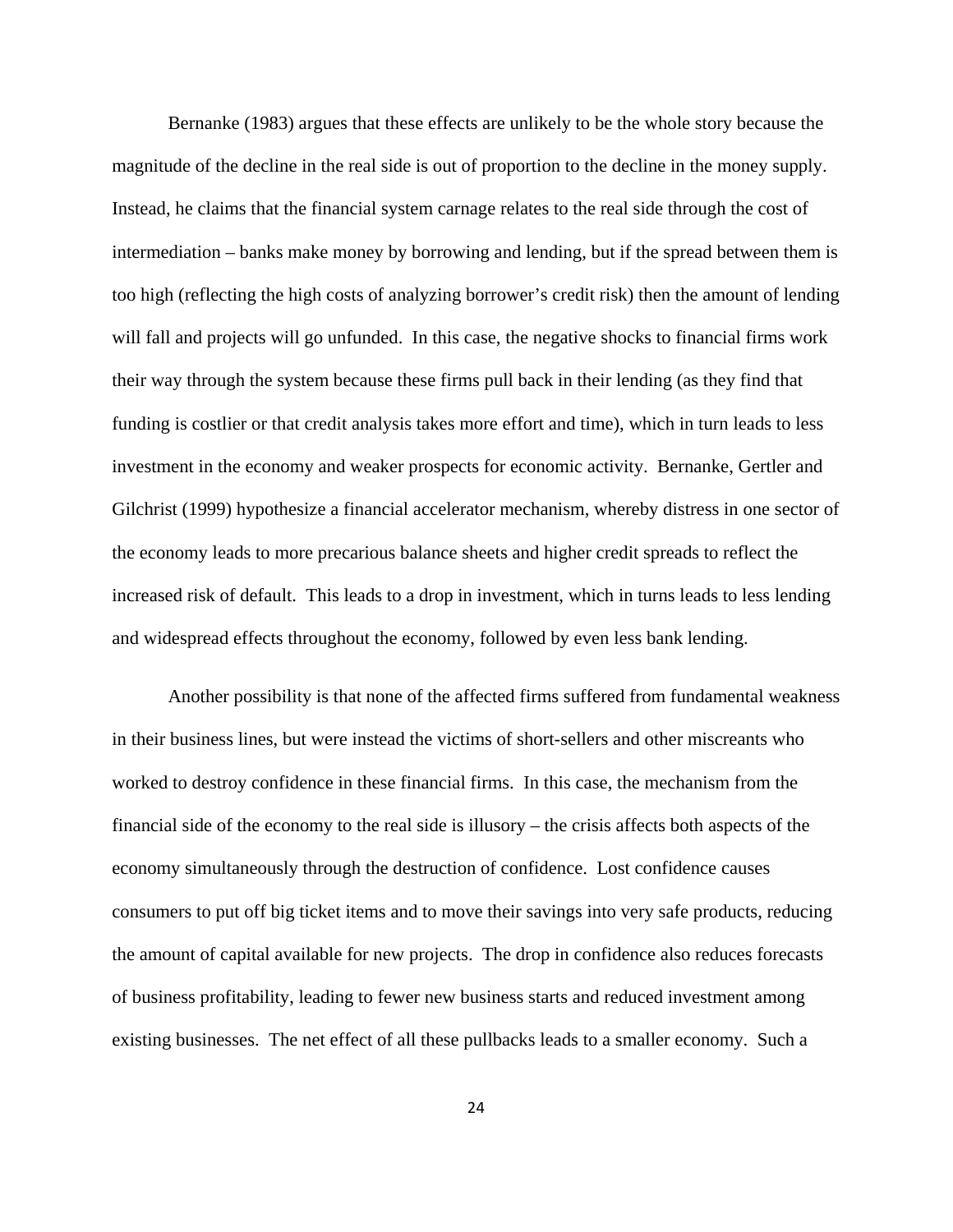situation could occur with equal likelihood were the initial incidence of distress a large nonfinancial firm such as General Motors, or a financial firm such as Bear.

Although short-sellers have an incentive to repeat hurtful rumors about a company and destroy confidence in the firm, they do not work in a vacuum. At the same time that they are encouraging pessimism, the management and the existing shareholders are trying to spin a story of optimism. Management and equityholders have an incentive to pass off the company as healthier than it really is because both parties want the firm to continue as a going concern. Management is fearful of losing their jobs so they neither wish to allow the firm to cease operations as an independent entity nor to own up to mistakes if such honesty makes it more likely they would lose their jobs (Gilson (1989)). Equityholders want the firm to continue so that their stock has a chance to come back to a reasonable level (Geske (1977)). If the firm files for bankruptcy, the odds of a substantial payout to shareholders are quite low, but shareholders still attempt to gain value at the expense of creditors by putting off the final day of reckoning, in hopes that the franchise value will improve in the meantime (Wruck (1990)). This delaying strategy is more effective for large nonfinancial firms in bankruptcy because the U.S. code presumes reorganization will occur for these firms. In contrast, Chapter 11 cases for financial firms are more often a form of liquidation, which means equityholders are far more likely to have their claims cancelled in bankruptcy. In other words, bankruptcy is harsher for equityholders and management if the firm's business involves the management of financial assets. As we noted before, harsher bankruptcy rules encourage more out of court workouts. In the case of a bank, an investment bank or an insurance company, capital regulations require that the firm show not just solvency but a level of solvency that exceeds a regulatory minimum. If the firm can stave off the day when it acknowledges a deficit in this regard, equityholders and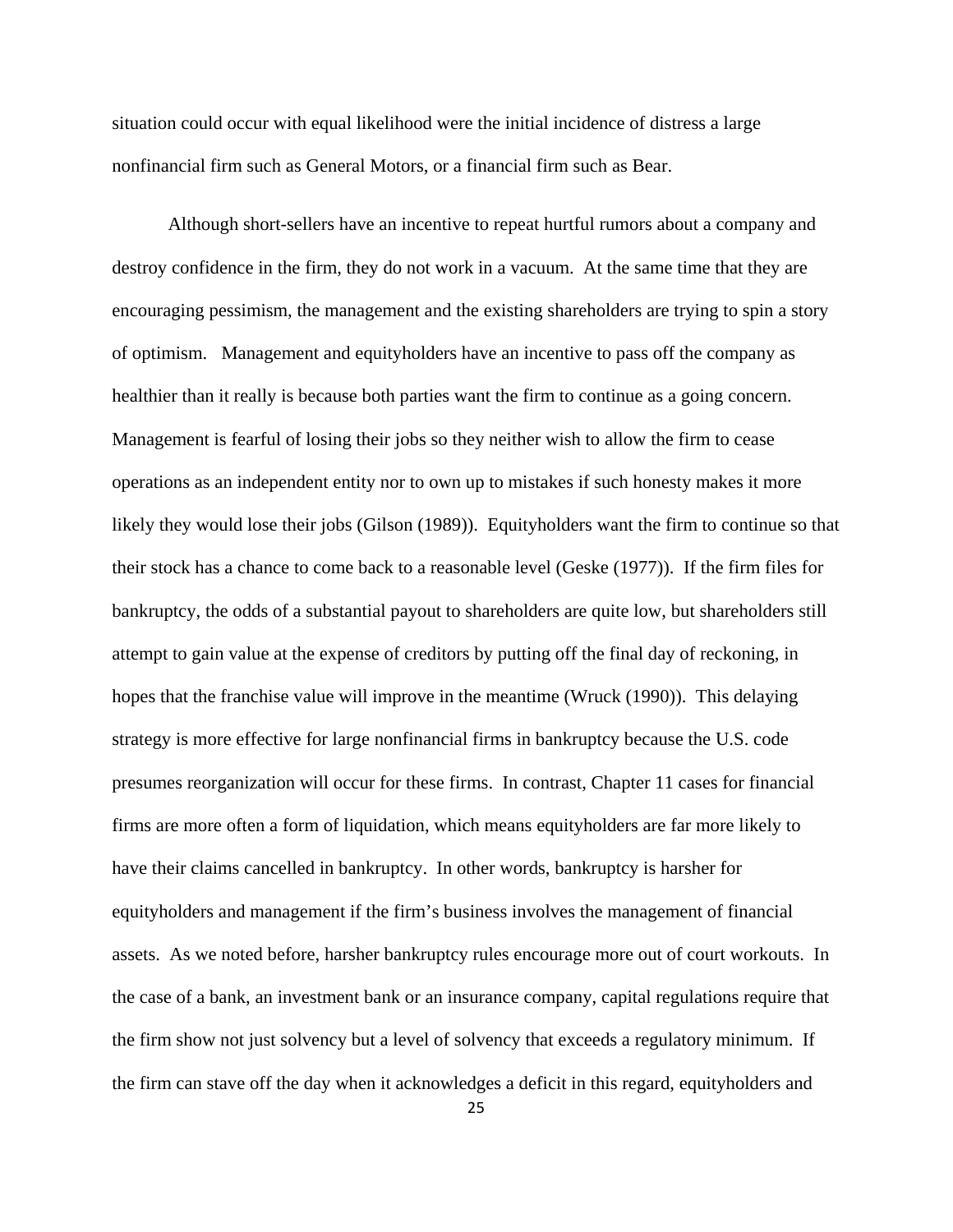management benefit from the option to delay. The obvious way to avoid recognizing a lack of capital when credit losses arise is to obfuscate the true condition of the portfolio – if the portfolio were fine, there would be no need to exaggerate its health, but for underwater assets admitting the truth is tantamount to ending the option to continue. In sum, while short-sellers have a great incentive to exaggerate the problems of the firms in hopes of driving down the stock price, the incentives for management and shareholders are even greater to overstate the health of the firm as it approaches financial distress.

Throughout much of 2008, short-sellers were blamed for driving down financial firm stock prices and the SEC went so far as to outlaw short-selling of financial firms stocks for several months. The logic of this action was that calling attention to risky firms is sufficient to drive their stocks down to the point of financial distress. In hopes of cancelling out these forces, the SEC essentially tried to eliminate the opportunity to express a negative view on a financial firm. For such a strategy to make sense for the economy, the regulators must decide that some firms have sound businesses but are under (undeserving) attack. Management and equityholders will try to convince regulators that their firms deserve more time to regain their footing, but this puts regulators in the unenviable position of identifying truly worthy firms at a time when all the owners and management are trying their best to put a positive spin on the situation and the market is sending the contrary message.

The case of Lehman in 2008 suggests that regulators are heavily influenced by these claims of fundamental soundness. Immediately after the Bear/JP merger, investors reacted by asking "Which firms look like Bear?" and attention immediately gravitated to Lehman. The two investment banks had a lot in common: extremely high leverage, failure to take advantage early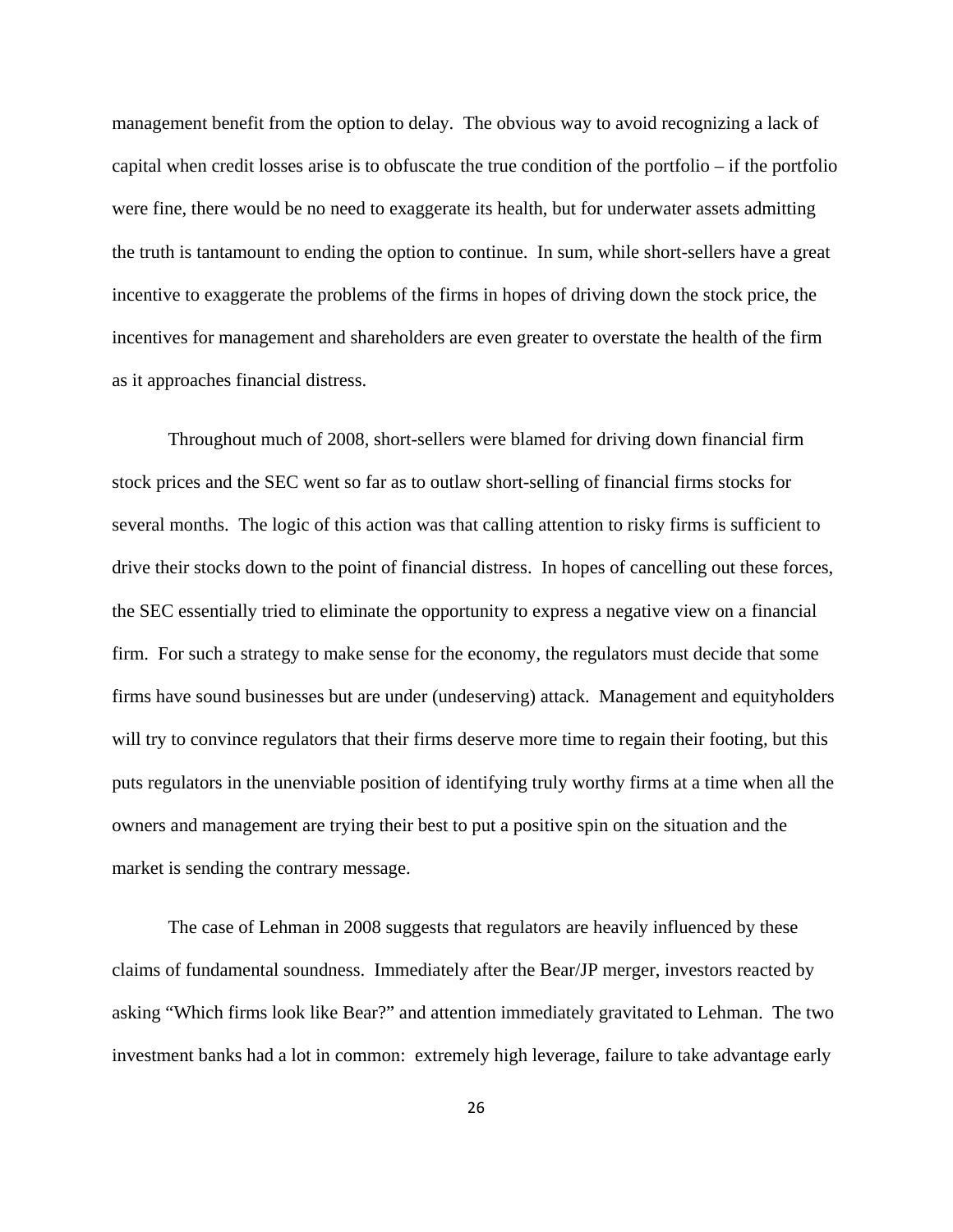on to raise capital, large exposure to credit risk, and heavy reliance on funding that could quickly disappear in a pinch. Rather than put pressure on Lehman to replenish its capital, the SEC continued to act as if the firm had met its requirements for minimal capital and liquidity. And, the Fed allowed Lehman to avoid the consequences of outflows by sophisticated investors by offering to lend at below market rates through the discount window. The fact that Lehman still could not continue as an ongoing concern for more than six months after receiving such extreme assistance is evidence that regulators took action to help what was essentially an unsound business. Would they have stepped in to help had Lehman management stated that the firm was economically insolvent? Only after months of observing a clear downward trajectory did the Fed abandon the idea that Lehman was a fundamentally sound business and allow them to enter bankruptcy unimpeded.

Furthermore, assistance to a financial firm with a doubtful portfolio may have little positive impact on the market as a whole. There is little that regulators can do to convince investors that the portfolio is actually sound, which in turns means assistance in the case of information contagion does not have many positive spillover effects. Even injecting capital directly into the insolvent institution is ineffectual because investors are not privy to the information that would allow them to judge that the problems have ended. Japan's Lost Decade is a good example of this situation: When the government of Japan injected 900 billion yen worth of capital into Daiichi-Kangyo Bank in 1999, the firm wrote down assets by a nearly equal amount. Investors immediately wondered if the bank would have written down losses of one trillion yen if the government had injected another 100 billion of equity into Daiichi. Not surprisingly, the banking woes in Japan continued for several more years after the capital infusion. Similarly, assistance to AIG in September 2008 did not reveal the full extent of its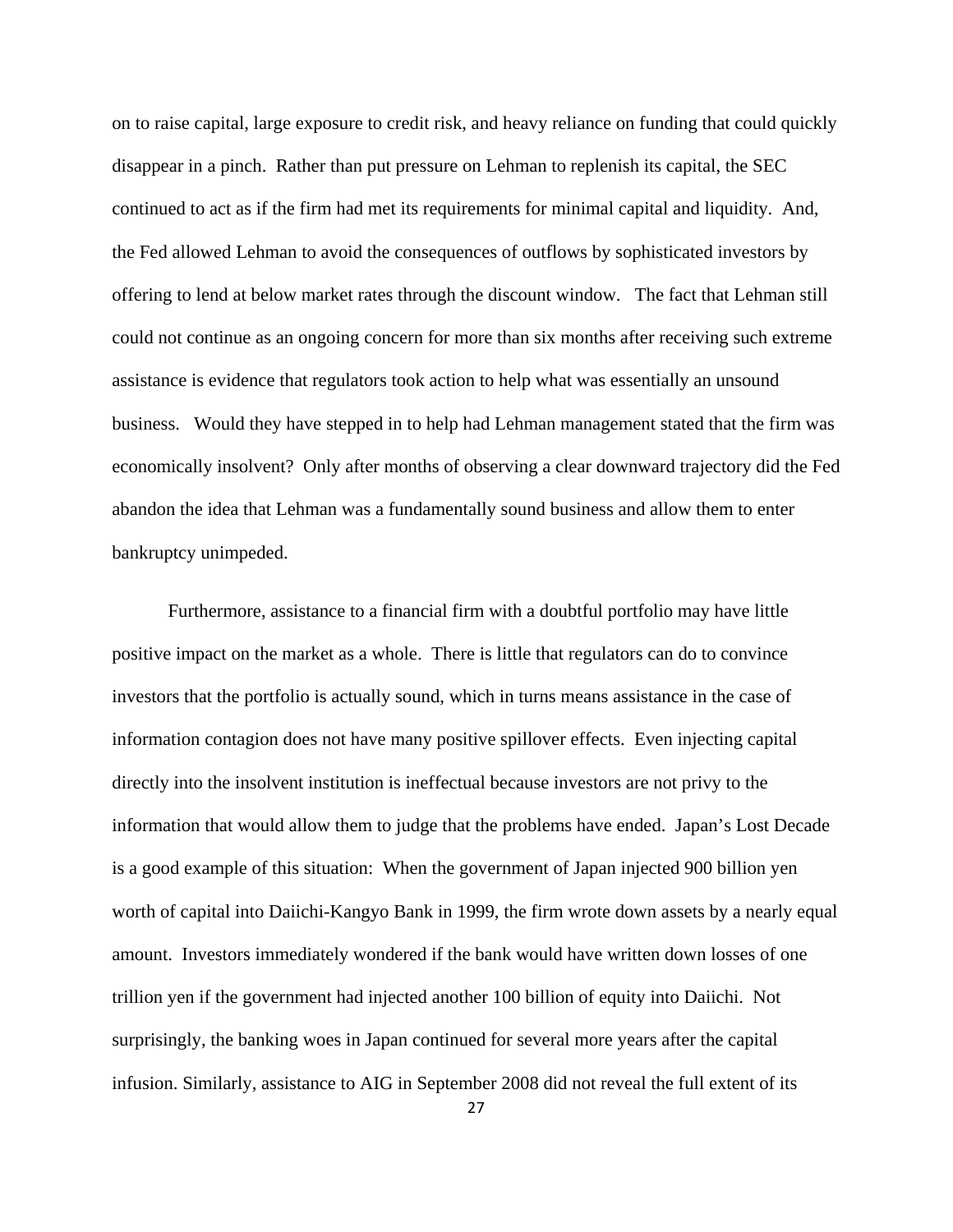losses and its troubles continued, resulting in a new bailout with more lenient terms less than two months later. In contrast, allowing the distressed firm to enter bankruptcy initiates a process of evaluating the firm's assets that would not begin outside of bankruptcy (i.e., as long as equityholders in the financial firm focus on the option to delay and disavow insolvency).

The only comparable alternative to bankruptcy that would simultaneously eliminate the equityholder's incentive to obfuscate and which would remove further doubts about the quality of the portfolio would be an assisted merger. If the merger is FDIC-assisted, this is nearly equivalent to a financial firm bankruptcy. If the merger is assisted in a less explicit framework, such as the New York Fed stepping in to assist LTCM or the Treasury and the Fed stepping in to assist Bear with the JP merger, then the problem of the equityholder option to delay is eliminated but investors learn little about the portfolio (except that is very bad) and that it may now reside with the merger partner. Bankruptcy shines a light on these bad assets whose value would otherwise remain extremely murky. Reducing the uncertainty surrounding the bankrupt firm's assets allows investors in other firms to better understand those assets and thus reach a bottom in terms of financial distress. Without a full understanding of the losses in the portfolios, these firms are unlikely to move forward and receive sufficient support from investors to allow them to make more loans.

## **III. Past Financial Firm Failures**

Intervention in a financial crisis may be warranted to avoid systemic risk, but it may also be unproductive if it fails to stem subsequent troubles and mainly serves to send a message that excessive risk taking will be supported by the government. The benefits of intervention are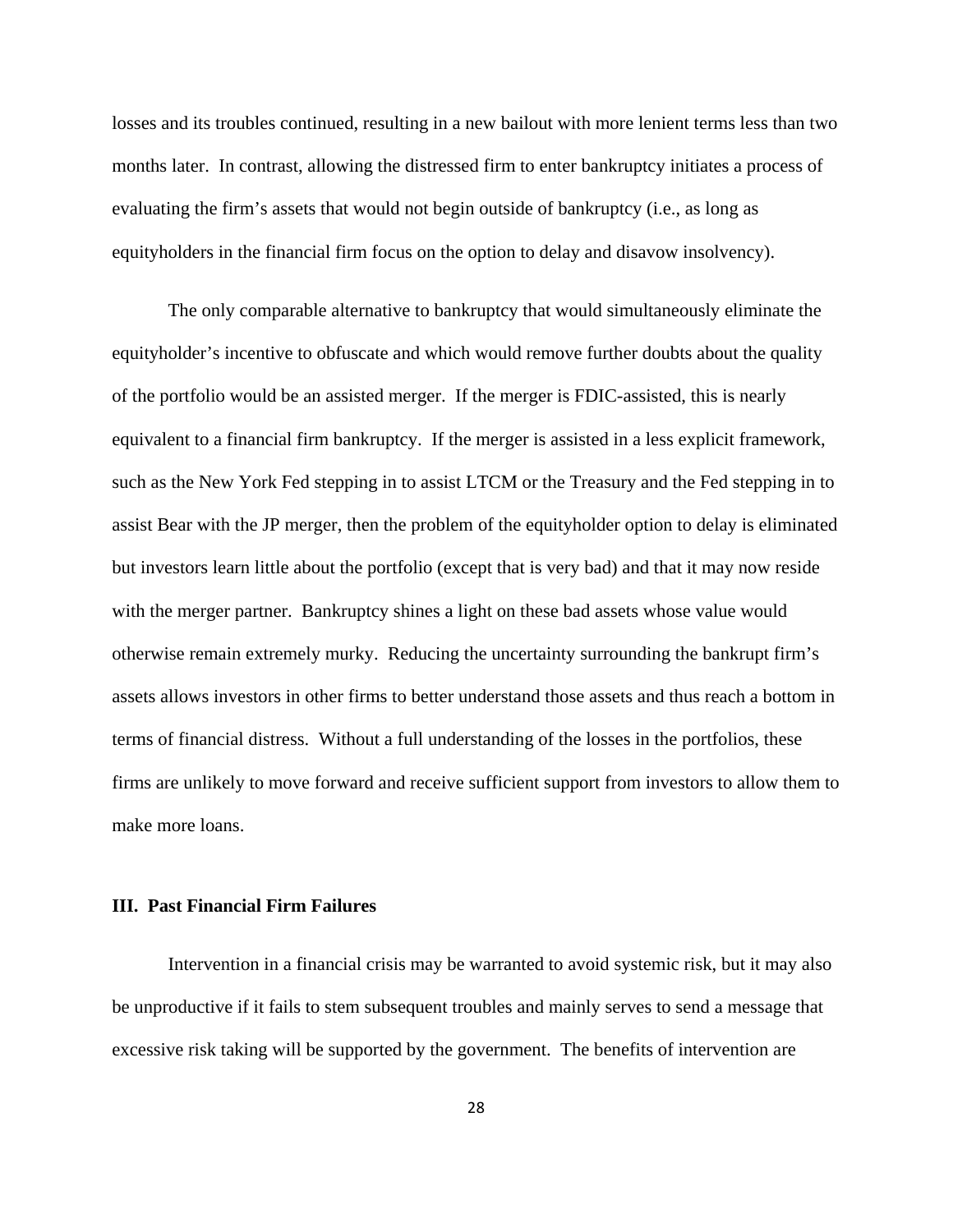difficult to gauge when we cannot know the counterfactual – what if Bear had been allowed to file for bankruptcy? What if AIG went back to its largest shareholders for equity instead of taking a Fed loan? Many who favor intervention point to the Lehman bankruptcy as a glaring mistake that caused a massive downturn in financial markets and proof of the usefulness of TBTF policy. Unfortunately, the sharp downturn in financial markets that followed Lehman's Chapter 11 is hard to attribute to that bankruptcy filing given that news of AIG's troubles came out at the same time. Lacking the counterfactual for these instances, we instead focus on past financial firm failures to see how they affected the economy. Next we consider the cases of Finova, Drexel, and Bank of New England (BNE).

Although quite large, Finova was not a complex financial firm. At one time a captive finance subsidiary of Greyhound Bus, over the years Finova became a stand-alone entity that specialized in credit to middle market firms. Finova raised capital for its business from bank loans and public bonds. Finova's troubles lay in its rapid growth (fivefold over a seven year period) and, as became apparent later, relatively weak underwriting standards to a fairly concentrated group of firms. By the time of its bankruptcy filing in March 2001, Finova's liabilities consisted of more than \$11 billion in bonds and bank debt (its largest single debt was a loan made by Bank of America for \$295 million). Because it had neither deposits nor securities accounts, Finova was free to file for Chapter 11 bankruptcy protection and involve all of its business in the reorganization plan. Although technically Chapter 11 is designed as an avenue for restructuring, in the case of financial firms the odds of leaving Chapter 11 in tact are quite low. Not surprisingly, then, Finova's Chapter 11 case was never a path to reorganization, but rather a plan to liquidate. From the onset of the case, Finova shut down its underwriting operations, and the firm's employees were retained only for the purpose of servicing existing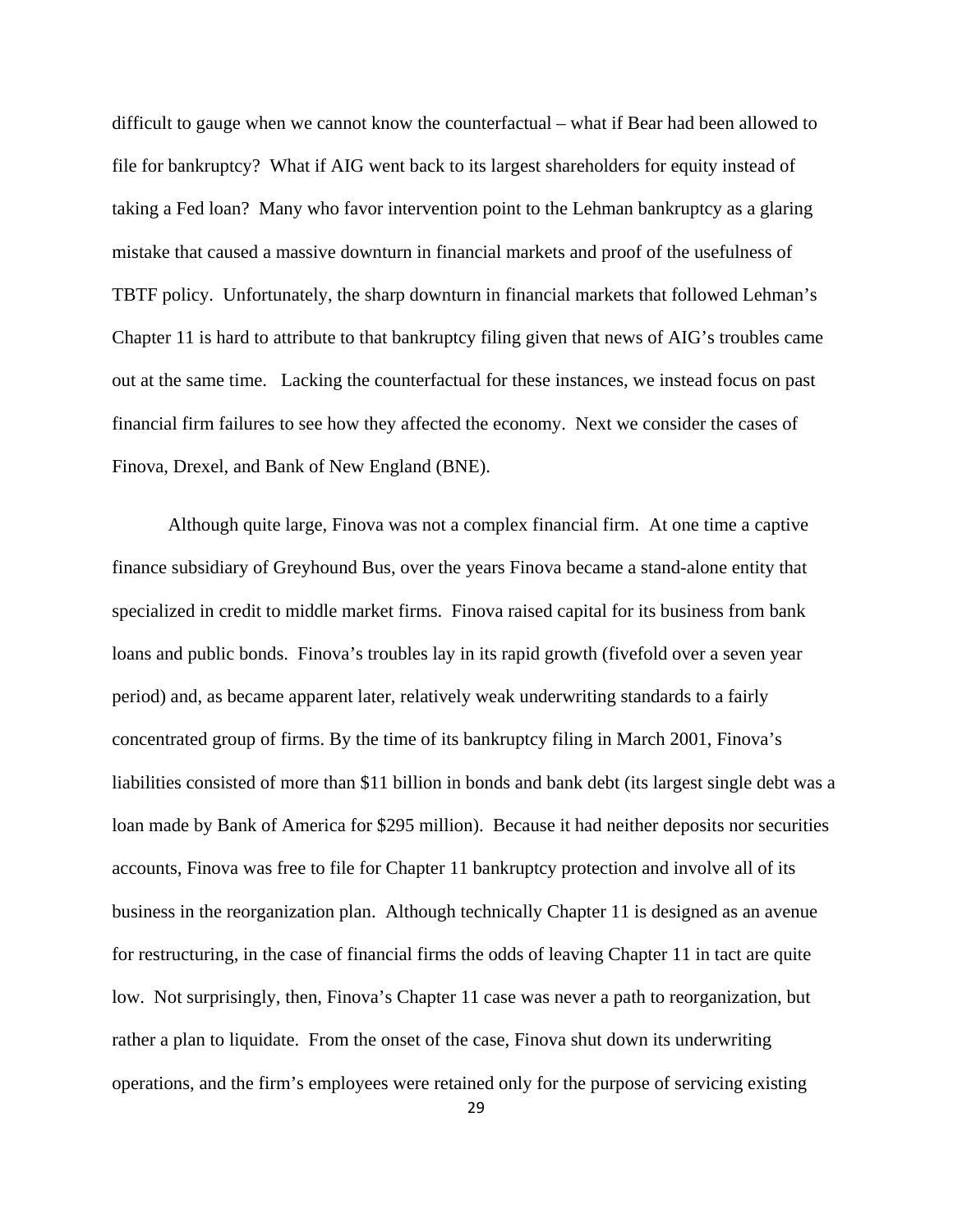loans and providing information for the bankruptcy. Despite the immediate drop in economywide credit from an \$11 b. financial institution, no federal regulator expressed a concern for the spillover effects of Finova's filing nor was there any doubt that TBTF did not apply to this firm. Its filing did not elicit concern from regulators about the impact on Bank of America, or other creditors such as Chase, Credit Suisse and Bank One, presumably because the risk of counterparty risk, as is typical for these diversified creditors, was minimal. Finova did not owe much money to retail investors, so there was no discussion of a lack of confidence in the capital markets. Its most prominent borrowers, the vacation time share firms and airlines, were already in a slump and few would have argued that the drop in credit to these sectors would trigger a financial accelerator effect – it was clear the firms were in no position to expand their investments had their borrowing capacity suddenly shot up.

Finova is a textbook example of the plodding process of bankruptcy whose sluggishness reflects the back and forth between creditors over how to maximize the size of the pie, and if not already clear, how to divvy up that pie. Finova filed for Chapter 11 in March 2001 and exited bankruptcy in August 2001. However, that short time period in bankruptcy was not an indication of rapid liquidation. They simply exited Chapter 11 with a plan to liquidate all assets and pay off creditors. The time spent in bankruptcy was mainly spent debating how to best liquidate the firm: Some among them were convinced that the liquidation would go most successfully if it were carried out by someone with strong bargaining power and great expertise in financial valuation, such as Warren Buffett. Others thought those factors were important but that the main concern was the price charged for such expertise – if the management fee ate up all the extra increase in asset sales prices, then the creditors would be no better off. As the debate raged as to how to dispose of the assets, none were sold. Eventually, the creditors were convinced of a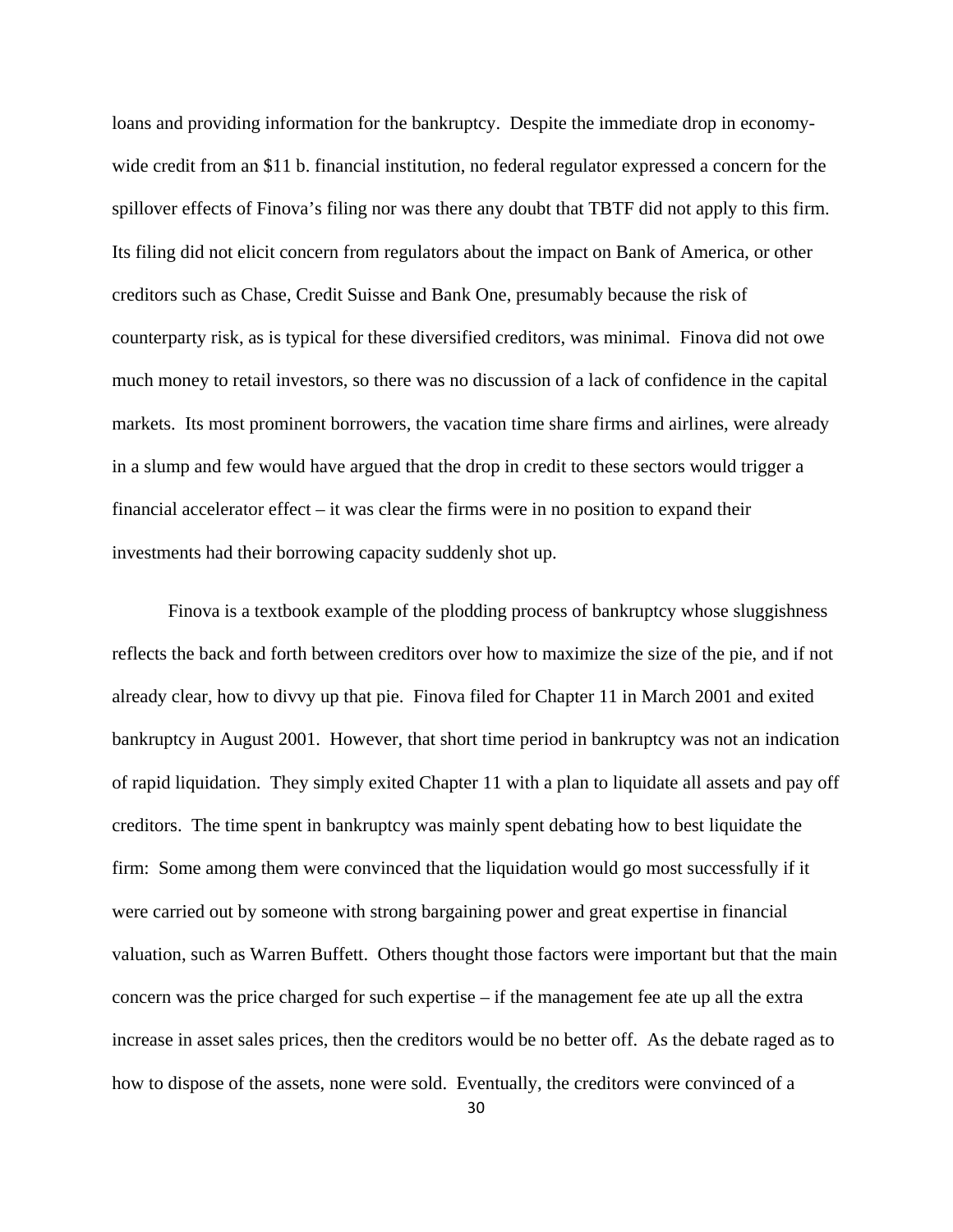particular plan for liquidation and the firm exited Chapter 11. However, leaving Chapter 11 in August 2001 was not the end of its period of distress, but merely the beginning of the end as it slowly sold off its portfolio. As of its latest 10-K filing (recorded with the SEC in March 2009), the company was still in the process of disposing of its assets in an orderly fashion.

Finova's experience with liquidation under the aegis of the bankruptcy court is instructional in light of the common perception of bankruptcy articulated by regulators. As an example, consider Alan Greenspan's testimony to Congress<sup>10</sup> in defense of the Fed's actions to bail out LTCM. Noting the effect of the Russian default a few months previous to the collapse of LTCM, Greenspan stated "financial markets were already unsettled by recent global events." Thus he believed that "had the failure of LTCM triggered the seizing up of markets, substantial damage could have been inflicted on many market participants, including some not directly involved with the firm, and could potentially have impaired the economies of many nations, including our own."<sup>11</sup> How might LTCM's collapse lead to systemic risk? Apparently that mechanism hinged on excessive pressure to quickly dispose of assets in bankruptcy, as Greenspan goes on to testify that "our sense was that the consequences of a fire sale triggered by cross-default clauses, should LTCM fail on some of its obligations, risked a severe drying up of market liquidity…. [and] that it was to the advantage of all parties…to engender if at all possible an orderly resolution rather than let the firm go into disorderly fire-sale liquidation." Greenspan viewed the Fed-orchestrated bailout as the only way to avoid bankruptcy and thus a disorderly liquidation. Likewise, Bernanke cited the same risk of disorder as a rationale for the Fed's intervention in the business of AIG:

<sup>&</sup>lt;sup>10</sup> Testimony to the House Committee on Banking and Financial Services, October 1, 1998, entitled "Private Sector Refinancing of the Large Hedge Fund, Long-Term Capital Management."

 $11$  See Dowd (1999) for a detailed description of the LTCM bailout.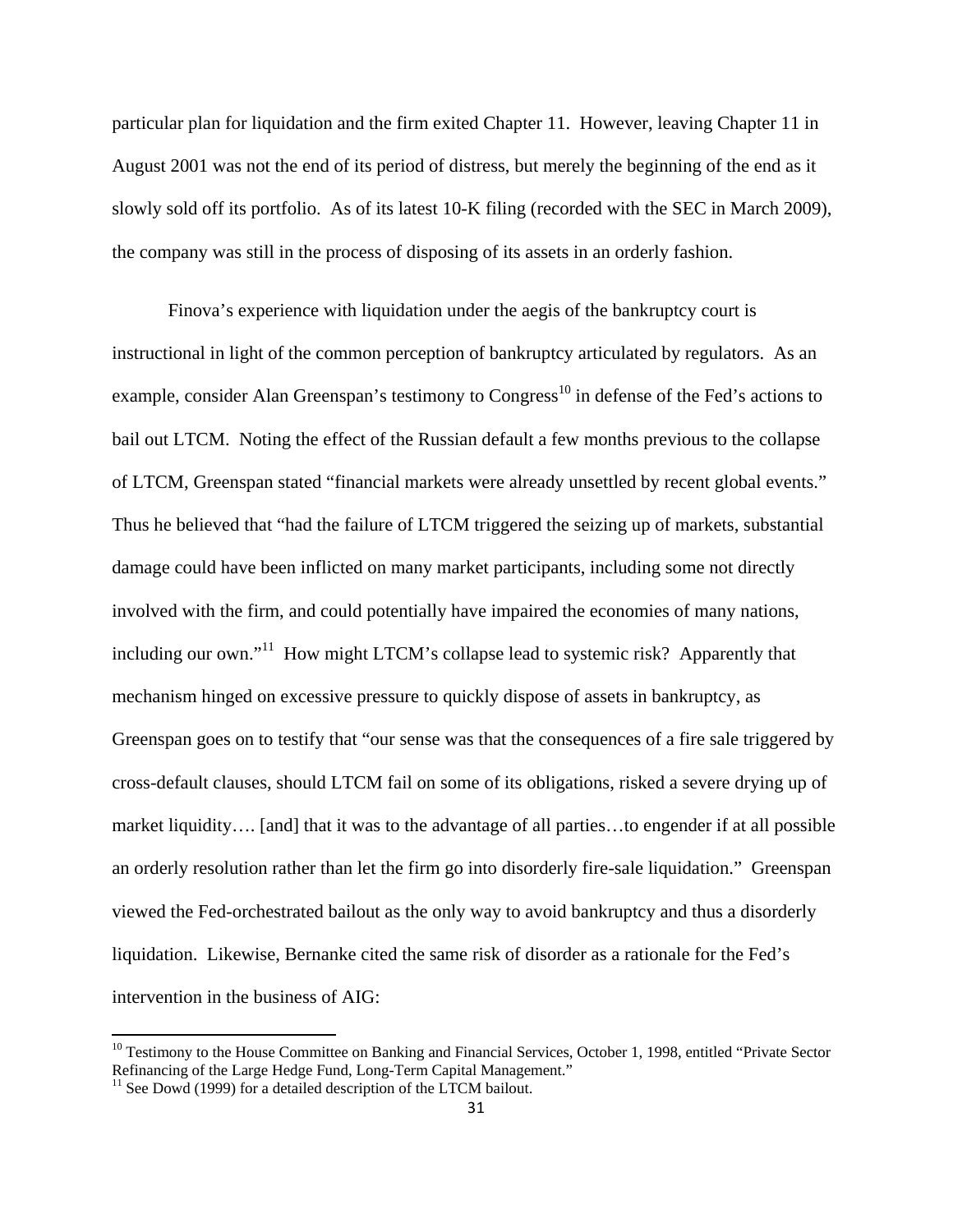"In the case of AIG, the Federal Reserve, with the support of the Treasury, provided an emergency credit line to facilitate an orderly resolution. The Federal Reserve took this action because it judged that, in light of prevailing market conditions and the size and composition of AIG's obligations, a disorderly failure of AIG would have severely threatened global financial stability, and consequently, the performance of the U.S. economy."12

While the Fed views the bankruptcy process as inherently disorderly, empirical evidence suggests otherwise. Ironically, many creditors have complained that the process is too slow as judges often look for a way to salvage assets that truly ought to be liquidated (e.g., Weiss (1990)).

In the case of Finova, a devil's advocate might point out that the firm did not fall into the category of TBTF and thus its liquidation would by definition go smoothly. This is a difficult claim to dispute, given that regulators have not precisely articulated TBTF policy. Not only do we always face some doubt as researchers as to what constitutes "big enough" to warrant intervention, but this doubt is intentionally engendered by regulators as a way to minimize the impact of TBTF on moral hazard problems. Stern and Feldman (2006) argue that this problem is best solved by convincing creditors of banks that they truly are at risk of loss – "convincing creditors that their bank is not too big to fail (TBTF)."

Regulators seem to have taken this advice to heart in the case of Drexel, which filed for bankruptcy in February 1990, within days of approaching regulators for assistance in hopes of a bailout. According to Herring (2003), the problems at Drexel were mainly at the holding company, Drexel Burnham Lambert Group (DBLG), whereas the regulated broker/dealer subsidiaries, Drexel Burnham Lambert (DBL) and Drexel Burnham Lambert Government Securities (DBLGS), and the commodities and foreign exchange group, Drexel Burnham

<sup>&</sup>lt;sup>12</sup> See testimony to Committee on Banking, Housing and Urban Affairs, U.S. Senate Sept .23, 2008.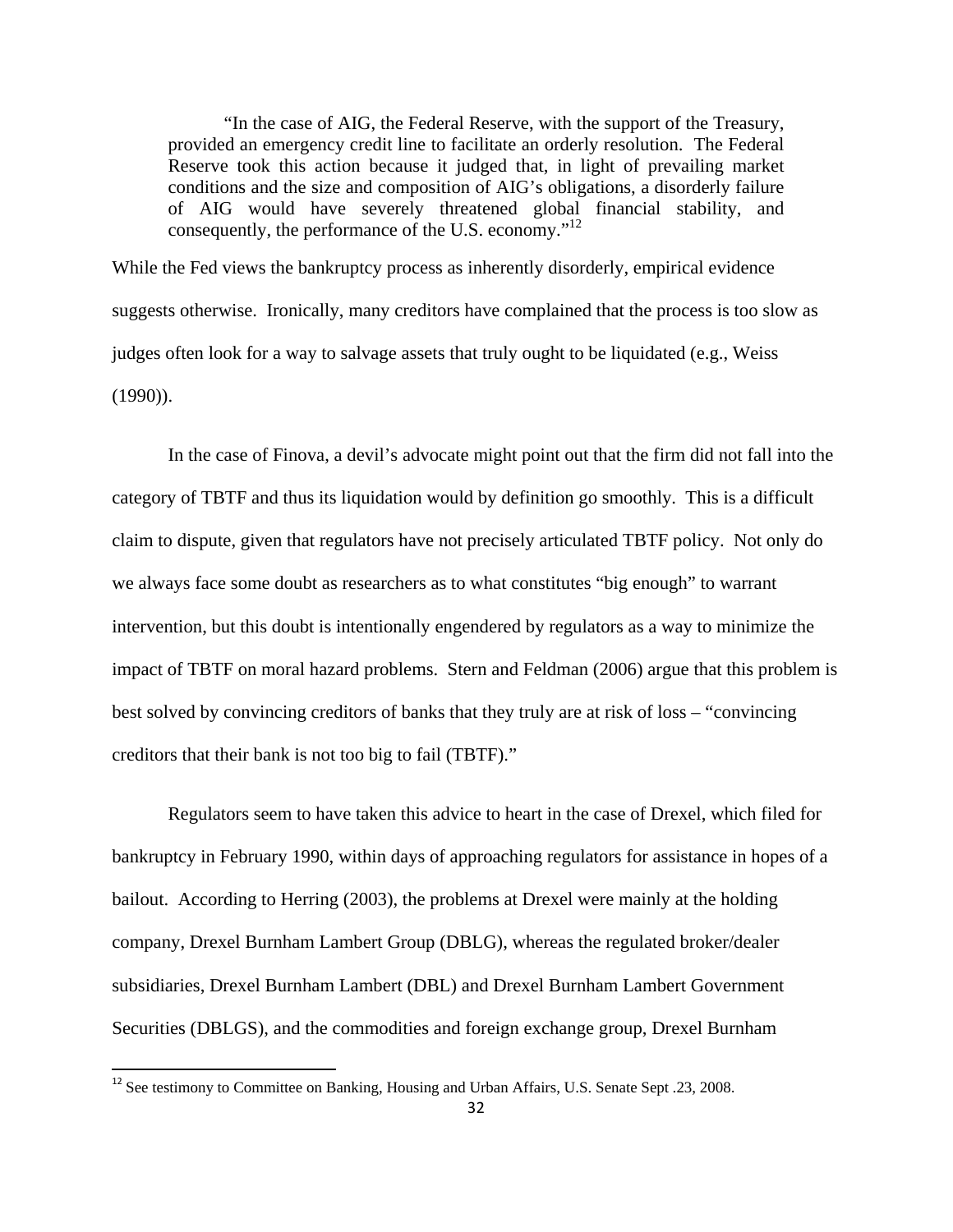Lambert Trading Corporation (DBLT), were well capitalized entities. Turmoil in the junk bond market (due to higher defaults, S&Ls being forced to sell their portfolios, and, possibly, the forced departure of Milken), as well as lower capital from having paid hundreds of millions in fines to the SEC penalties, was putting downward pressure on the entire operation, particularly at DBLG, which was having trouble continuing to fund its junk portfolio in the commercial paper market. As an attempt to stave off distress, DBGL started upstreaming funds from its subsidiary, DBL, claiming that the funds were excess capital. If Herring is correct that the subs were well capitalized, then these funds were indeed excess capital. However, the SEC and other regulators had a more pessimistic view of DBL's capital, so when they learned of the outflows of cash from DBL to DBGL, they viewed it as having enormous potential to cause distress to the broker/dealer's customers. If DBL was overstating its capital by understating the losses on its junk bond portfolio, then DBGL was upstreaming cash that would serve as a buffer in the liquidation by SIPC of the DBL's accounts. The SEC stepped in and halted transfers from DBL to DBGL, forcing DBGL to default on its debts and file for bankruptcy within a week.

Unlike Finova, many of Drexel's assets were fairly liquid securities and quickly wound down. In addition, many of the assets resided with the subsidiaries, which did not file for bankruptcy. Within days, the customer accounts at DBL were transferred to Smith Barney. The firm had been a market maker in over 200 equities, and quickly sold off its inventory, with other market makers taking up the slack. Drexel had a derivatives book of \$30 billion notional value. Because derivatives, repos, futures and similar contracts are exempt from the bankruptcy process (they can continue to trade, or if they are under an International Swap Dealers Association (ISDA) contract they likely will automatically terminate upon bankruptcy), and because the broker/dealer subs did not enter Chapter 11, these contracts were wound down outside of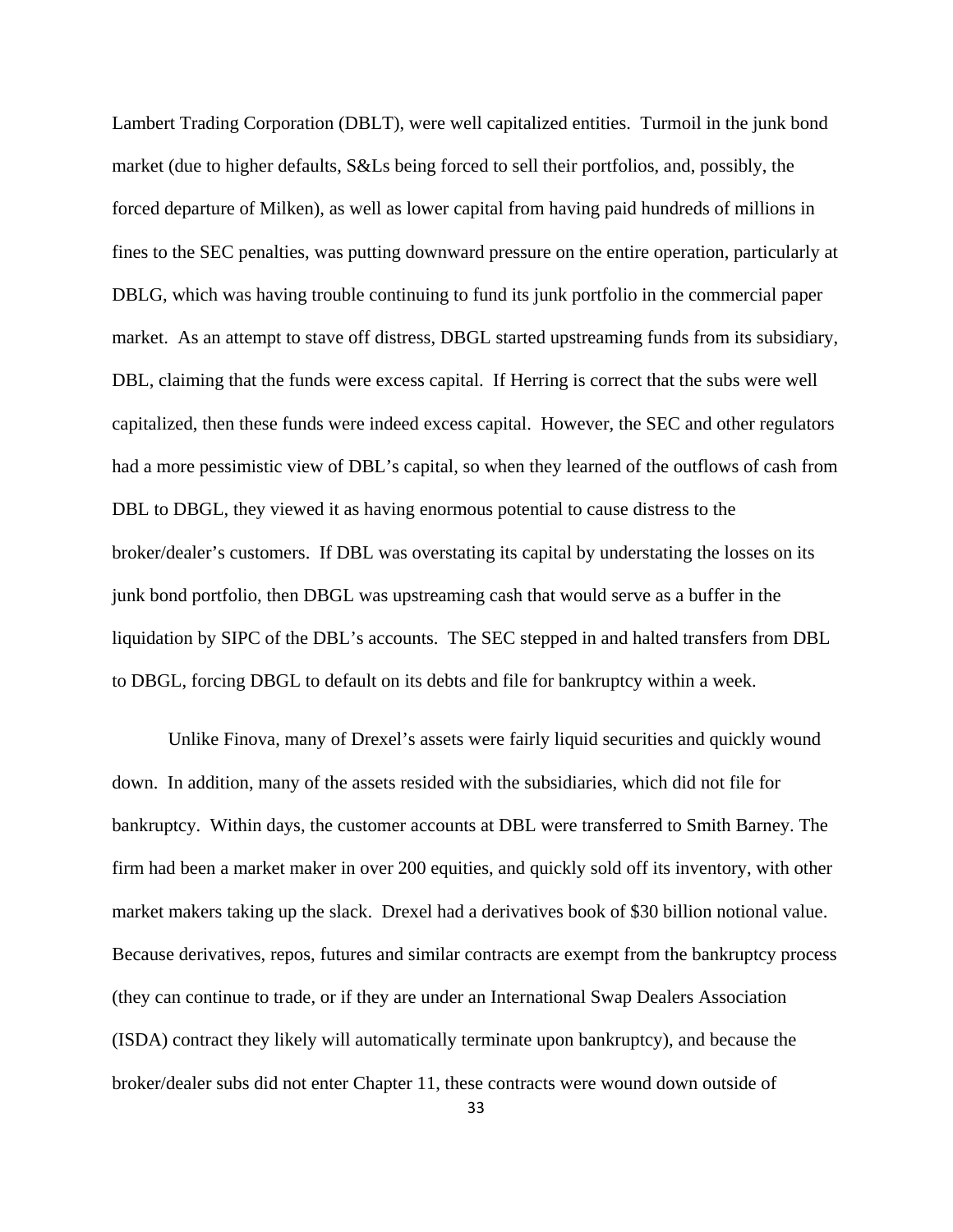bankruptcy over a short period of time. The Bank of England stepped in to ascertain that the DBLT positions in currency markets were liquidated in an orderly manner and the Federal Reserve Bank of New York helped to unwind the derivatives.<sup>13</sup> All of the liquid securities were converted to cash, while the illiquid junk bond portfolio remained with Drexel for more than a year in bankruptcy.

Although Drexel was described prior to bankruptcy as a firm with more than \$40 billion in assets, in its bankruptcy filing Drexel only listed assets and liabilities of less than \$4 billion each. This reflects the fact that much of the actual business of Drexel did not enter Chapter 11 and the fact that many financial contracts, such as derivatives, are exempt from the bankruptcy process. Compared to Finova, the more complicated, capital markets nature of the investment bank made its bankruptcy simpler. With the desire to avoid bankruptcy for its broker/dealer subsidiaries, which would have been instantly taken over by SIPC, and the exemptions from bankruptcy for its more complicated financial transactions, the entity that entered Chapter 11 was a stripped down version of Drexel. Yet, like Finova, there was no rush to sell off the junk bonds in a fire sale and no sense of a disorderly liquidation. Items that sold easily were sold quickly, while the less desirable assets were slowly sold off as their markets rebounded.

A third case of financial firm failure is that of the Bank of New England. As a bank holding company whose major assets were FDIC-insured depository institutions, BNE's case reveals much less about how an unregulated financial institution's bankruptcy might transmit systemic risk. However, as a holding company, BNE was involved in operations that were

<sup>&</sup>lt;sup>13</sup> Interestingly, in the more recent Lehman filing, the ISDA held a four hour netting session just before the firm filed for bankruptcy to reduce the number of contracts outstanding. This suggests the role of the Federal Reserve in future financial firm bankruptcies will be even smaller.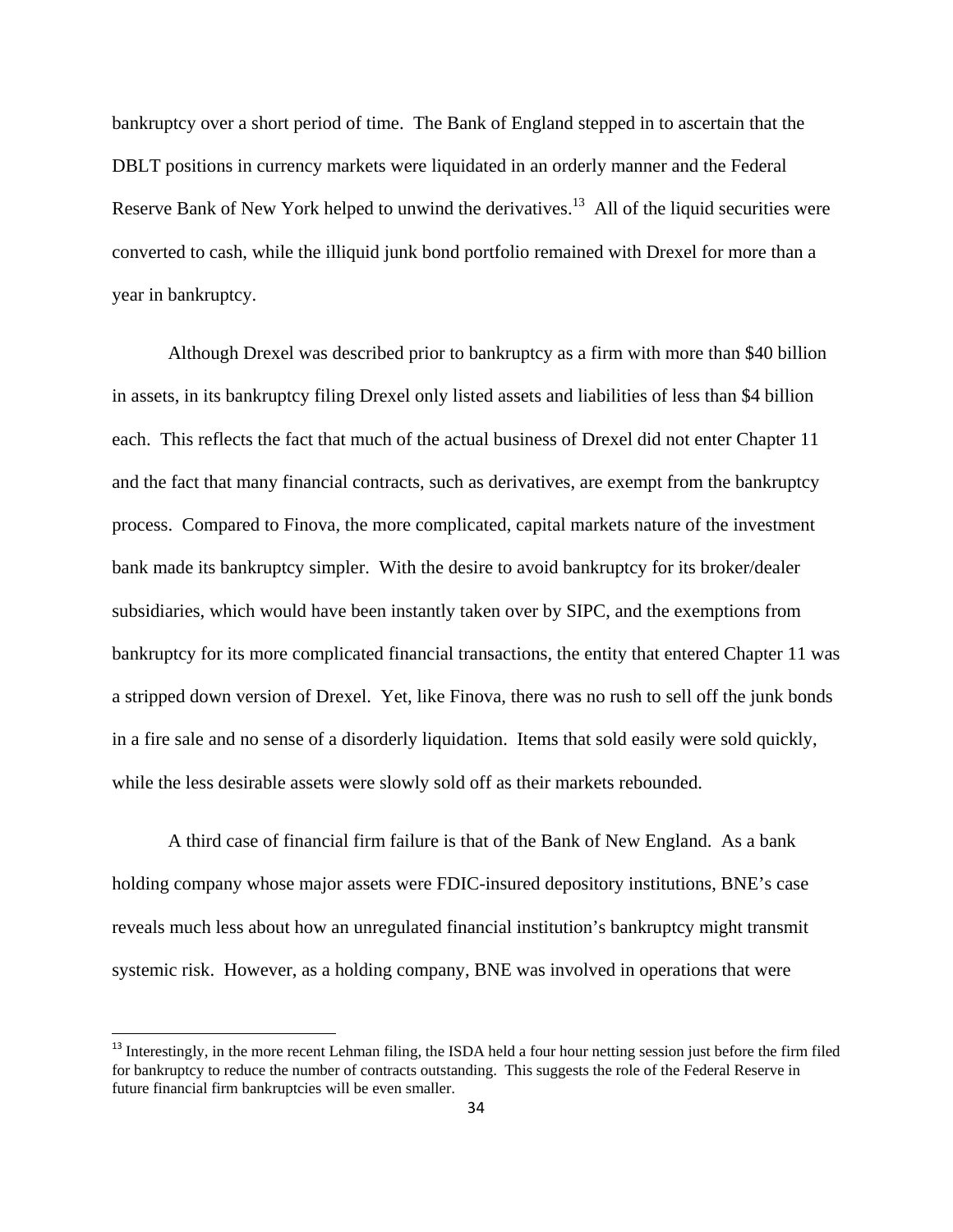representative of financial institutions in general. In particular, at the time of its failure, BNE had a derivatives book with a notional value of \$30 billion, mainly related to foreign exchange rates and interest rates. According to Peek and Rosengren (1997), this placed BNE among the top fifteen largest commercial banks in terms of foreign exchange derivatives and in the top twenty for interest rate derivatives in the first quarter of 1990, about a year before its failure. Over the 12 months leading up to its seizure by the FDIC in January 1991, the bank was deteriorating due to losses on real estate. A new chairman, Lawrence Fish, was brought in to manage the bank in February 1990, after having reported losses of more than \$1 billion. In October 1990, *Institutional Investor* magazine predicted that BNE would "become the next major U.S. bank failure." Clearly, this bank was on the brink of insolvency if not actually insolvent in the year leading up to actual takeover by the FDIC, so one might expect that such a large derivatives position might have sent BNE over the edge or that its demise might at least cause massive losses on those positions. Under no circumstances could anyone describe the FDIC seizure as sudden, indicating that the derivatives markets had many months to consider the impact of a BNE bankruptcy on the system and to reconsider the benefits of continuing to trade with BNE. Its failure resulted in minor losses in the derivatives market and no discernible dip in the explosive growth of the interest rates swaps market in the early 1990s.

## **IV. Policy Responses**

 The appropriate policy response of the regulators depends in large part on the nature of the crisis. If one firm's distress is truly likely to bring on the collapse of a multitude of other firms via direct business ties, then intervention to assist that one firm is appropriate. Prior evidence suggests that financial crises are rarely of that ilk in the U.S. More often, financial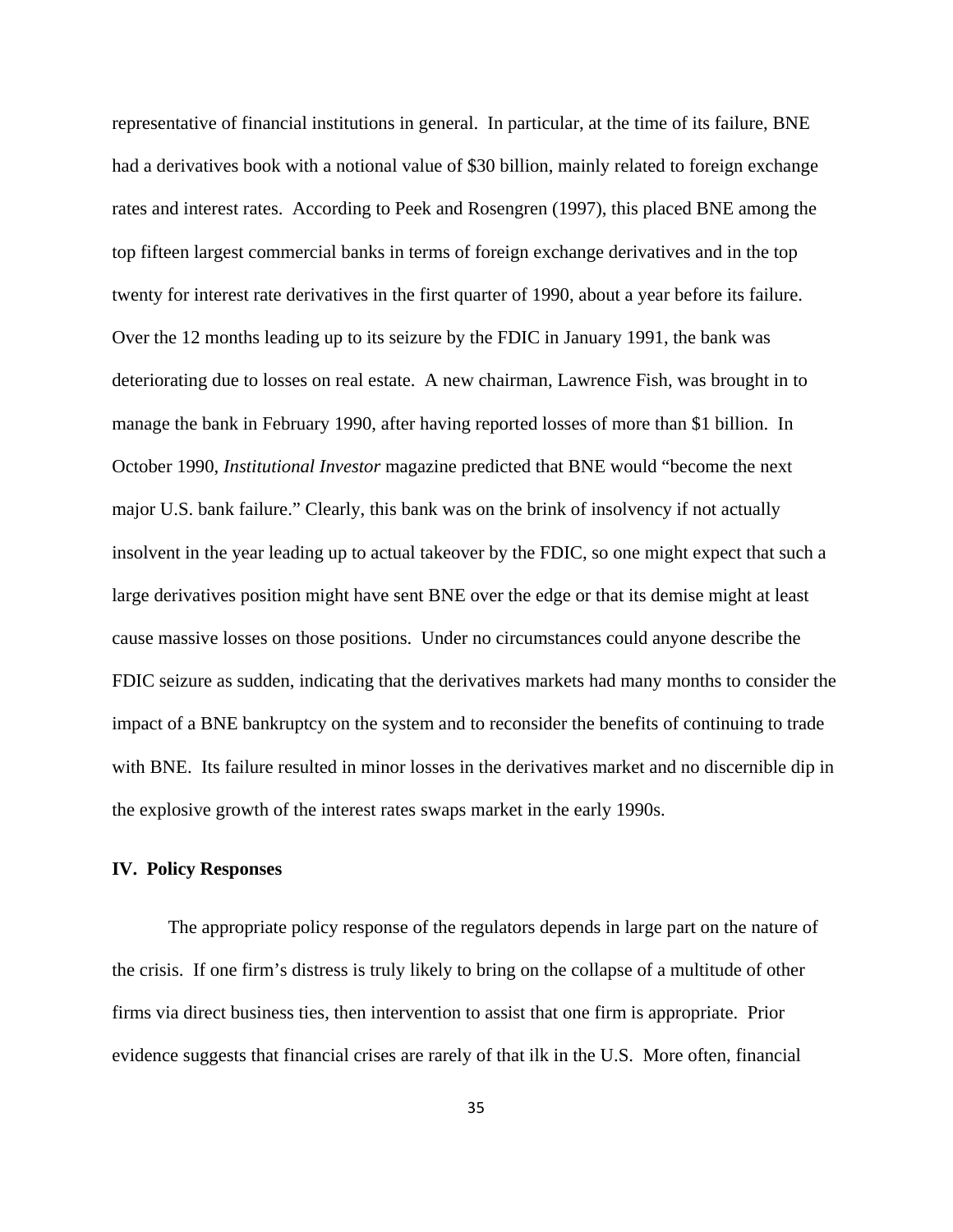crises involve many firms who share common characteristics, whether it be a concentration of assets in certain sectors of the economy such as real estate or a common reaction to high interest rates or a shared problem with fraudulent accounting. In these cases, the appropriate policy response would attempt to affect a broader constituency, and potentially allowing a small fraction of the firms to fail without any assistance. Those failed firms should enter a legally sanctioned liquidation process such as Chapter 11 that allows their assets to be sold off in an orderly piecemeal procedure. Past experience shows us that the liquid, more desirable assets are frequently sold off quickly to prevent them from dissipating value (especially those involving former employees of the failed firms). In contrast, the less desirable assets are often sold off slowly, as investors need time to evaluate their truth worth and bankruptcy participants attempt to maximize recovery values by waiting for temporarily distressed assets to rebound. These processes take time, making the prospect of a fire sale quite unlikely. In contrast, assisted mergers are typically done in haste, with the result that firms like Bear are forced into the arms of JP over the course of only a weekend, making it much more likely that the transaction will involve an imprecise valuation based on extremely limited due diligence. Mergers like the Bear/JP deal are examples of fire sales, not paths to avoiding them.

Although we can rule out assistance to firms based on the theory that they will cause a domino effect, regulators may decide that the most useful course of action is to help out an entire sector of the economy. The logic is that one sector of the economy is no longer functioning properly and the lack of liquidity and stability in that market is hurtful to the entire economy. In the case of commercial banks, it is easy to argue that a decline in the size of the banking sector will reduce lending in the economy overall and that this will prevent firms from financing positive net present value. Yet, our financial infrastructure is not so simplistic – helping out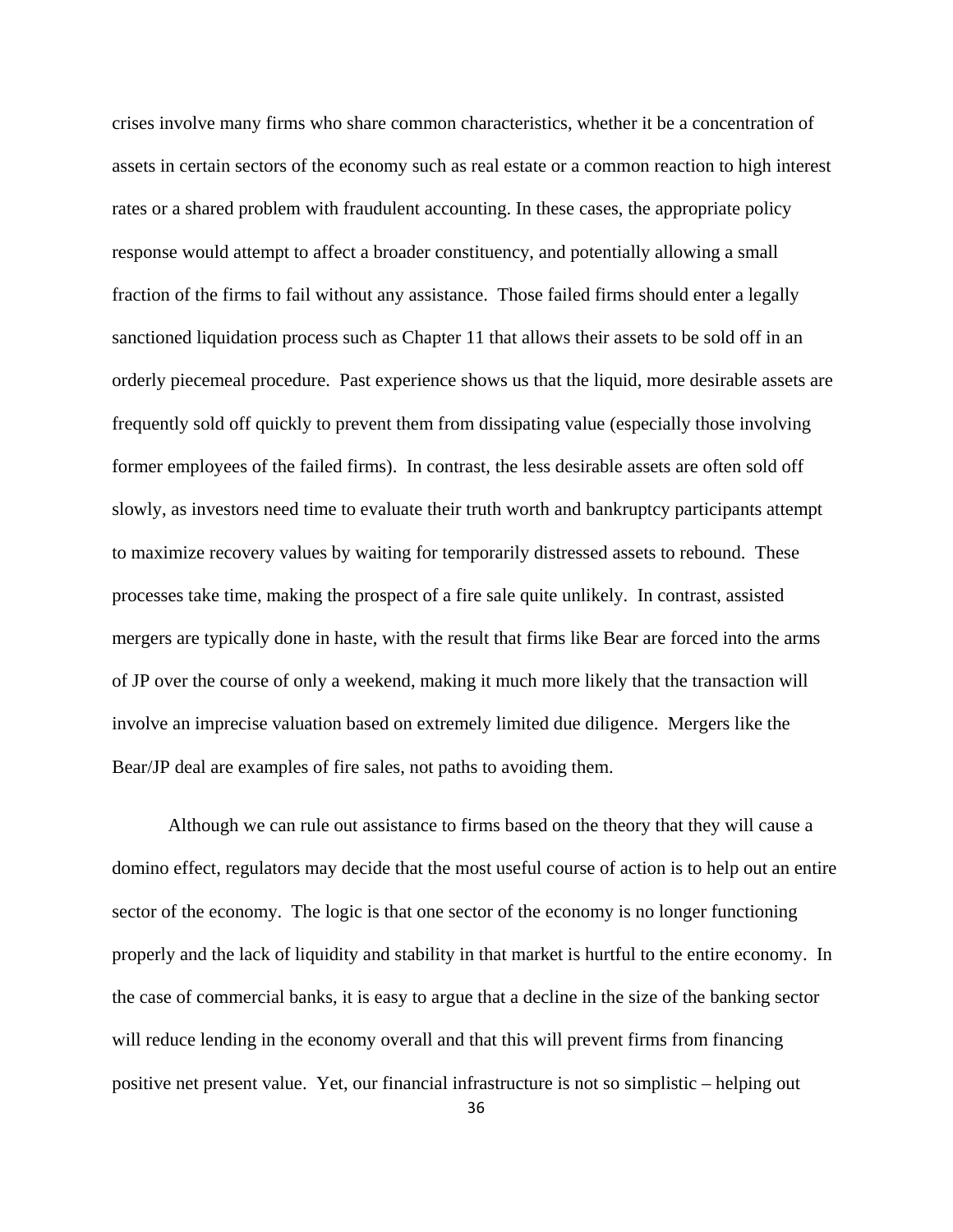large banks often hurts small banks who might otherwise have gained market share in a downturn; helping banks might hurt insurance companies who traditionally have had more conservative balance sheets; helping financial holding companies such as AIG might hurt more focused firms, such as PNC. If one area of the financial sector suffers a meltdown, regulators must be confident that its competitors are unable to step up in its place to provide the same services. And such substitutions between sectors may involve frictions, meaning that one cannot conclude that shrinkage over a few days will last indefinitely without regulatory intervention. Rather, intervention, should it be warranted, ought to come in the form of broad support for all financial intermediaries rather than for the one sector that has lost the most money.

Even assisting the financial sector as a whole involves playing favorites with financial firms that provide external debt financing. The bias is most evident in the case of home mortgages – firms that provided extreme amounts of home financing were bailed out in the name of helping homeowners who could no longer afford to service this external debt. No such help was considered for homeowners who paid cash for their houses or those whose debt servicing was lower because they purchased a more modest house. Likewise, on the corporate side, assistance to commercial banks in hopes that they will expand their commercial lending and assistance to investment banks so that it might grease the wheels of the credit markets plays favorites with firms that rely heavily on external debt financing. Further, the credit markets do not include the venture capital market, which provides external equity financing to firms. Assistance to either market does little for firms that traditionally rely on internally generated equity (i.e., profits) to fund projects. Even such generic assistance to financial markets creates the problem of moral hazard by encouraging firms to rely on external debt financing with the hope that these debts will someday be forgiven.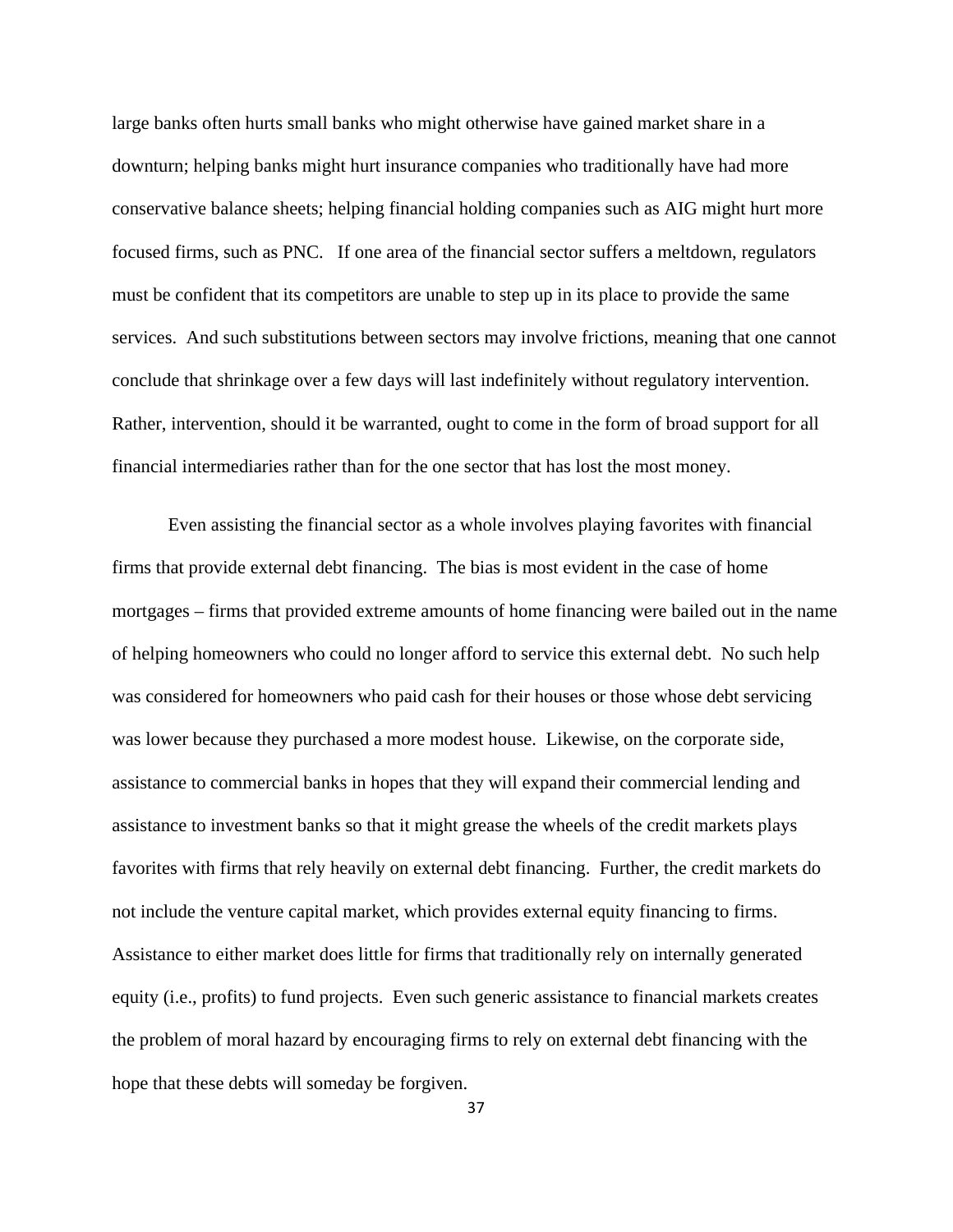### **V. Conclusion**

 Financial firm failures grab headlines and often generate a sensation of panic and crisis, leading regulators such as the Fed and the Treasury to conclude they must intervene. While they try to limit the "heads I win, tails you lose" mentality of a moral hazard problem, no regulator wants to risk being on watch while the next Great Depression occurs. Researchers still debate the mechanism by which the bank failures of the 1930s caused massive losses on the real side of the economy, making it difficult for regulators to know whether their efforts to intervene are helpful to the overall economy.

While we are still not sure of the path by which financial crises are connected to the real economy, we can rule out the idea that financial firm failures spread to the rest of the economy via counterparty risk. Most firms, whether financial or nonfinancial, are diversified. We rarely see the bankruptcy of one firm causing major losses at another firm, let alone the failure of a second, third and fourth firm. Cascades can only arise when firms' loans to other firms are very large as a fraction of their capital, a notion that is both at odds with bank regulations and good business practices regarding diversification.

More likely, financial crises involving several financial firms represent commonality in their asset allocation decisions. In these cases, regulatory aid to one firm is of little use to the entire economy. Such assistance might bolster confidence, but clearly increasing confidence among all such firms is more productive than merely attempting to boost confidence in one particularly weak firm. However, confidence in the system is unlikely to be restored when investors know that management and equity have good reason to overstate a financial firm's health. Admitting that the portfolio is underwater is tantamount to the CEO asking to be fired.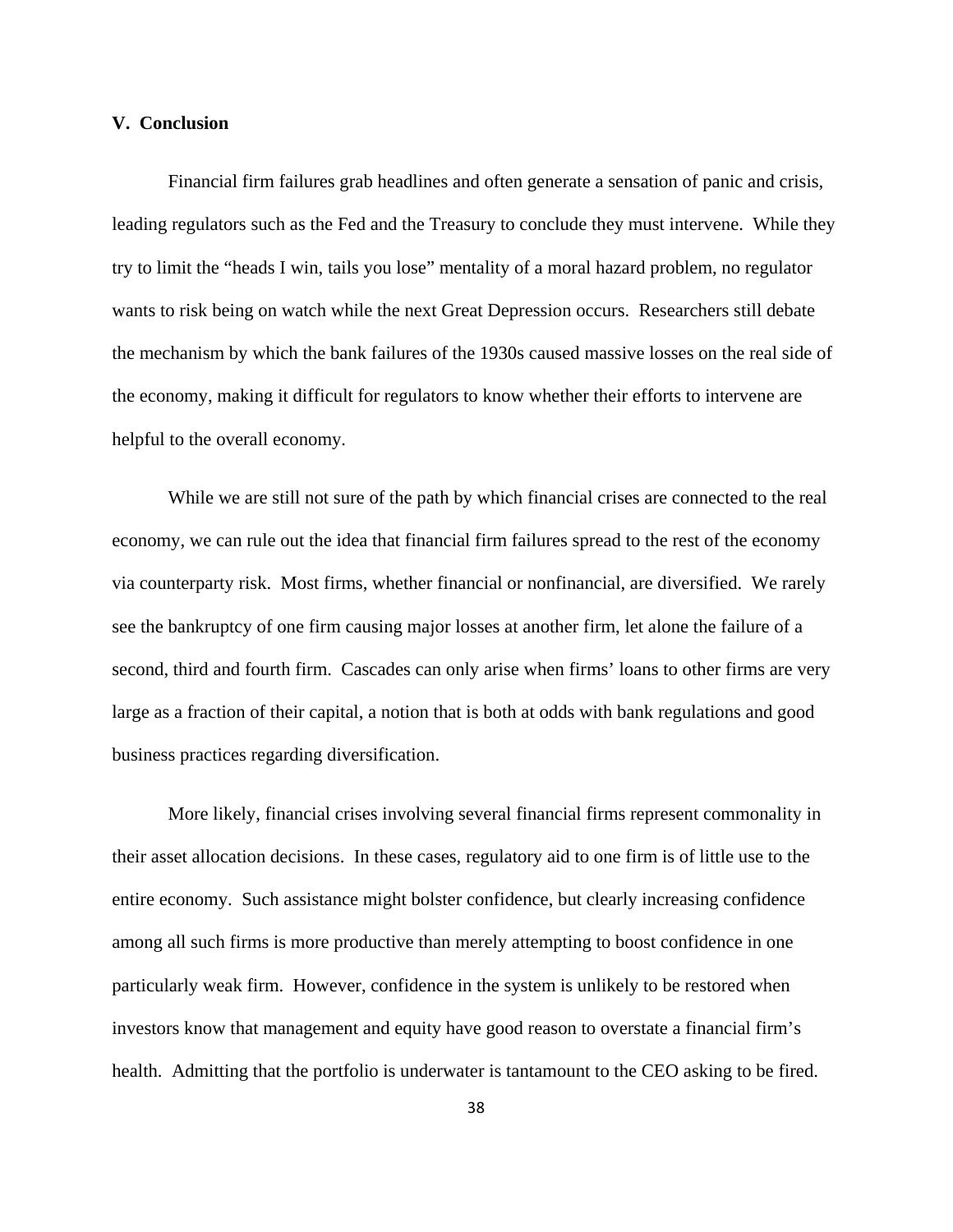Shareholders want the option to continue as a going concern, which is nearly impossible in bankruptcy and quite limited in an assisted merger. These players will argue that short-sellers are destroying confidence even when they know their firms are insolvent, all in the hopes of hanging on should their portfolios rebound. Assisting an entire sector may be rewarding poor credit analysis and preventing more efficient lenders from appropriately gaining market share. We must be sure that assistance to a particular sector does enough to prevent large real side effects that we can overlook the dilatory effects of supporting the market's least efficient participants.

The urge to intervene in such crises is great, as regulators wish to always have stable, liquid and orderly markets. Artificial stability, however, always comes in the form of propping up failed firms, as regulators never intervene to pop asset bubbles in good times. Thus, stability and liquidity achieved by crisis intervention will give the appearance of order, or at least less disorder, as the economy recovers from the shock, but only at the expense of efficiency and proper working order over the long haul. In the meantime, our financial firms have many competitors who may be able to step in to replace the lost credit supply and who may provide nearly equally desirable financial products to retail investors. Bailing out failed firms penalizes these competitors who followed more prudent strategies before the crisis and sends a message to failed firms that their failures do not prevent them from continuing in the business.

Regulators' desire to maintain stable, liquid and orderly markets is best satisfied by letting financial firms file for bankruptcy protection. The bankruptcy process allows for a much more flexible liquidation procedure than an assisted merger, as desirable assets leave the failed firm quickly while unpopular ones can be sold over months or, in the case of Finova, even years.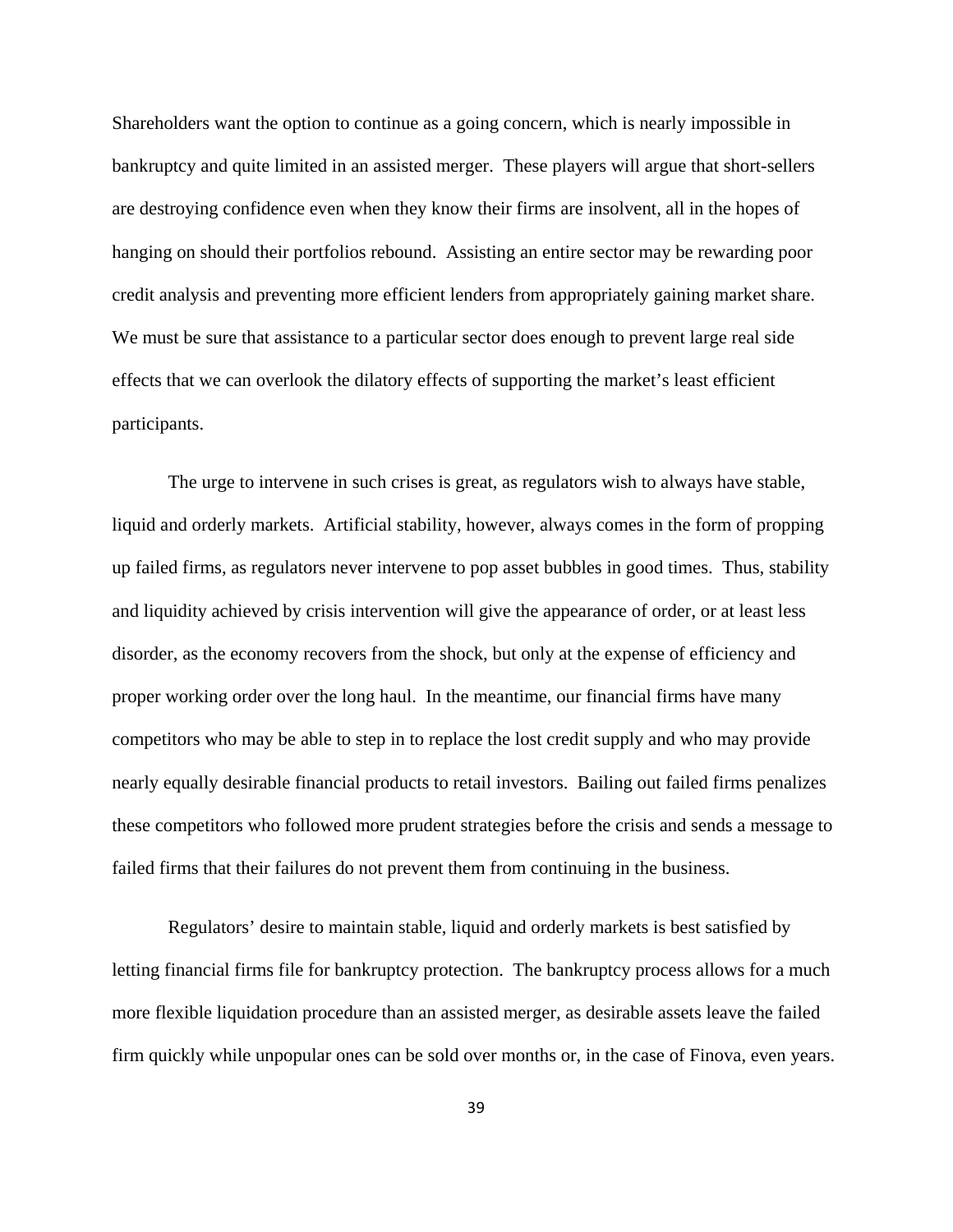In contrast, an assisted merger puts pressure on markets as participants hastily settle on asset values that make little sense, such as the decision to price Bear's equity at \$2 a share. These mergers with their extremely limited analysis of the financial firm's portfolio, the desire on the part of the buyer to extract value from the regulators, and the desperately short time horizon imposed on the seller are tantamount to fire sales. Fire sales in court-supervised bankruptcy cases, however, are easily avoided.

Rather than stepping in to cure a particular financial firm's problems, possibly at the expense of other, more prudent financial competitors, policy should aim for more general assistance to the economy. The more general the aid, the less likely it is to cause distortions in the various financial sectors. Unfortunately, the sense of urgency that arises in a crisis means that regulators feel compelled to come up with a solution in a matter of days, which ordinarily excludes fiscal policy as a major weapon in the arsenal, given that Congress is not able to act as fast as the Fed or Treasury. However, if financial regulators allow financial firms to enter bankruptcy and slowly wind down their distressed portfolios, they could in the meantime press Congress to implement broader-based recovery strategies.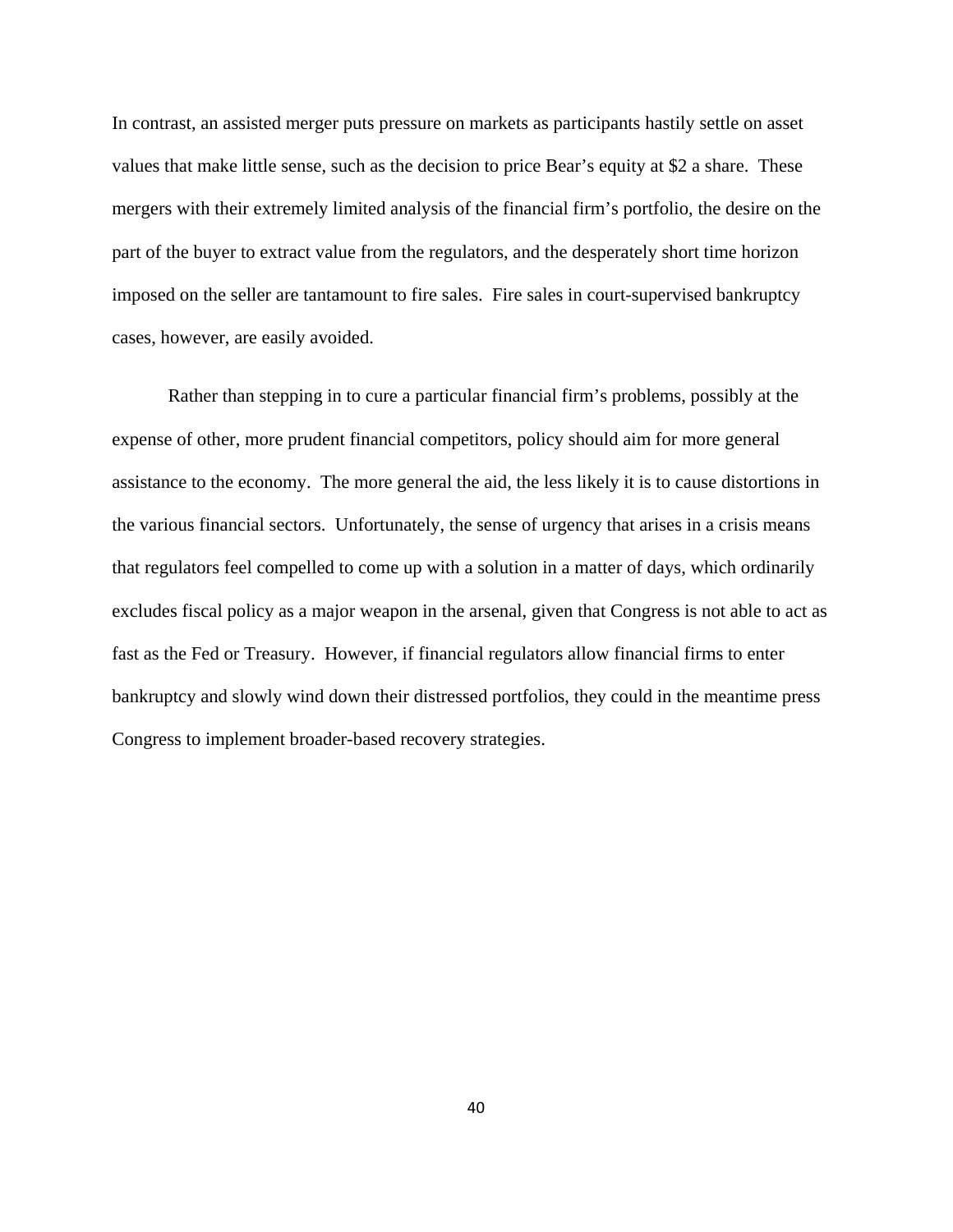## References

- Bebchuk, Lucian, and H.Chang (1992) "Bargaining and the division of value in corporate reorganizations," *Journal of Law, Economics and Organization*, 8, 253-279.
- Benston, George J. (1986) "Federal Regulation of Banking: Historical Overview," in George G. Kaufman and Roger C. Kormendi, eds., Deregulating Financial Services: Public Policy in Flux (Ballinger Press, Cambridge, MA).
- Bernanke, Ben S. (1983) "Nonmonetary Effects of the Financial Crisis in the Propagation of the Great Depression," *American Economic Review,* 73, 257-276.
- Bernanke, Ben S., Mark Gertler, and Simon Gilchrist (1999) "The Financial Accelerator in a Quantitative Business Cycle Framework," Handbooks in Economics, vol. 15. Amsterdam: Elsevier, pp. 1341-93.
- Bradley, Michael and Michael Rosenzweig (1992) "The Untenable Case for Chapter 11," *Yale Law Journal,* 101, 1043-1095.
- Campbell, John Y., Martin Lettau, Burton G. Malkiel and Yexiao Xu (2001) "Have Individual Stocks Become More Volatile? An Empirical Exploration of Idiosyncratic Risk," ," *Journal of Finance* 61, 1-43.
- Collin-Dufresne, Pierre, Robert S. Goldstein, and Jean Helwege (2004) "Is Event Risk Priced? Modeling Contagion via the Updating of Beliefs," working paper, Columbia University.
- Covrig, Vicentiu, Buen Sin Low and Michael Melvin (2004) "A Yen is Not a Yen: TIBOR/LIBOR and the Determinants of the Japan Premium," *Journal of Financial and Quantitative Analysis,* 39, 193-208.
- Crabbe, Leland E. (1991) "Event Risk: An Analysis of Losses to Bondholders and "Super Poison Put" Bond Covenants," *Journal of Finance,* 46, 689-706*.*
- Davis, M., and V. Lo (1999) "Infectious Defaults," working paper, Tokyo Mitsubishi International PLC
- DeAngelo, Harry, Linda DeAngelo, and Stuart C. Gilson (1994) "The Collapse of First Executive Corporation: Junk Bonds, Adverse Publicity, and the Run on the Bank Phenomenon," *Journal of Financial Economics* 36, 287-336.
- DeYoung, Robert and Jack Reidhill (2008) "A Theory of Bank Resolution: Political Economics and Technological Change,**"** University of Kansas working paper.
- Dowd, Kevin (1999) "Too Big to Fail? Long-Term Capital Management and the Federal Reserve," briefing paper #52, Cato Institute.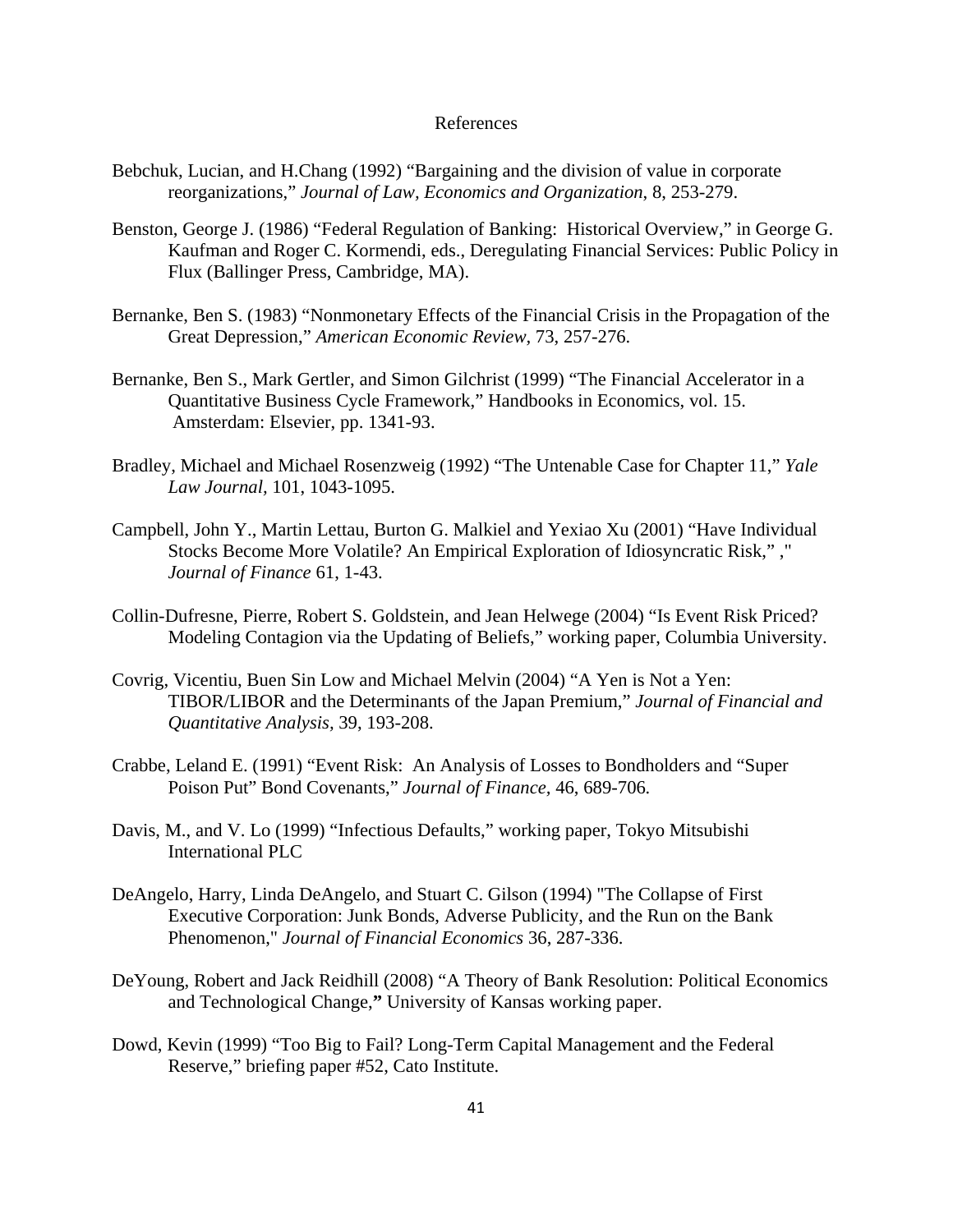- Duffie, Darrell and David Lando (2001) "Term Structures of Credit Spreads with Incomplete Accounting Information," *Econometrica,* 69, 633-664.
- Eichengreen, Barry and Ashoka Mody (2000) "What Explains the Changing Spreads on Emerging Market Debt?" in Sebastian Edwards (ed.), *The Economics of International Capital Flows* (University of Chicago Press).
- Fenn, George W. and Rebel A. Cole (1994), "Announcements of Asset-Quality Problems and Contagion Effects in the Life Insurance Industry," *Journal of Financial Economics,* 35, 181-198*.*
- Flannery, Mark J. and Sorin M. Sorescu (1996) "Evidence of Bank Market Discipline in Subordinated Debenture Yields: 1983-1991," *Journal of Finance,* 51, 1347-1377*.*
- Friedman, Milton and Anna Schwartz (1971), A Monetary History of the United States 1864- 1960 (University of Chicago Press, Chicago, Illinois).
- Furfine, Craig H. (2003), "Interbank Exposures: Quantifying the Risk of Contagion," *Journal of Money, Credit and Banking,* 35, 111-128*.*
- Geske, Robert (1977), "The Valuation of Corporate Liabilities as Compound Options," *Journal of Financial and Quantitative Analysis,* 12, 541-552*.*
- Giesecke, Kay (2002) "Correlated Default with Incomplete Information," working paper, Humboldt University
- Gilson, Stuart (1989) "Management Turnover and Financial Distress," *Journal of Financial Economics, 25*, 241-262*.*
- Haugen, Robert A. and Lemma W.Senbet (1978) "The Insignificance of Bankruptcy Costs to the Theory of Optimal Capital Structure," *Journal of Finance,* 33, 383-393*.*
- Helwege, Jean (1996), "Determinants of S&L Failure Rates: Estimates of a Time-Varying Proportional Hazard Function," *Journal of Financial Services Research,* 7, 55-61*.*
- Helwege, Jean and Paul Kleiman (1997), "Understanding Aggregate Default rates of High-Yield Bonds," *Journal of Fixed Income,* 7, 55-61*.*
- Hertzel, Michael G., Zhi Li, Micah S. Officer and Kimberly J. Rodgers (2008), "Interfirm Linkages and the Wealth Effects of Financial Distress along the Supply Chain," *Journal of Financial Economics,* 87, 374-387*.*
- Jarrow, Robert A. and Fan Yu (2001) "Counterparty Risk and the Pricing of Defaultable Securities," *Journal of Finance,* 61, 1765-1799*.*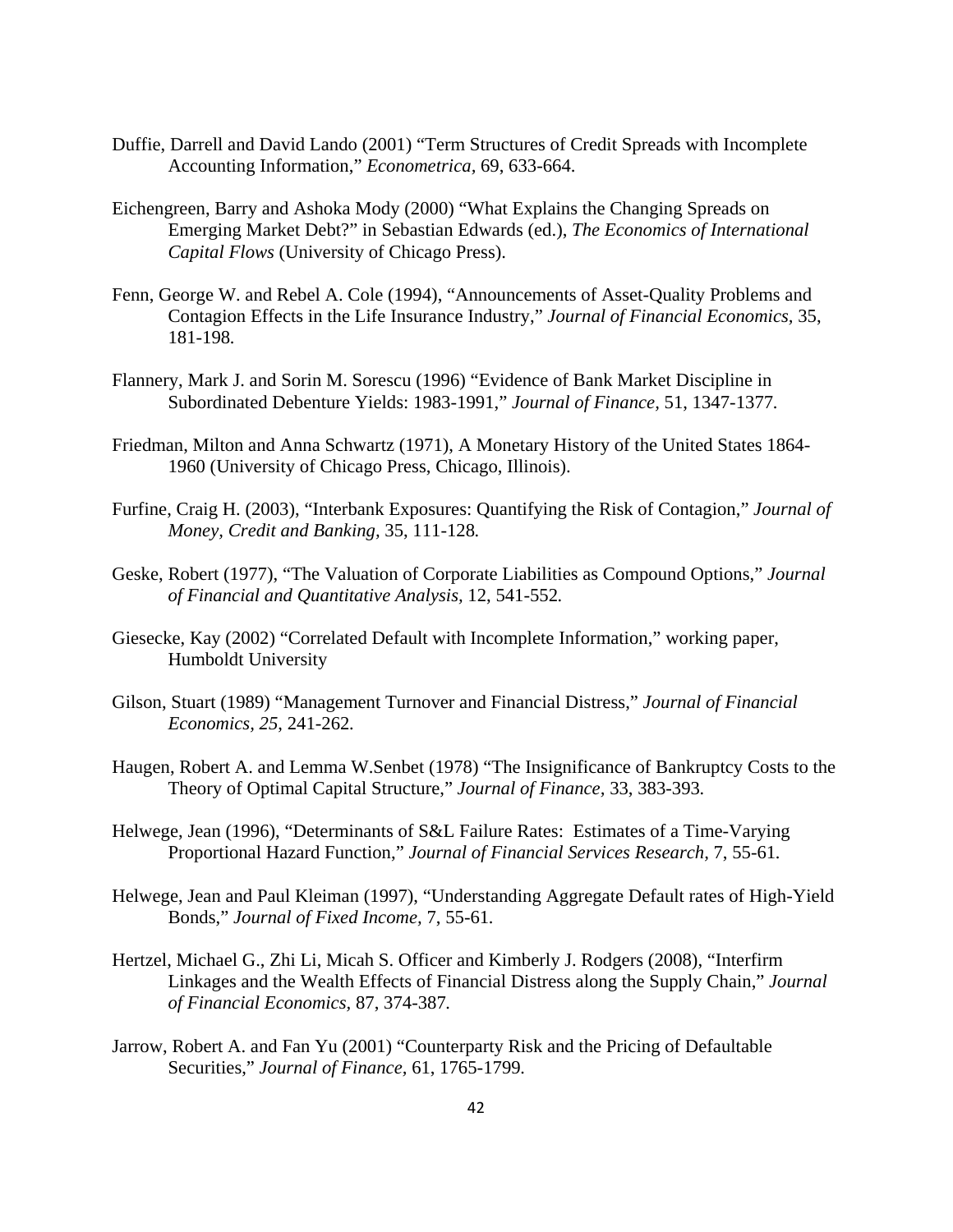- Jorion, Phillippe and Gaiyan Zhang (2007) "Good and Bad Credit Contagion: Evidence from Credit Default Swaps," *Journal of Financial Economics,* 84, 860-883*.*
- Jorion, Phillippe and Gaiyan Zhang (2008) "Credit Contagion from Counterparty Risk," UC Irvine working paper*.*
- Kabir, M. Humayun and M. Kabir Hassan (2005) "The Near-collapse of LTCM, US Financial Stock Returns, and the Fed," *Journal of Banking and Finance,* 29, 441-460*.*
- Kamin, Steven B. and Karsten Von Kleist (1999) "The Evolution and Determination of Emerging Market Credit Spreads in the 1990s" Federal Reserve Board working paper.
- Lang, Larry H.P. and Rene M. Stulz (1992) "Contagion and Competitive Intra-industry Effects of Bankruptcy Announcements," *Journal of Financial Economics,* 32, 45-60.
- Peek, Joe and Eric S. Rosengren (1997) "Derivatives Activity at Troubled Banks," *Journal of Financial Services Research,* 12, 287-302.
- Remolona, Eli, William Bassett, and In Sun Geoum (1996)"Interbank Lending and Systemic Risk," Federal Reserve Bank of New York *Economic Policy Review,* April, 17-38.
- Rochet, Jean-Charles and Jean Tirole (1996) "Interbank Lending and Systemic Risk," *Journal of Money, Credit and Banking,* 28, 733-762.
- Shleifer, Andrei and Robert Vishny (1992) "Liquidation Values and Debt Capacity: A Market Equilibrium Approach," *Journal of Finance,* 47, 1343-1366*.*
- Smith David C. and Per Strömberg (2004) "Maximizing the Value of Distressed Asset Sales: Bankruptcy Law and the Efficient Reorganization of Firms," in *Systemic Financial Distress: Containment and Resolution*, Patrick Holohan and Luc Laeven editors, Cambridge University Press.
- Stern, Gary H. and Ron J. Feldman (2006) "Managing Too Big to Fail by Reducing Systemic Risk: Some Recent Developments," *The Region*, Federal Reserve Bank of Minneapolis
- Theocharides, George (2008) "Contagion: Evidence from the Bond Market," working paper, SKK Graduate School of Business, Seoul, Korea
- Weiss, Lawrence A. (1990) "Bankruptcy resolution: Direct costs and violation of priority of claims," *Journal of Financial Economics,* 27, 285-314.
- Weiss, Lawrence A. and Karen H. Wruck (1998) "Information Problems, Conflicts of Interest and Asset Stripping: Chapter 11's Failure in the Case of Eastern Airlines," *Journal of Financial Economics,* 48, 55-97*.*